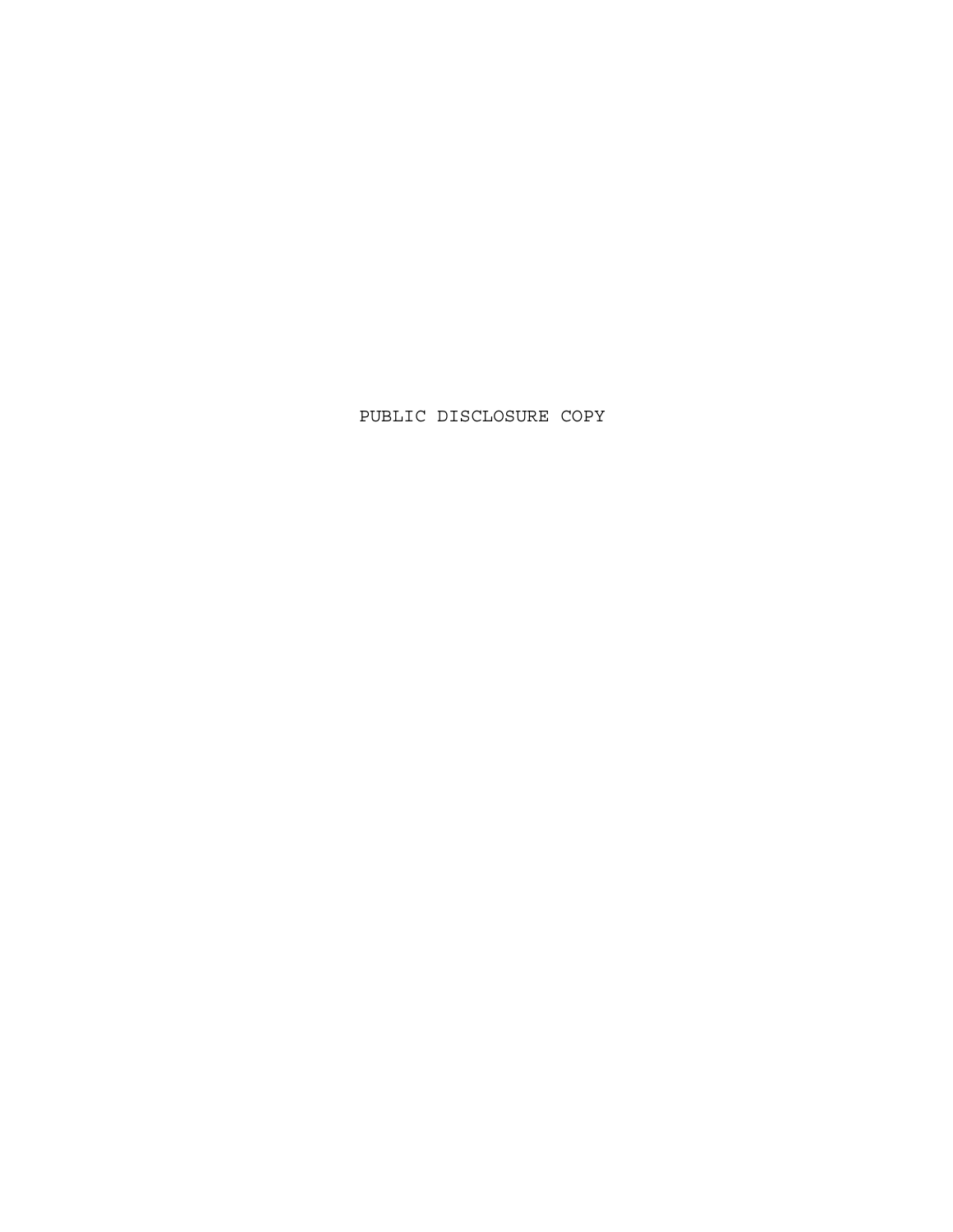| Form ' | aqu<br>w<br>w |
|--------|---------------|
|--------|---------------|

Department of the Treasury Internal Revenue Service

# **990** Return of Organization Exempt From Income Tax **Punce 13**

**| Do not enter Social Security numbers on this form as it may be made public.**

**| Information about Form 990 and its instructions is at Inspection** *www.irs.gov/form990.*



|                         |                                             | A For the 2013 calendar year, or tax year beginning                                                                                                                        | and ending |                                                                       |                                                             |  |  |
|-------------------------|---------------------------------------------|----------------------------------------------------------------------------------------------------------------------------------------------------------------------------|------------|-----------------------------------------------------------------------|-------------------------------------------------------------|--|--|
|                         | <b>B</b> Check if<br>applicable:<br>Address | C Name of organization<br>REAL ESTATE FOUNDATION OF SAN LUIS                                                                                                               |            | D Employer identification number                                      |                                                             |  |  |
|                         | change<br>Name                              | OBISPO COUNTY                                                                                                                                                              |            | 80-0383894                                                            |                                                             |  |  |
|                         | change<br>Initial                           | Doing Business As                                                                                                                                                          |            |                                                                       |                                                             |  |  |
|                         | return<br>Termin-<br>ated                   | Number and street (or P.O. box if mail is not delivered to street address)<br>550 DANA STREET                                                                              | Room/suite | E Telephone number                                                    | $805 - 543 - 2323$                                          |  |  |
|                         | Amended<br>Ireturn                          | City or town, state or province, country, and ZIP or foreign postal code                                                                                                   |            | G Gross receipts \$                                                   | 14,938.                                                     |  |  |
|                         | Applica-<br>tion                            | SAN LUIS OBISPO, CA<br>93401                                                                                                                                               |            | H(a) Is this a group return                                           |                                                             |  |  |
|                         | pending                                     | F Name and address of principal officer: STEVE MCCARTY<br>SAME AS C ABOVE                                                                                                  |            | for subordinates?<br>$H(b)$ Are all subordinates included? $\Box$ Yes | $\Box$ Yes $\boxed{\mathrm{X}}$ No<br><b>No</b>             |  |  |
|                         |                                             | Tax-exempt status: $X \overline{501(c)(3)}$<br>$\frac{1}{4947(a)(1)}$ or<br>$501(c)$ (<br>$\sqrt{\bullet}$ (insert no.)                                                    | 527        |                                                                       | If "No," attach a list. (see instructions)                  |  |  |
|                         |                                             | J Website: $\triangleright$ N/A                                                                                                                                            |            | $H(c)$ Group exemption number $\blacktriangleright$                   |                                                             |  |  |
|                         |                                             | <b>K</b> Form of organization: $X$ Corporation<br>Other $\blacktriangleright$<br>Trust<br>Association                                                                      |            |                                                                       | L Year of formation: $2009$ M State of legal domicile: $CA$ |  |  |
|                         | Part I                                      | <b>Summary</b>                                                                                                                                                             |            |                                                                       |                                                             |  |  |
|                         | 1                                           | Briefly describe the organization's mission or most significant activities: TO CONDUCT & SUPPORT ACTIVITIES                                                                |            |                                                                       |                                                             |  |  |
| Activities & Governance |                                             | FOR THE BENEFIT OF THE COMMUNITY FOUNDATION SAN LUIS OBISPO COUNTY                                                                                                         |            |                                                                       |                                                             |  |  |
|                         | 2                                           | Check this box $\blacktriangleright$ $\Box$ if the organization discontinued its operations or disposed of more than 25% of its net assets.                                |            |                                                                       |                                                             |  |  |
|                         | З                                           | Number of voting members of the governing body (Part VI, line 1a)                                                                                                          |            | $\mathbf 3$                                                           | 2                                                           |  |  |
|                         | 4                                           |                                                                                                                                                                            |            |                                                                       | 2                                                           |  |  |
|                         | 5                                           |                                                                                                                                                                            | 5          | ⊽                                                                     |                                                             |  |  |
|                         | 6                                           |                                                                                                                                                                            | 6          | $\overline{0}$                                                        |                                                             |  |  |
|                         |                                             |                                                                                                                                                                            |            | <b>7a</b>                                                             | $\overline{0}$ .                                            |  |  |
|                         |                                             |                                                                                                                                                                            |            | 7b                                                                    | $\overline{0}$ .                                            |  |  |
|                         |                                             |                                                                                                                                                                            |            | <b>Prior Year</b>                                                     | <b>Current Year</b>                                         |  |  |
|                         | 8                                           |                                                                                                                                                                            |            | 149,000.                                                              | 0.<br>$\overline{0}$ .                                      |  |  |
| Revenue                 | 9                                           |                                                                                                                                                                            |            | 0.                                                                    |                                                             |  |  |
|                         | 10                                          |                                                                                                                                                                            |            | $-11,550.$                                                            | 14,938.                                                     |  |  |
|                         | 11                                          | Other revenue (Part VIII, column (A), lines 5, 6d, 8c, 9c, 10c, and 11e)                                                                                                   |            | 0.                                                                    | $\overline{0}$ .                                            |  |  |
|                         | 12                                          | Total revenue - add lines 8 through 11 (must equal Part VIII, column (A), line 12)                                                                                         |            | 137,450.                                                              | 14,938.                                                     |  |  |
|                         | 13                                          | Grants and similar amounts paid (Part IX, column (A), lines 1-3)                                                                                                           |            | О.                                                                    | 0.                                                          |  |  |
|                         | 14                                          | Benefits paid to or for members (Part IX, column (A), line 4)                                                                                                              |            | О.                                                                    | $\overline{0}$ .                                            |  |  |
|                         | 15                                          | Salaries, other compensation, employee benefits (Part IX, column (A), lines 5-10)                                                                                          |            | σ.                                                                    | $\overline{0}$ .                                            |  |  |
| Expenses                |                                             |                                                                                                                                                                            |            | 0.                                                                    | $\overline{0}$ .                                            |  |  |
|                         |                                             | <b>b</b> Total fundraising expenses (Part IX, column (D), line 25)<br>$\blacktriangleright$                                                                                | υ.         |                                                                       |                                                             |  |  |
|                         |                                             |                                                                                                                                                                            |            | 37,812.                                                               | 1,613.                                                      |  |  |
|                         | 18                                          | Total expenses. Add lines 13-17 (must equal Part IX, column (A), line 25)                                                                                                  |            | 37,812.                                                               | 1,613.                                                      |  |  |
|                         | 19                                          | Revenue less expenses. Subtract line 18 from line 12                                                                                                                       |            | 99,638.                                                               | 13,325.                                                     |  |  |
|                         |                                             |                                                                                                                                                                            |            | <b>Beginning of Current Year</b>                                      | <b>End of Year</b>                                          |  |  |
|                         | 20                                          | Total assets (Part X, line 16)                                                                                                                                             | 436,602.   | 291,430.                                                              |                                                             |  |  |
| Net Assets or           | 21                                          | Total liabilities (Part X, line 26)                                                                                                                                        |            | 0.                                                                    | 0.                                                          |  |  |
|                         | 22                                          |                                                                                                                                                                            |            | 436,602.                                                              | 291,430.                                                    |  |  |
|                         | Part II                                     | <b>Signature Block</b>                                                                                                                                                     |            |                                                                       |                                                             |  |  |
|                         |                                             | Under penalties of perjury, I declare that I have examined this return, including accompanying schedules and statements, and to the best of my knowledge and belief, it is |            |                                                                       |                                                             |  |  |
|                         |                                             | true, correct, and complete. Declaration of preparer (other than officer) is based on all information of which preparer has any knowledge.                                 |            |                                                                       |                                                             |  |  |

| Sign     | Signature of officer                                                              |                              | Date                         |
|----------|-----------------------------------------------------------------------------------|------------------------------|------------------------------|
| Here     | STEVE MCCARTY,<br>PRESIDENT<br>Type or print name and title                       |                              |                              |
|          | Print/Type preparer's name                                                        | Preparer's signature         | Date<br><b>PTIN</b><br>Check |
| Paid     | KIMBERLYN SPILLER                                                                 |                              | P01491937<br>self-emploved   |
| Preparer | CALIBER AUDIT & ATTEST, LLP<br>Firm's name                                        |                              | 26-2350873<br>Firm's $EIN$   |
| Use Only | Firm's address 1051 BROAD STREET, SUITE 120                                       |                              |                              |
|          | SAN LUIS OBISPO, CA 93401                                                         | Phone no. $805 - 888 - 0240$ |                              |
|          | May the IRS discuss this return with the preparer shown above? (see instructions) |                              | X I<br>∣ Yes<br><b>No</b>    |
|          |                                                                                   |                              | $\sim$                       |

332001 10-29-13 LHA For Paperwork Reduction Act Notice, see the separate instructions. Form 990 (2013)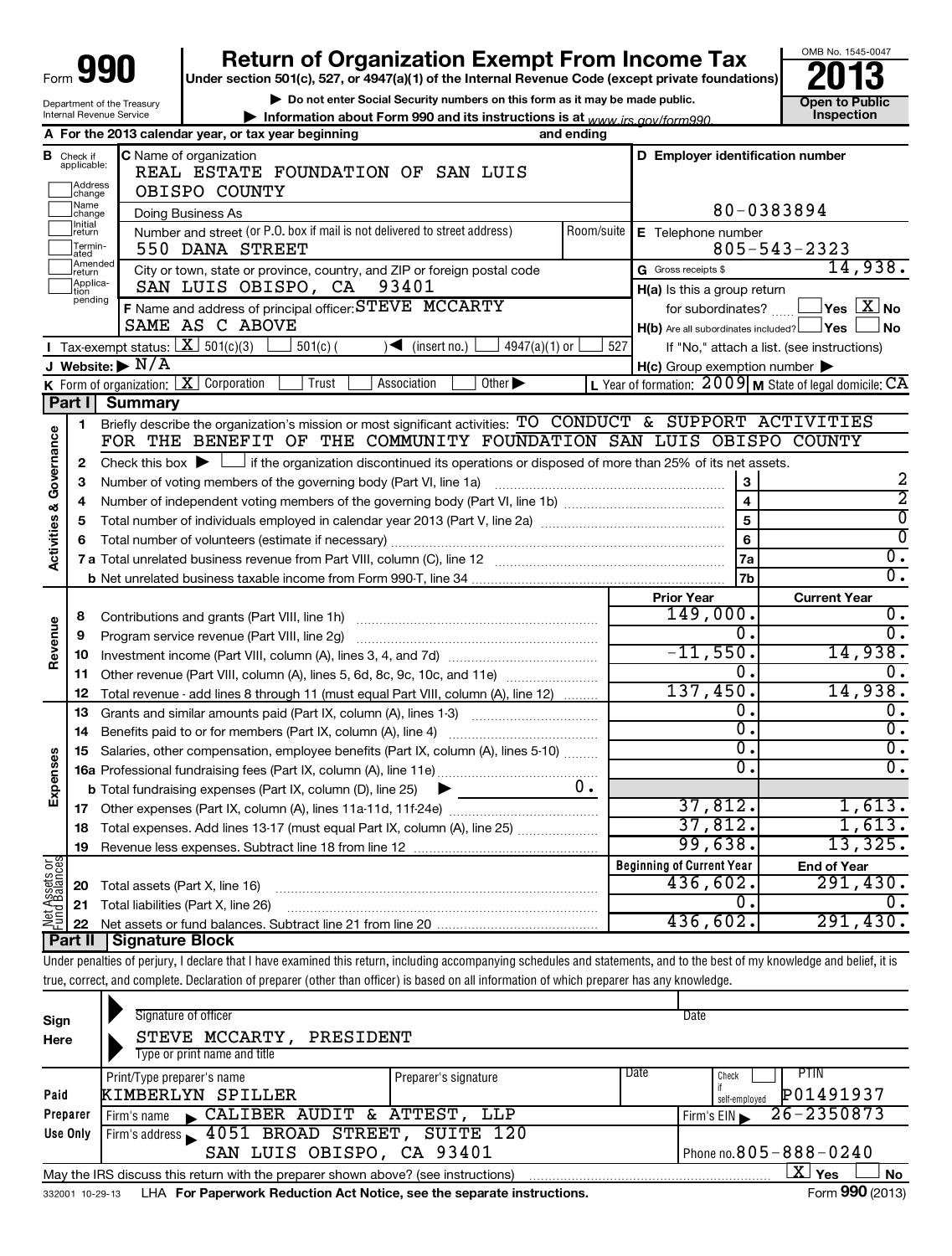|              | 80-0383894<br>OBISPO COUNTY<br>$Page$ 2<br>Form 990 (2013)<br>Part III   Statement of Program Service Accomplishments                                                                                                                                                       |
|--------------|-----------------------------------------------------------------------------------------------------------------------------------------------------------------------------------------------------------------------------------------------------------------------------|
|              |                                                                                                                                                                                                                                                                             |
| 1.           | Briefly describe the organization's mission:                                                                                                                                                                                                                                |
|              | EARNINGS ARE USED TO SUPPORT THE COMMUNITY FOUNDATION SAN LUIS OBISPO                                                                                                                                                                                                       |
|              | <b>COUNTY</b>                                                                                                                                                                                                                                                               |
|              |                                                                                                                                                                                                                                                                             |
| $\mathbf{2}$ | Did the organization undertake any significant program services during the year which were not listed on                                                                                                                                                                    |
|              | $\Box$ Yes $\boxed{\text{X}}$ No                                                                                                                                                                                                                                            |
|              | If "Yes," describe these new services on Schedule O.                                                                                                                                                                                                                        |
| 3            | $\Box$ Yes $[\overline{\mathrm{X}}]$ No<br>Did the organization cease conducting, or make significant changes in how it conducts, any program services?                                                                                                                     |
|              | If "Yes," describe these changes on Schedule O.                                                                                                                                                                                                                             |
| 4            | Describe the organization's program service accomplishments for each of its three largest program services, as measured by expenses.                                                                                                                                        |
|              | Section 501(c)(3) and 501(c)(4) organizations are required to report the amount of grants and allocations to others, the total expenses, and                                                                                                                                |
|              | revenue, if any, for each program service reported.                                                                                                                                                                                                                         |
| 4a           | $\overline{612.}$ including grants of \$<br>) (Expenses \$<br>) (Revenue \$<br>(Code:                                                                                                                                                                                       |
|              | EXPENSES ARE INCURRED IN THE PROCESS OF SUPPORTING THE COMMUNITY                                                                                                                                                                                                            |
|              | FOUNDATION SAN LUIS OBISPO COUNTY.                                                                                                                                                                                                                                          |
|              |                                                                                                                                                                                                                                                                             |
|              |                                                                                                                                                                                                                                                                             |
|              |                                                                                                                                                                                                                                                                             |
|              |                                                                                                                                                                                                                                                                             |
|              |                                                                                                                                                                                                                                                                             |
|              |                                                                                                                                                                                                                                                                             |
|              |                                                                                                                                                                                                                                                                             |
|              |                                                                                                                                                                                                                                                                             |
|              |                                                                                                                                                                                                                                                                             |
|              |                                                                                                                                                                                                                                                                             |
|              | 4b (Code: <u>In a set of the set of the set of the set of the set of the set of the set of the set of the set of the set of the set of the set of the set of the set of the set of the set of the set of the set of the set of t</u><br>including grants of \$ (Revenue \$) |
|              |                                                                                                                                                                                                                                                                             |
|              |                                                                                                                                                                                                                                                                             |
|              |                                                                                                                                                                                                                                                                             |
|              |                                                                                                                                                                                                                                                                             |
|              |                                                                                                                                                                                                                                                                             |
|              |                                                                                                                                                                                                                                                                             |
|              |                                                                                                                                                                                                                                                                             |
|              |                                                                                                                                                                                                                                                                             |
|              |                                                                                                                                                                                                                                                                             |
|              |                                                                                                                                                                                                                                                                             |
|              |                                                                                                                                                                                                                                                                             |
| 4c           | (Code:<br>) (Expenses \$<br>including grants of \$<br>(Revenue \$                                                                                                                                                                                                           |
|              |                                                                                                                                                                                                                                                                             |
|              |                                                                                                                                                                                                                                                                             |
|              |                                                                                                                                                                                                                                                                             |
|              |                                                                                                                                                                                                                                                                             |
|              |                                                                                                                                                                                                                                                                             |
|              |                                                                                                                                                                                                                                                                             |
|              |                                                                                                                                                                                                                                                                             |
|              |                                                                                                                                                                                                                                                                             |
|              |                                                                                                                                                                                                                                                                             |
|              |                                                                                                                                                                                                                                                                             |
|              |                                                                                                                                                                                                                                                                             |
|              |                                                                                                                                                                                                                                                                             |
|              | 4d Other program services (Describe in Schedule O.)                                                                                                                                                                                                                         |
|              |                                                                                                                                                                                                                                                                             |
|              | (Revenue \$<br>(Expenses \$<br>including grants of \$                                                                                                                                                                                                                       |
| 4е           | 612.<br>Total program service expenses ><br>Form 990 (2013)                                                                                                                                                                                                                 |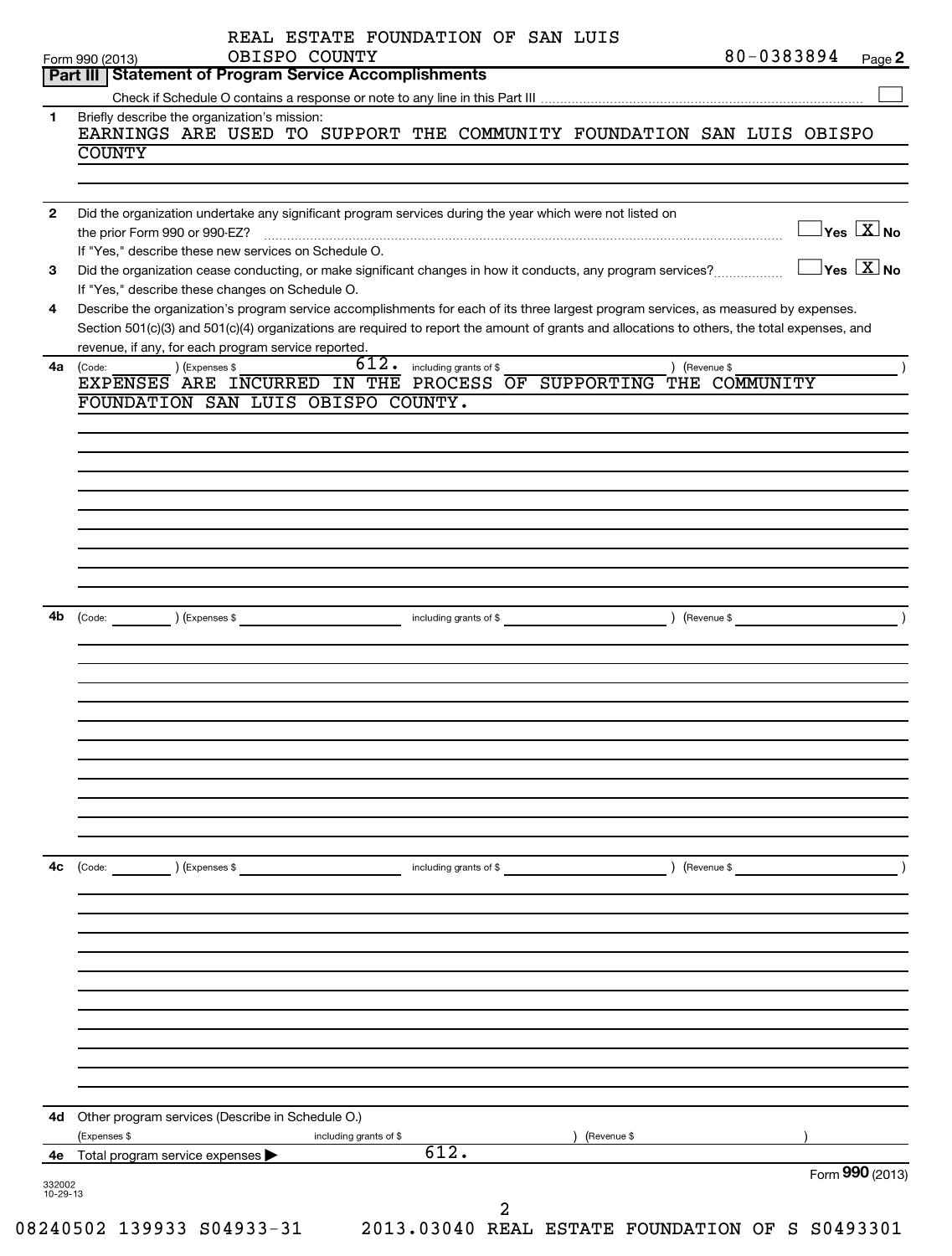**Part IV Checklist of Required Schedules**

REAL ESTATE FOUNDATION OF SAN LUIS

| Is the organization described in section $501(c)(3)$ or $4947(a)(1)$ (other than a private foundation)?<br>1<br>х<br>If "Yes," complete Schedule A<br>1<br>$\overline{\text{X}}$<br>$\mathbf{2}$<br>2<br>Did the organization engage in direct or indirect political campaign activities on behalf of or in opposition to candidates for<br>З<br>x<br>public office? If "Yes," complete Schedule C, Part I<br>З<br>Section 501(c)(3) organizations. Did the organization engage in lobbying activities, or have a section 501(h) election in effect<br>4<br>x<br>4<br>Is the organization a section 501(c)(4), 501(c)(5), or 501(c)(6) organization that receives membership dues, assessments, or<br>5<br>x<br>5<br>Did the organization maintain any donor advised funds or any similar funds or accounts for which donors have the right to<br>6<br>x<br>provide advice on the distribution or investment of amounts in such funds or accounts? If "Yes," complete Schedule D, Part I<br>6<br>Did the organization receive or hold a conservation easement, including easements to preserve open space,<br>7<br>x<br>the environment, historic land areas, or historic structures? If "Yes," complete Schedule D, Part II<br>$\overline{7}$<br>.<br>Did the organization maintain collections of works of art, historical treasures, or other similar assets? If "Yes," complete<br>8<br>x<br>Schedule D, Part III<br>8<br>Did the organization report an amount in Part X, line 21, for escrow or custodial account liability; serve as a custodian for<br>9<br>amounts not listed in Part X; or provide credit counseling, debt management, credit repair, or debt negotiation services?<br>x<br>If "Yes," complete Schedule D, Part IV<br>9<br>Did the organization, directly or through a related organization, hold assets in temporarily restricted endowments, permanent<br>10<br>X.<br>10<br>If the organization's answer to any of the following questions is "Yes," then complete Schedule D, Parts VI, VII, VIII, IX, or X<br>11<br>as applicable.<br>a Did the organization report an amount for land, buildings, and equipment in Part X, line 10? If "Yes," complete Schedule D,<br>x<br>Part VI<br>11a<br><b>b</b> Did the organization report an amount for investments - other securities in Part X, line 12 that is 5% or more of its total<br>x<br>assets reported in Part X, line 16? If "Yes," complete Schedule D, Part VII [[[[[[[[[[[[[[[[[[[[[[[[[[[[[[]]]]<br>11 <sub>b</sub><br>c Did the organization report an amount for investments - program related in Part X, line 13 that is 5% or more of its total<br>x<br>11c<br>d Did the organization report an amount for other assets in Part X, line 15 that is 5% or more of its total assets reported in<br>x<br>11d<br>$\overline{\mathtt{x}}$<br>11e<br>Did the organization's separate or consolidated financial statements for the tax year include a footnote that addresses<br>f<br>x<br>the organization's liability for uncertain tax positions under FIN 48 (ASC 740)? If "Yes," complete Schedule D, Part X<br>11f<br>12a Did the organization obtain separate, independent audited financial statements for the tax year? If "Yes," complete<br>x<br>Schedule D, Parts XI and XII<br>12a<br><b>b</b> Was the organization included in consolidated, independent audited financial statements for the tax year?<br>X<br>If "Yes," and if the organization answered "No" to line 12a, then completing Schedule D, Parts XI and XII is optional www.<br>12 <sub>b</sub><br>X<br>13<br>13<br>$\overline{\textbf{X}}$<br>Did the organization maintain an office, employees, or agents outside of the United States?<br>14a<br>14a<br>Did the organization have aggregate revenues or expenses of more than \$10,000 from grantmaking, fundraising, business,<br>b<br>investment, and program service activities outside the United States, or aggregate foreign investments valued at \$100,000<br>x<br>14b<br>Did the organization report on Part IX, column (A), line 3, more than \$5,000 of grants or other assistance to or for any<br>15<br>x<br>15<br>Did the organization report on Part IX, column (A), line 3, more than \$5,000 of aggregate grants or other assistance to<br>16<br>x<br>16<br>Did the organization report a total of more than \$15,000 of expenses for professional fundraising services on Part IX,<br>17<br>x<br>17<br>Did the organization report more than \$15,000 total of fundraising event gross income and contributions on Part VIII, lines<br>18<br>x<br>18<br>Did the organization report more than \$15,000 of gross income from gaming activities on Part VIII, line 9a? If "Yes,"<br>19<br>x<br>19<br>$\overline{\text{X}}$<br>20a Did the organization operate one or more hospital facilities? If "Yes," complete Schedule H<br>20a<br>20 <sub>b</sub> |  | <b>Yes</b> | No |
|---------------------------------------------------------------------------------------------------------------------------------------------------------------------------------------------------------------------------------------------------------------------------------------------------------------------------------------------------------------------------------------------------------------------------------------------------------------------------------------------------------------------------------------------------------------------------------------------------------------------------------------------------------------------------------------------------------------------------------------------------------------------------------------------------------------------------------------------------------------------------------------------------------------------------------------------------------------------------------------------------------------------------------------------------------------------------------------------------------------------------------------------------------------------------------------------------------------------------------------------------------------------------------------------------------------------------------------------------------------------------------------------------------------------------------------------------------------------------------------------------------------------------------------------------------------------------------------------------------------------------------------------------------------------------------------------------------------------------------------------------------------------------------------------------------------------------------------------------------------------------------------------------------------------------------------------------------------------------------------------------------------------------------------------------------------------------------------------------------------------------------------------------------------------------------------------------------------------------------------------------------------------------------------------------------------------------------------------------------------------------------------------------------------------------------------------------------------------------------------------------------------------------------------------------------------------------------------------------------------------------------------------------------------------------------------------------------------------------------------------------------------------------------------------------------------------------------------------------------------------------------------------------------------------------------------------------------------------------------------------------------------------------------------------------------------------------------------------------------------------------------------------------------------------------------------------------------------------------------------------------------------------------------------------------------------------------------------------------------------------------------------------------------------------------------------------------------------------------------------------------------------------------------------------------------------------------------------------------------------------------------------------------------------------------------------------------------------------------------------------------------------------------------------------------------------------------------------------------------------------------------------------------------------------------------------------------------------------------------------------------------------------------------------------------------------------------------------------------------------------------------------------------------------------------------------------------------------------------------------------------------------------------------------------------------------------------------------------------------------------------------------------------------------------------------------------------------------------------------------------------------------------------------------------------------------------------------------------------------------------------------------------------------------------------------------------------------------------------------------------------------------------------------------------------------------------------------------------------------------------------------------------|--|------------|----|
|                                                                                                                                                                                                                                                                                                                                                                                                                                                                                                                                                                                                                                                                                                                                                                                                                                                                                                                                                                                                                                                                                                                                                                                                                                                                                                                                                                                                                                                                                                                                                                                                                                                                                                                                                                                                                                                                                                                                                                                                                                                                                                                                                                                                                                                                                                                                                                                                                                                                                                                                                                                                                                                                                                                                                                                                                                                                                                                                                                                                                                                                                                                                                                                                                                                                                                                                                                                                                                                                                                                                                                                                                                                                                                                                                                                                                                                                                                                                                                                                                                                                                                                                                                                                                                                                                                                                                                                                                                                                                                                                                                                                                                                                                                                                                                                                                                                                                             |  |            |    |
|                                                                                                                                                                                                                                                                                                                                                                                                                                                                                                                                                                                                                                                                                                                                                                                                                                                                                                                                                                                                                                                                                                                                                                                                                                                                                                                                                                                                                                                                                                                                                                                                                                                                                                                                                                                                                                                                                                                                                                                                                                                                                                                                                                                                                                                                                                                                                                                                                                                                                                                                                                                                                                                                                                                                                                                                                                                                                                                                                                                                                                                                                                                                                                                                                                                                                                                                                                                                                                                                                                                                                                                                                                                                                                                                                                                                                                                                                                                                                                                                                                                                                                                                                                                                                                                                                                                                                                                                                                                                                                                                                                                                                                                                                                                                                                                                                                                                                             |  |            |    |
|                                                                                                                                                                                                                                                                                                                                                                                                                                                                                                                                                                                                                                                                                                                                                                                                                                                                                                                                                                                                                                                                                                                                                                                                                                                                                                                                                                                                                                                                                                                                                                                                                                                                                                                                                                                                                                                                                                                                                                                                                                                                                                                                                                                                                                                                                                                                                                                                                                                                                                                                                                                                                                                                                                                                                                                                                                                                                                                                                                                                                                                                                                                                                                                                                                                                                                                                                                                                                                                                                                                                                                                                                                                                                                                                                                                                                                                                                                                                                                                                                                                                                                                                                                                                                                                                                                                                                                                                                                                                                                                                                                                                                                                                                                                                                                                                                                                                                             |  |            |    |
|                                                                                                                                                                                                                                                                                                                                                                                                                                                                                                                                                                                                                                                                                                                                                                                                                                                                                                                                                                                                                                                                                                                                                                                                                                                                                                                                                                                                                                                                                                                                                                                                                                                                                                                                                                                                                                                                                                                                                                                                                                                                                                                                                                                                                                                                                                                                                                                                                                                                                                                                                                                                                                                                                                                                                                                                                                                                                                                                                                                                                                                                                                                                                                                                                                                                                                                                                                                                                                                                                                                                                                                                                                                                                                                                                                                                                                                                                                                                                                                                                                                                                                                                                                                                                                                                                                                                                                                                                                                                                                                                                                                                                                                                                                                                                                                                                                                                                             |  |            |    |
|                                                                                                                                                                                                                                                                                                                                                                                                                                                                                                                                                                                                                                                                                                                                                                                                                                                                                                                                                                                                                                                                                                                                                                                                                                                                                                                                                                                                                                                                                                                                                                                                                                                                                                                                                                                                                                                                                                                                                                                                                                                                                                                                                                                                                                                                                                                                                                                                                                                                                                                                                                                                                                                                                                                                                                                                                                                                                                                                                                                                                                                                                                                                                                                                                                                                                                                                                                                                                                                                                                                                                                                                                                                                                                                                                                                                                                                                                                                                                                                                                                                                                                                                                                                                                                                                                                                                                                                                                                                                                                                                                                                                                                                                                                                                                                                                                                                                                             |  |            |    |
|                                                                                                                                                                                                                                                                                                                                                                                                                                                                                                                                                                                                                                                                                                                                                                                                                                                                                                                                                                                                                                                                                                                                                                                                                                                                                                                                                                                                                                                                                                                                                                                                                                                                                                                                                                                                                                                                                                                                                                                                                                                                                                                                                                                                                                                                                                                                                                                                                                                                                                                                                                                                                                                                                                                                                                                                                                                                                                                                                                                                                                                                                                                                                                                                                                                                                                                                                                                                                                                                                                                                                                                                                                                                                                                                                                                                                                                                                                                                                                                                                                                                                                                                                                                                                                                                                                                                                                                                                                                                                                                                                                                                                                                                                                                                                                                                                                                                                             |  |            |    |
|                                                                                                                                                                                                                                                                                                                                                                                                                                                                                                                                                                                                                                                                                                                                                                                                                                                                                                                                                                                                                                                                                                                                                                                                                                                                                                                                                                                                                                                                                                                                                                                                                                                                                                                                                                                                                                                                                                                                                                                                                                                                                                                                                                                                                                                                                                                                                                                                                                                                                                                                                                                                                                                                                                                                                                                                                                                                                                                                                                                                                                                                                                                                                                                                                                                                                                                                                                                                                                                                                                                                                                                                                                                                                                                                                                                                                                                                                                                                                                                                                                                                                                                                                                                                                                                                                                                                                                                                                                                                                                                                                                                                                                                                                                                                                                                                                                                                                             |  |            |    |
|                                                                                                                                                                                                                                                                                                                                                                                                                                                                                                                                                                                                                                                                                                                                                                                                                                                                                                                                                                                                                                                                                                                                                                                                                                                                                                                                                                                                                                                                                                                                                                                                                                                                                                                                                                                                                                                                                                                                                                                                                                                                                                                                                                                                                                                                                                                                                                                                                                                                                                                                                                                                                                                                                                                                                                                                                                                                                                                                                                                                                                                                                                                                                                                                                                                                                                                                                                                                                                                                                                                                                                                                                                                                                                                                                                                                                                                                                                                                                                                                                                                                                                                                                                                                                                                                                                                                                                                                                                                                                                                                                                                                                                                                                                                                                                                                                                                                                             |  |            |    |
|                                                                                                                                                                                                                                                                                                                                                                                                                                                                                                                                                                                                                                                                                                                                                                                                                                                                                                                                                                                                                                                                                                                                                                                                                                                                                                                                                                                                                                                                                                                                                                                                                                                                                                                                                                                                                                                                                                                                                                                                                                                                                                                                                                                                                                                                                                                                                                                                                                                                                                                                                                                                                                                                                                                                                                                                                                                                                                                                                                                                                                                                                                                                                                                                                                                                                                                                                                                                                                                                                                                                                                                                                                                                                                                                                                                                                                                                                                                                                                                                                                                                                                                                                                                                                                                                                                                                                                                                                                                                                                                                                                                                                                                                                                                                                                                                                                                                                             |  |            |    |
|                                                                                                                                                                                                                                                                                                                                                                                                                                                                                                                                                                                                                                                                                                                                                                                                                                                                                                                                                                                                                                                                                                                                                                                                                                                                                                                                                                                                                                                                                                                                                                                                                                                                                                                                                                                                                                                                                                                                                                                                                                                                                                                                                                                                                                                                                                                                                                                                                                                                                                                                                                                                                                                                                                                                                                                                                                                                                                                                                                                                                                                                                                                                                                                                                                                                                                                                                                                                                                                                                                                                                                                                                                                                                                                                                                                                                                                                                                                                                                                                                                                                                                                                                                                                                                                                                                                                                                                                                                                                                                                                                                                                                                                                                                                                                                                                                                                                                             |  |            |    |
|                                                                                                                                                                                                                                                                                                                                                                                                                                                                                                                                                                                                                                                                                                                                                                                                                                                                                                                                                                                                                                                                                                                                                                                                                                                                                                                                                                                                                                                                                                                                                                                                                                                                                                                                                                                                                                                                                                                                                                                                                                                                                                                                                                                                                                                                                                                                                                                                                                                                                                                                                                                                                                                                                                                                                                                                                                                                                                                                                                                                                                                                                                                                                                                                                                                                                                                                                                                                                                                                                                                                                                                                                                                                                                                                                                                                                                                                                                                                                                                                                                                                                                                                                                                                                                                                                                                                                                                                                                                                                                                                                                                                                                                                                                                                                                                                                                                                                             |  |            |    |
|                                                                                                                                                                                                                                                                                                                                                                                                                                                                                                                                                                                                                                                                                                                                                                                                                                                                                                                                                                                                                                                                                                                                                                                                                                                                                                                                                                                                                                                                                                                                                                                                                                                                                                                                                                                                                                                                                                                                                                                                                                                                                                                                                                                                                                                                                                                                                                                                                                                                                                                                                                                                                                                                                                                                                                                                                                                                                                                                                                                                                                                                                                                                                                                                                                                                                                                                                                                                                                                                                                                                                                                                                                                                                                                                                                                                                                                                                                                                                                                                                                                                                                                                                                                                                                                                                                                                                                                                                                                                                                                                                                                                                                                                                                                                                                                                                                                                                             |  |            |    |
|                                                                                                                                                                                                                                                                                                                                                                                                                                                                                                                                                                                                                                                                                                                                                                                                                                                                                                                                                                                                                                                                                                                                                                                                                                                                                                                                                                                                                                                                                                                                                                                                                                                                                                                                                                                                                                                                                                                                                                                                                                                                                                                                                                                                                                                                                                                                                                                                                                                                                                                                                                                                                                                                                                                                                                                                                                                                                                                                                                                                                                                                                                                                                                                                                                                                                                                                                                                                                                                                                                                                                                                                                                                                                                                                                                                                                                                                                                                                                                                                                                                                                                                                                                                                                                                                                                                                                                                                                                                                                                                                                                                                                                                                                                                                                                                                                                                                                             |  |            |    |
|                                                                                                                                                                                                                                                                                                                                                                                                                                                                                                                                                                                                                                                                                                                                                                                                                                                                                                                                                                                                                                                                                                                                                                                                                                                                                                                                                                                                                                                                                                                                                                                                                                                                                                                                                                                                                                                                                                                                                                                                                                                                                                                                                                                                                                                                                                                                                                                                                                                                                                                                                                                                                                                                                                                                                                                                                                                                                                                                                                                                                                                                                                                                                                                                                                                                                                                                                                                                                                                                                                                                                                                                                                                                                                                                                                                                                                                                                                                                                                                                                                                                                                                                                                                                                                                                                                                                                                                                                                                                                                                                                                                                                                                                                                                                                                                                                                                                                             |  |            |    |
|                                                                                                                                                                                                                                                                                                                                                                                                                                                                                                                                                                                                                                                                                                                                                                                                                                                                                                                                                                                                                                                                                                                                                                                                                                                                                                                                                                                                                                                                                                                                                                                                                                                                                                                                                                                                                                                                                                                                                                                                                                                                                                                                                                                                                                                                                                                                                                                                                                                                                                                                                                                                                                                                                                                                                                                                                                                                                                                                                                                                                                                                                                                                                                                                                                                                                                                                                                                                                                                                                                                                                                                                                                                                                                                                                                                                                                                                                                                                                                                                                                                                                                                                                                                                                                                                                                                                                                                                                                                                                                                                                                                                                                                                                                                                                                                                                                                                                             |  |            |    |
|                                                                                                                                                                                                                                                                                                                                                                                                                                                                                                                                                                                                                                                                                                                                                                                                                                                                                                                                                                                                                                                                                                                                                                                                                                                                                                                                                                                                                                                                                                                                                                                                                                                                                                                                                                                                                                                                                                                                                                                                                                                                                                                                                                                                                                                                                                                                                                                                                                                                                                                                                                                                                                                                                                                                                                                                                                                                                                                                                                                                                                                                                                                                                                                                                                                                                                                                                                                                                                                                                                                                                                                                                                                                                                                                                                                                                                                                                                                                                                                                                                                                                                                                                                                                                                                                                                                                                                                                                                                                                                                                                                                                                                                                                                                                                                                                                                                                                             |  |            |    |
|                                                                                                                                                                                                                                                                                                                                                                                                                                                                                                                                                                                                                                                                                                                                                                                                                                                                                                                                                                                                                                                                                                                                                                                                                                                                                                                                                                                                                                                                                                                                                                                                                                                                                                                                                                                                                                                                                                                                                                                                                                                                                                                                                                                                                                                                                                                                                                                                                                                                                                                                                                                                                                                                                                                                                                                                                                                                                                                                                                                                                                                                                                                                                                                                                                                                                                                                                                                                                                                                                                                                                                                                                                                                                                                                                                                                                                                                                                                                                                                                                                                                                                                                                                                                                                                                                                                                                                                                                                                                                                                                                                                                                                                                                                                                                                                                                                                                                             |  |            |    |
|                                                                                                                                                                                                                                                                                                                                                                                                                                                                                                                                                                                                                                                                                                                                                                                                                                                                                                                                                                                                                                                                                                                                                                                                                                                                                                                                                                                                                                                                                                                                                                                                                                                                                                                                                                                                                                                                                                                                                                                                                                                                                                                                                                                                                                                                                                                                                                                                                                                                                                                                                                                                                                                                                                                                                                                                                                                                                                                                                                                                                                                                                                                                                                                                                                                                                                                                                                                                                                                                                                                                                                                                                                                                                                                                                                                                                                                                                                                                                                                                                                                                                                                                                                                                                                                                                                                                                                                                                                                                                                                                                                                                                                                                                                                                                                                                                                                                                             |  |            |    |
|                                                                                                                                                                                                                                                                                                                                                                                                                                                                                                                                                                                                                                                                                                                                                                                                                                                                                                                                                                                                                                                                                                                                                                                                                                                                                                                                                                                                                                                                                                                                                                                                                                                                                                                                                                                                                                                                                                                                                                                                                                                                                                                                                                                                                                                                                                                                                                                                                                                                                                                                                                                                                                                                                                                                                                                                                                                                                                                                                                                                                                                                                                                                                                                                                                                                                                                                                                                                                                                                                                                                                                                                                                                                                                                                                                                                                                                                                                                                                                                                                                                                                                                                                                                                                                                                                                                                                                                                                                                                                                                                                                                                                                                                                                                                                                                                                                                                                             |  |            |    |
|                                                                                                                                                                                                                                                                                                                                                                                                                                                                                                                                                                                                                                                                                                                                                                                                                                                                                                                                                                                                                                                                                                                                                                                                                                                                                                                                                                                                                                                                                                                                                                                                                                                                                                                                                                                                                                                                                                                                                                                                                                                                                                                                                                                                                                                                                                                                                                                                                                                                                                                                                                                                                                                                                                                                                                                                                                                                                                                                                                                                                                                                                                                                                                                                                                                                                                                                                                                                                                                                                                                                                                                                                                                                                                                                                                                                                                                                                                                                                                                                                                                                                                                                                                                                                                                                                                                                                                                                                                                                                                                                                                                                                                                                                                                                                                                                                                                                                             |  |            |    |
|                                                                                                                                                                                                                                                                                                                                                                                                                                                                                                                                                                                                                                                                                                                                                                                                                                                                                                                                                                                                                                                                                                                                                                                                                                                                                                                                                                                                                                                                                                                                                                                                                                                                                                                                                                                                                                                                                                                                                                                                                                                                                                                                                                                                                                                                                                                                                                                                                                                                                                                                                                                                                                                                                                                                                                                                                                                                                                                                                                                                                                                                                                                                                                                                                                                                                                                                                                                                                                                                                                                                                                                                                                                                                                                                                                                                                                                                                                                                                                                                                                                                                                                                                                                                                                                                                                                                                                                                                                                                                                                                                                                                                                                                                                                                                                                                                                                                                             |  |            |    |
|                                                                                                                                                                                                                                                                                                                                                                                                                                                                                                                                                                                                                                                                                                                                                                                                                                                                                                                                                                                                                                                                                                                                                                                                                                                                                                                                                                                                                                                                                                                                                                                                                                                                                                                                                                                                                                                                                                                                                                                                                                                                                                                                                                                                                                                                                                                                                                                                                                                                                                                                                                                                                                                                                                                                                                                                                                                                                                                                                                                                                                                                                                                                                                                                                                                                                                                                                                                                                                                                                                                                                                                                                                                                                                                                                                                                                                                                                                                                                                                                                                                                                                                                                                                                                                                                                                                                                                                                                                                                                                                                                                                                                                                                                                                                                                                                                                                                                             |  |            |    |
|                                                                                                                                                                                                                                                                                                                                                                                                                                                                                                                                                                                                                                                                                                                                                                                                                                                                                                                                                                                                                                                                                                                                                                                                                                                                                                                                                                                                                                                                                                                                                                                                                                                                                                                                                                                                                                                                                                                                                                                                                                                                                                                                                                                                                                                                                                                                                                                                                                                                                                                                                                                                                                                                                                                                                                                                                                                                                                                                                                                                                                                                                                                                                                                                                                                                                                                                                                                                                                                                                                                                                                                                                                                                                                                                                                                                                                                                                                                                                                                                                                                                                                                                                                                                                                                                                                                                                                                                                                                                                                                                                                                                                                                                                                                                                                                                                                                                                             |  |            |    |
|                                                                                                                                                                                                                                                                                                                                                                                                                                                                                                                                                                                                                                                                                                                                                                                                                                                                                                                                                                                                                                                                                                                                                                                                                                                                                                                                                                                                                                                                                                                                                                                                                                                                                                                                                                                                                                                                                                                                                                                                                                                                                                                                                                                                                                                                                                                                                                                                                                                                                                                                                                                                                                                                                                                                                                                                                                                                                                                                                                                                                                                                                                                                                                                                                                                                                                                                                                                                                                                                                                                                                                                                                                                                                                                                                                                                                                                                                                                                                                                                                                                                                                                                                                                                                                                                                                                                                                                                                                                                                                                                                                                                                                                                                                                                                                                                                                                                                             |  |            |    |
|                                                                                                                                                                                                                                                                                                                                                                                                                                                                                                                                                                                                                                                                                                                                                                                                                                                                                                                                                                                                                                                                                                                                                                                                                                                                                                                                                                                                                                                                                                                                                                                                                                                                                                                                                                                                                                                                                                                                                                                                                                                                                                                                                                                                                                                                                                                                                                                                                                                                                                                                                                                                                                                                                                                                                                                                                                                                                                                                                                                                                                                                                                                                                                                                                                                                                                                                                                                                                                                                                                                                                                                                                                                                                                                                                                                                                                                                                                                                                                                                                                                                                                                                                                                                                                                                                                                                                                                                                                                                                                                                                                                                                                                                                                                                                                                                                                                                                             |  |            |    |
|                                                                                                                                                                                                                                                                                                                                                                                                                                                                                                                                                                                                                                                                                                                                                                                                                                                                                                                                                                                                                                                                                                                                                                                                                                                                                                                                                                                                                                                                                                                                                                                                                                                                                                                                                                                                                                                                                                                                                                                                                                                                                                                                                                                                                                                                                                                                                                                                                                                                                                                                                                                                                                                                                                                                                                                                                                                                                                                                                                                                                                                                                                                                                                                                                                                                                                                                                                                                                                                                                                                                                                                                                                                                                                                                                                                                                                                                                                                                                                                                                                                                                                                                                                                                                                                                                                                                                                                                                                                                                                                                                                                                                                                                                                                                                                                                                                                                                             |  |            |    |
|                                                                                                                                                                                                                                                                                                                                                                                                                                                                                                                                                                                                                                                                                                                                                                                                                                                                                                                                                                                                                                                                                                                                                                                                                                                                                                                                                                                                                                                                                                                                                                                                                                                                                                                                                                                                                                                                                                                                                                                                                                                                                                                                                                                                                                                                                                                                                                                                                                                                                                                                                                                                                                                                                                                                                                                                                                                                                                                                                                                                                                                                                                                                                                                                                                                                                                                                                                                                                                                                                                                                                                                                                                                                                                                                                                                                                                                                                                                                                                                                                                                                                                                                                                                                                                                                                                                                                                                                                                                                                                                                                                                                                                                                                                                                                                                                                                                                                             |  |            |    |
|                                                                                                                                                                                                                                                                                                                                                                                                                                                                                                                                                                                                                                                                                                                                                                                                                                                                                                                                                                                                                                                                                                                                                                                                                                                                                                                                                                                                                                                                                                                                                                                                                                                                                                                                                                                                                                                                                                                                                                                                                                                                                                                                                                                                                                                                                                                                                                                                                                                                                                                                                                                                                                                                                                                                                                                                                                                                                                                                                                                                                                                                                                                                                                                                                                                                                                                                                                                                                                                                                                                                                                                                                                                                                                                                                                                                                                                                                                                                                                                                                                                                                                                                                                                                                                                                                                                                                                                                                                                                                                                                                                                                                                                                                                                                                                                                                                                                                             |  |            |    |
|                                                                                                                                                                                                                                                                                                                                                                                                                                                                                                                                                                                                                                                                                                                                                                                                                                                                                                                                                                                                                                                                                                                                                                                                                                                                                                                                                                                                                                                                                                                                                                                                                                                                                                                                                                                                                                                                                                                                                                                                                                                                                                                                                                                                                                                                                                                                                                                                                                                                                                                                                                                                                                                                                                                                                                                                                                                                                                                                                                                                                                                                                                                                                                                                                                                                                                                                                                                                                                                                                                                                                                                                                                                                                                                                                                                                                                                                                                                                                                                                                                                                                                                                                                                                                                                                                                                                                                                                                                                                                                                                                                                                                                                                                                                                                                                                                                                                                             |  |            |    |
|                                                                                                                                                                                                                                                                                                                                                                                                                                                                                                                                                                                                                                                                                                                                                                                                                                                                                                                                                                                                                                                                                                                                                                                                                                                                                                                                                                                                                                                                                                                                                                                                                                                                                                                                                                                                                                                                                                                                                                                                                                                                                                                                                                                                                                                                                                                                                                                                                                                                                                                                                                                                                                                                                                                                                                                                                                                                                                                                                                                                                                                                                                                                                                                                                                                                                                                                                                                                                                                                                                                                                                                                                                                                                                                                                                                                                                                                                                                                                                                                                                                                                                                                                                                                                                                                                                                                                                                                                                                                                                                                                                                                                                                                                                                                                                                                                                                                                             |  |            |    |
|                                                                                                                                                                                                                                                                                                                                                                                                                                                                                                                                                                                                                                                                                                                                                                                                                                                                                                                                                                                                                                                                                                                                                                                                                                                                                                                                                                                                                                                                                                                                                                                                                                                                                                                                                                                                                                                                                                                                                                                                                                                                                                                                                                                                                                                                                                                                                                                                                                                                                                                                                                                                                                                                                                                                                                                                                                                                                                                                                                                                                                                                                                                                                                                                                                                                                                                                                                                                                                                                                                                                                                                                                                                                                                                                                                                                                                                                                                                                                                                                                                                                                                                                                                                                                                                                                                                                                                                                                                                                                                                                                                                                                                                                                                                                                                                                                                                                                             |  |            |    |
|                                                                                                                                                                                                                                                                                                                                                                                                                                                                                                                                                                                                                                                                                                                                                                                                                                                                                                                                                                                                                                                                                                                                                                                                                                                                                                                                                                                                                                                                                                                                                                                                                                                                                                                                                                                                                                                                                                                                                                                                                                                                                                                                                                                                                                                                                                                                                                                                                                                                                                                                                                                                                                                                                                                                                                                                                                                                                                                                                                                                                                                                                                                                                                                                                                                                                                                                                                                                                                                                                                                                                                                                                                                                                                                                                                                                                                                                                                                                                                                                                                                                                                                                                                                                                                                                                                                                                                                                                                                                                                                                                                                                                                                                                                                                                                                                                                                                                             |  |            |    |
|                                                                                                                                                                                                                                                                                                                                                                                                                                                                                                                                                                                                                                                                                                                                                                                                                                                                                                                                                                                                                                                                                                                                                                                                                                                                                                                                                                                                                                                                                                                                                                                                                                                                                                                                                                                                                                                                                                                                                                                                                                                                                                                                                                                                                                                                                                                                                                                                                                                                                                                                                                                                                                                                                                                                                                                                                                                                                                                                                                                                                                                                                                                                                                                                                                                                                                                                                                                                                                                                                                                                                                                                                                                                                                                                                                                                                                                                                                                                                                                                                                                                                                                                                                                                                                                                                                                                                                                                                                                                                                                                                                                                                                                                                                                                                                                                                                                                                             |  |            |    |
|                                                                                                                                                                                                                                                                                                                                                                                                                                                                                                                                                                                                                                                                                                                                                                                                                                                                                                                                                                                                                                                                                                                                                                                                                                                                                                                                                                                                                                                                                                                                                                                                                                                                                                                                                                                                                                                                                                                                                                                                                                                                                                                                                                                                                                                                                                                                                                                                                                                                                                                                                                                                                                                                                                                                                                                                                                                                                                                                                                                                                                                                                                                                                                                                                                                                                                                                                                                                                                                                                                                                                                                                                                                                                                                                                                                                                                                                                                                                                                                                                                                                                                                                                                                                                                                                                                                                                                                                                                                                                                                                                                                                                                                                                                                                                                                                                                                                                             |  |            |    |
|                                                                                                                                                                                                                                                                                                                                                                                                                                                                                                                                                                                                                                                                                                                                                                                                                                                                                                                                                                                                                                                                                                                                                                                                                                                                                                                                                                                                                                                                                                                                                                                                                                                                                                                                                                                                                                                                                                                                                                                                                                                                                                                                                                                                                                                                                                                                                                                                                                                                                                                                                                                                                                                                                                                                                                                                                                                                                                                                                                                                                                                                                                                                                                                                                                                                                                                                                                                                                                                                                                                                                                                                                                                                                                                                                                                                                                                                                                                                                                                                                                                                                                                                                                                                                                                                                                                                                                                                                                                                                                                                                                                                                                                                                                                                                                                                                                                                                             |  |            |    |
|                                                                                                                                                                                                                                                                                                                                                                                                                                                                                                                                                                                                                                                                                                                                                                                                                                                                                                                                                                                                                                                                                                                                                                                                                                                                                                                                                                                                                                                                                                                                                                                                                                                                                                                                                                                                                                                                                                                                                                                                                                                                                                                                                                                                                                                                                                                                                                                                                                                                                                                                                                                                                                                                                                                                                                                                                                                                                                                                                                                                                                                                                                                                                                                                                                                                                                                                                                                                                                                                                                                                                                                                                                                                                                                                                                                                                                                                                                                                                                                                                                                                                                                                                                                                                                                                                                                                                                                                                                                                                                                                                                                                                                                                                                                                                                                                                                                                                             |  |            |    |
|                                                                                                                                                                                                                                                                                                                                                                                                                                                                                                                                                                                                                                                                                                                                                                                                                                                                                                                                                                                                                                                                                                                                                                                                                                                                                                                                                                                                                                                                                                                                                                                                                                                                                                                                                                                                                                                                                                                                                                                                                                                                                                                                                                                                                                                                                                                                                                                                                                                                                                                                                                                                                                                                                                                                                                                                                                                                                                                                                                                                                                                                                                                                                                                                                                                                                                                                                                                                                                                                                                                                                                                                                                                                                                                                                                                                                                                                                                                                                                                                                                                                                                                                                                                                                                                                                                                                                                                                                                                                                                                                                                                                                                                                                                                                                                                                                                                                                             |  |            |    |
|                                                                                                                                                                                                                                                                                                                                                                                                                                                                                                                                                                                                                                                                                                                                                                                                                                                                                                                                                                                                                                                                                                                                                                                                                                                                                                                                                                                                                                                                                                                                                                                                                                                                                                                                                                                                                                                                                                                                                                                                                                                                                                                                                                                                                                                                                                                                                                                                                                                                                                                                                                                                                                                                                                                                                                                                                                                                                                                                                                                                                                                                                                                                                                                                                                                                                                                                                                                                                                                                                                                                                                                                                                                                                                                                                                                                                                                                                                                                                                                                                                                                                                                                                                                                                                                                                                                                                                                                                                                                                                                                                                                                                                                                                                                                                                                                                                                                                             |  |            |    |
|                                                                                                                                                                                                                                                                                                                                                                                                                                                                                                                                                                                                                                                                                                                                                                                                                                                                                                                                                                                                                                                                                                                                                                                                                                                                                                                                                                                                                                                                                                                                                                                                                                                                                                                                                                                                                                                                                                                                                                                                                                                                                                                                                                                                                                                                                                                                                                                                                                                                                                                                                                                                                                                                                                                                                                                                                                                                                                                                                                                                                                                                                                                                                                                                                                                                                                                                                                                                                                                                                                                                                                                                                                                                                                                                                                                                                                                                                                                                                                                                                                                                                                                                                                                                                                                                                                                                                                                                                                                                                                                                                                                                                                                                                                                                                                                                                                                                                             |  |            |    |
|                                                                                                                                                                                                                                                                                                                                                                                                                                                                                                                                                                                                                                                                                                                                                                                                                                                                                                                                                                                                                                                                                                                                                                                                                                                                                                                                                                                                                                                                                                                                                                                                                                                                                                                                                                                                                                                                                                                                                                                                                                                                                                                                                                                                                                                                                                                                                                                                                                                                                                                                                                                                                                                                                                                                                                                                                                                                                                                                                                                                                                                                                                                                                                                                                                                                                                                                                                                                                                                                                                                                                                                                                                                                                                                                                                                                                                                                                                                                                                                                                                                                                                                                                                                                                                                                                                                                                                                                                                                                                                                                                                                                                                                                                                                                                                                                                                                                                             |  |            |    |
|                                                                                                                                                                                                                                                                                                                                                                                                                                                                                                                                                                                                                                                                                                                                                                                                                                                                                                                                                                                                                                                                                                                                                                                                                                                                                                                                                                                                                                                                                                                                                                                                                                                                                                                                                                                                                                                                                                                                                                                                                                                                                                                                                                                                                                                                                                                                                                                                                                                                                                                                                                                                                                                                                                                                                                                                                                                                                                                                                                                                                                                                                                                                                                                                                                                                                                                                                                                                                                                                                                                                                                                                                                                                                                                                                                                                                                                                                                                                                                                                                                                                                                                                                                                                                                                                                                                                                                                                                                                                                                                                                                                                                                                                                                                                                                                                                                                                                             |  |            |    |
|                                                                                                                                                                                                                                                                                                                                                                                                                                                                                                                                                                                                                                                                                                                                                                                                                                                                                                                                                                                                                                                                                                                                                                                                                                                                                                                                                                                                                                                                                                                                                                                                                                                                                                                                                                                                                                                                                                                                                                                                                                                                                                                                                                                                                                                                                                                                                                                                                                                                                                                                                                                                                                                                                                                                                                                                                                                                                                                                                                                                                                                                                                                                                                                                                                                                                                                                                                                                                                                                                                                                                                                                                                                                                                                                                                                                                                                                                                                                                                                                                                                                                                                                                                                                                                                                                                                                                                                                                                                                                                                                                                                                                                                                                                                                                                                                                                                                                             |  |            |    |
|                                                                                                                                                                                                                                                                                                                                                                                                                                                                                                                                                                                                                                                                                                                                                                                                                                                                                                                                                                                                                                                                                                                                                                                                                                                                                                                                                                                                                                                                                                                                                                                                                                                                                                                                                                                                                                                                                                                                                                                                                                                                                                                                                                                                                                                                                                                                                                                                                                                                                                                                                                                                                                                                                                                                                                                                                                                                                                                                                                                                                                                                                                                                                                                                                                                                                                                                                                                                                                                                                                                                                                                                                                                                                                                                                                                                                                                                                                                                                                                                                                                                                                                                                                                                                                                                                                                                                                                                                                                                                                                                                                                                                                                                                                                                                                                                                                                                                             |  |            |    |
|                                                                                                                                                                                                                                                                                                                                                                                                                                                                                                                                                                                                                                                                                                                                                                                                                                                                                                                                                                                                                                                                                                                                                                                                                                                                                                                                                                                                                                                                                                                                                                                                                                                                                                                                                                                                                                                                                                                                                                                                                                                                                                                                                                                                                                                                                                                                                                                                                                                                                                                                                                                                                                                                                                                                                                                                                                                                                                                                                                                                                                                                                                                                                                                                                                                                                                                                                                                                                                                                                                                                                                                                                                                                                                                                                                                                                                                                                                                                                                                                                                                                                                                                                                                                                                                                                                                                                                                                                                                                                                                                                                                                                                                                                                                                                                                                                                                                                             |  |            |    |
|                                                                                                                                                                                                                                                                                                                                                                                                                                                                                                                                                                                                                                                                                                                                                                                                                                                                                                                                                                                                                                                                                                                                                                                                                                                                                                                                                                                                                                                                                                                                                                                                                                                                                                                                                                                                                                                                                                                                                                                                                                                                                                                                                                                                                                                                                                                                                                                                                                                                                                                                                                                                                                                                                                                                                                                                                                                                                                                                                                                                                                                                                                                                                                                                                                                                                                                                                                                                                                                                                                                                                                                                                                                                                                                                                                                                                                                                                                                                                                                                                                                                                                                                                                                                                                                                                                                                                                                                                                                                                                                                                                                                                                                                                                                                                                                                                                                                                             |  |            |    |
|                                                                                                                                                                                                                                                                                                                                                                                                                                                                                                                                                                                                                                                                                                                                                                                                                                                                                                                                                                                                                                                                                                                                                                                                                                                                                                                                                                                                                                                                                                                                                                                                                                                                                                                                                                                                                                                                                                                                                                                                                                                                                                                                                                                                                                                                                                                                                                                                                                                                                                                                                                                                                                                                                                                                                                                                                                                                                                                                                                                                                                                                                                                                                                                                                                                                                                                                                                                                                                                                                                                                                                                                                                                                                                                                                                                                                                                                                                                                                                                                                                                                                                                                                                                                                                                                                                                                                                                                                                                                                                                                                                                                                                                                                                                                                                                                                                                                                             |  |            |    |

Form (2013) **990**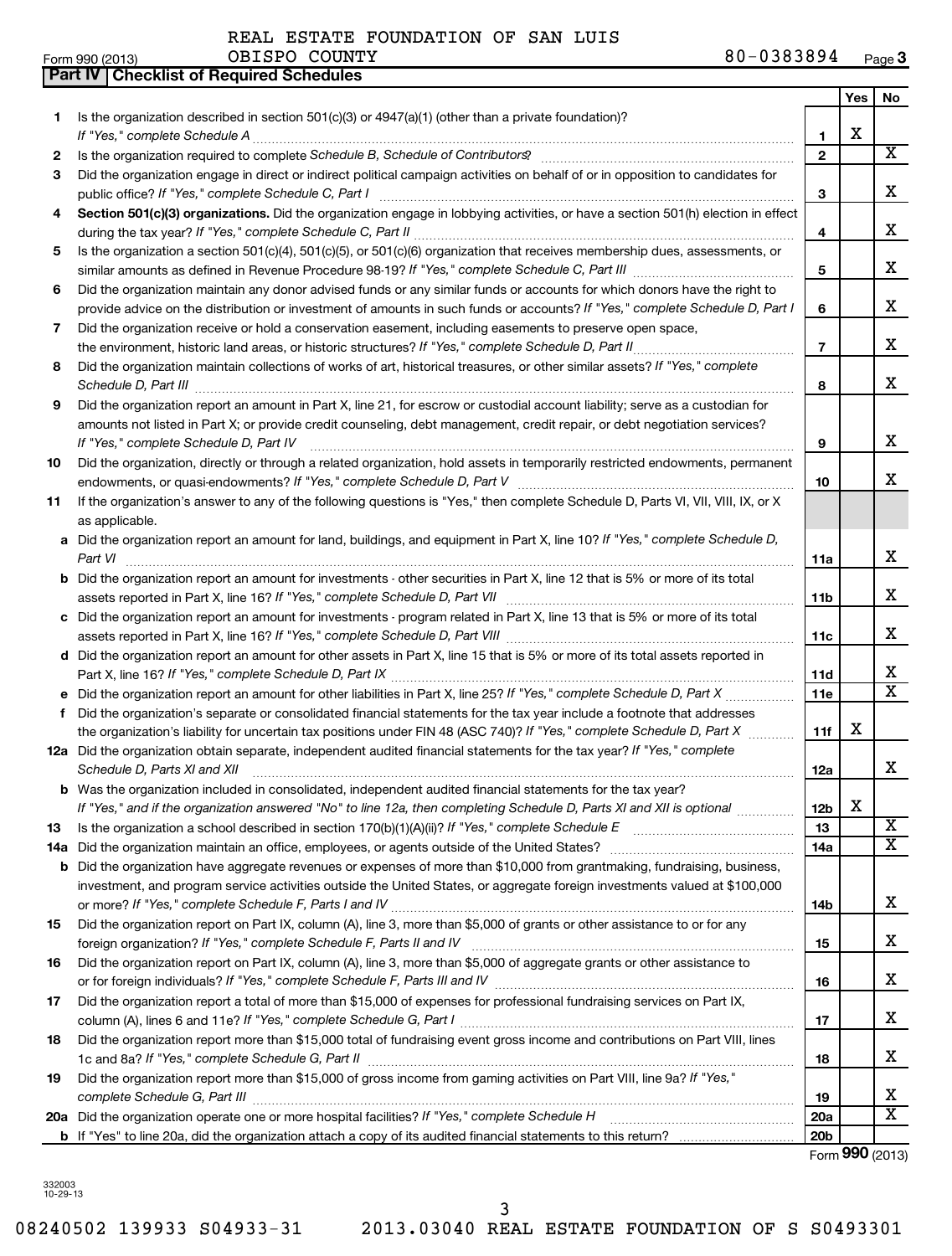| Form 990 (2013) | OBISPC<br><b>COUNTY</b> | $-0383894$<br>o n<br>o u | Page <b>4</b> |
|-----------------|-------------------------|--------------------------|---------------|
|-----------------|-------------------------|--------------------------|---------------|

|    | Part IV   Checklist of Required Schedules (continued)                                                                                                                                                                                                                                                    |                 |     |                         |
|----|----------------------------------------------------------------------------------------------------------------------------------------------------------------------------------------------------------------------------------------------------------------------------------------------------------|-----------------|-----|-------------------------|
|    |                                                                                                                                                                                                                                                                                                          |                 | Yes | No                      |
| 21 | Did the organization report more than \$5,000 of grants or other assistance to any domestic organization or                                                                                                                                                                                              |                 |     |                         |
|    | government on Part IX, column (A), line 1? If "Yes," complete Schedule I, Parts I and II                                                                                                                                                                                                                 | 21              |     | X                       |
| 22 | Did the organization report more than \$5,000 of grants or other assistance to individuals in the United States on Part IX,                                                                                                                                                                              |                 |     |                         |
|    | column (A), line 2? If "Yes," complete Schedule I, Parts I and III                                                                                                                                                                                                                                       | 22              |     | x                       |
| 23 | Did the organization answer "Yes" to Part VII, Section A, line 3, 4, or 5 about compensation of the organization's current                                                                                                                                                                               |                 |     |                         |
|    | and former officers, directors, trustees, key employees, and highest compensated employees? If "Yes," complete                                                                                                                                                                                           |                 |     |                         |
|    | Schedule J                                                                                                                                                                                                                                                                                               | 23              |     | x                       |
|    | 24a Did the organization have a tax-exempt bond issue with an outstanding principal amount of more than \$100,000 as of the                                                                                                                                                                              |                 |     |                         |
|    | last day of the year, that was issued after December 31, 2002? If "Yes," answer lines 24b through 24d and complete                                                                                                                                                                                       |                 |     |                         |
|    | Schedule K. If "No", go to line 25a                                                                                                                                                                                                                                                                      | 24a             |     | x                       |
|    |                                                                                                                                                                                                                                                                                                          | 24b             |     |                         |
|    | c Did the organization maintain an escrow account other than a refunding escrow at any time during the year to defease                                                                                                                                                                                   |                 |     |                         |
|    |                                                                                                                                                                                                                                                                                                          | 24c             |     |                         |
|    |                                                                                                                                                                                                                                                                                                          | 24 <sub>d</sub> |     |                         |
|    | 25a Section 501(c)(3) and 501(c)(4) organizations. Did the organization engage in an excess benefit transaction with a                                                                                                                                                                                   |                 |     |                         |
|    |                                                                                                                                                                                                                                                                                                          | 25a             |     | x                       |
|    | <b>b</b> Is the organization aware that it engaged in an excess benefit transaction with a disqualified person in a prior year, and                                                                                                                                                                      |                 |     |                         |
|    | that the transaction has not been reported on any of the organization's prior Forms 990 or 990-EZ? If "Yes," complete                                                                                                                                                                                    |                 |     |                         |
|    | Schedule L, Part I                                                                                                                                                                                                                                                                                       | 25b             |     | X                       |
| 26 | Did the organization report any amount on Part X, line 5, 6, or 22 for receivables from or payables to any current or                                                                                                                                                                                    |                 |     |                         |
|    | former officers, directors, trustees, key employees, highest compensated employees, or disqualified persons? If so,                                                                                                                                                                                      |                 |     |                         |
|    | complete Schedule L, Part II                                                                                                                                                                                                                                                                             | 26              |     | x                       |
| 27 | Did the organization provide a grant or other assistance to an officer, director, trustee, key employee, substantial                                                                                                                                                                                     |                 |     |                         |
|    | contributor or employee thereof, a grant selection committee member, or to a 35% controlled entity or family member                                                                                                                                                                                      |                 |     |                         |
|    |                                                                                                                                                                                                                                                                                                          | 27              |     | х                       |
| 28 | Was the organization a party to a business transaction with one of the following parties (see Schedule L, Part IV                                                                                                                                                                                        |                 |     |                         |
|    | instructions for applicable filing thresholds, conditions, and exceptions):                                                                                                                                                                                                                              |                 |     |                         |
|    | a A current or former officer, director, trustee, or key employee? If "Yes," complete Schedule L, Part IV                                                                                                                                                                                                | 28a             |     | х                       |
|    | b A family member of a current or former officer, director, trustee, or key employee? If "Yes," complete Schedule L, Part IV                                                                                                                                                                             | 28b             |     | $\overline{\textbf{x}}$ |
|    | c An entity of which a current or former officer, director, trustee, or key employee (or a family member thereof) was an officer,                                                                                                                                                                        |                 |     |                         |
|    | director, trustee, or direct or indirect owner? If "Yes," complete Schedule L, Part IV                                                                                                                                                                                                                   | 28c             |     | х                       |
| 29 |                                                                                                                                                                                                                                                                                                          | 29              |     | $\overline{\texttt{x}}$ |
| 30 | Did the organization receive contributions of art, historical treasures, or other similar assets, or qualified conservation                                                                                                                                                                              |                 |     |                         |
|    |                                                                                                                                                                                                                                                                                                          | 30              |     | х                       |
| 31 | Did the organization liquidate, terminate, or dissolve and cease operations?                                                                                                                                                                                                                             |                 |     |                         |
|    | If "Yes," complete Schedule N, Part I                                                                                                                                                                                                                                                                    | 31              |     | Χ                       |
| 32 | Did the organization sell, exchange, dispose of, or transfer more than 25% of its net assets? If "Yes," complete                                                                                                                                                                                         |                 |     |                         |
|    | Schedule N, Part II                                                                                                                                                                                                                                                                                      | 32              |     | x                       |
| 33 | Did the organization own 100% of an entity disregarded as separate from the organization under Regulations                                                                                                                                                                                               |                 |     | x                       |
|    | sections 301.7701-2 and 301.7701-3? If "Yes," complete Schedule R, Part I [1] [1] [1] [1] [1] [1] sections 301.7701-2 and 301.7701-3? If "Yes," complete Schedule R, Part I<br>Was the organization related to any tax-exempt or taxable entity? If "Yes," complete Schedule R, Part II, III, or IV, and | 33              |     |                         |
| 34 | Part V, line 1                                                                                                                                                                                                                                                                                           | 34              | х   |                         |
|    |                                                                                                                                                                                                                                                                                                          | 35a             |     | x                       |
|    | b If "Yes" to line 35a, did the organization receive any payment from or engage in any transaction with a controlled entity                                                                                                                                                                              |                 |     |                         |
|    |                                                                                                                                                                                                                                                                                                          | 35b             |     |                         |
| 36 | Section 501(c)(3) organizations. Did the organization make any transfers to an exempt non-charitable related organization?                                                                                                                                                                               |                 |     |                         |
|    |                                                                                                                                                                                                                                                                                                          | 36              |     | x                       |
| 37 | Did the organization conduct more than 5% of its activities through an entity that is not a related organization                                                                                                                                                                                         |                 |     |                         |
|    |                                                                                                                                                                                                                                                                                                          | 37              |     | x                       |
| 38 | Did the organization complete Schedule O and provide explanations in Schedule O for Part VI, lines 11b and 19?                                                                                                                                                                                           |                 |     |                         |
|    |                                                                                                                                                                                                                                                                                                          | 38              | х   |                         |
|    |                                                                                                                                                                                                                                                                                                          |                 |     |                         |

Form (2013) **990**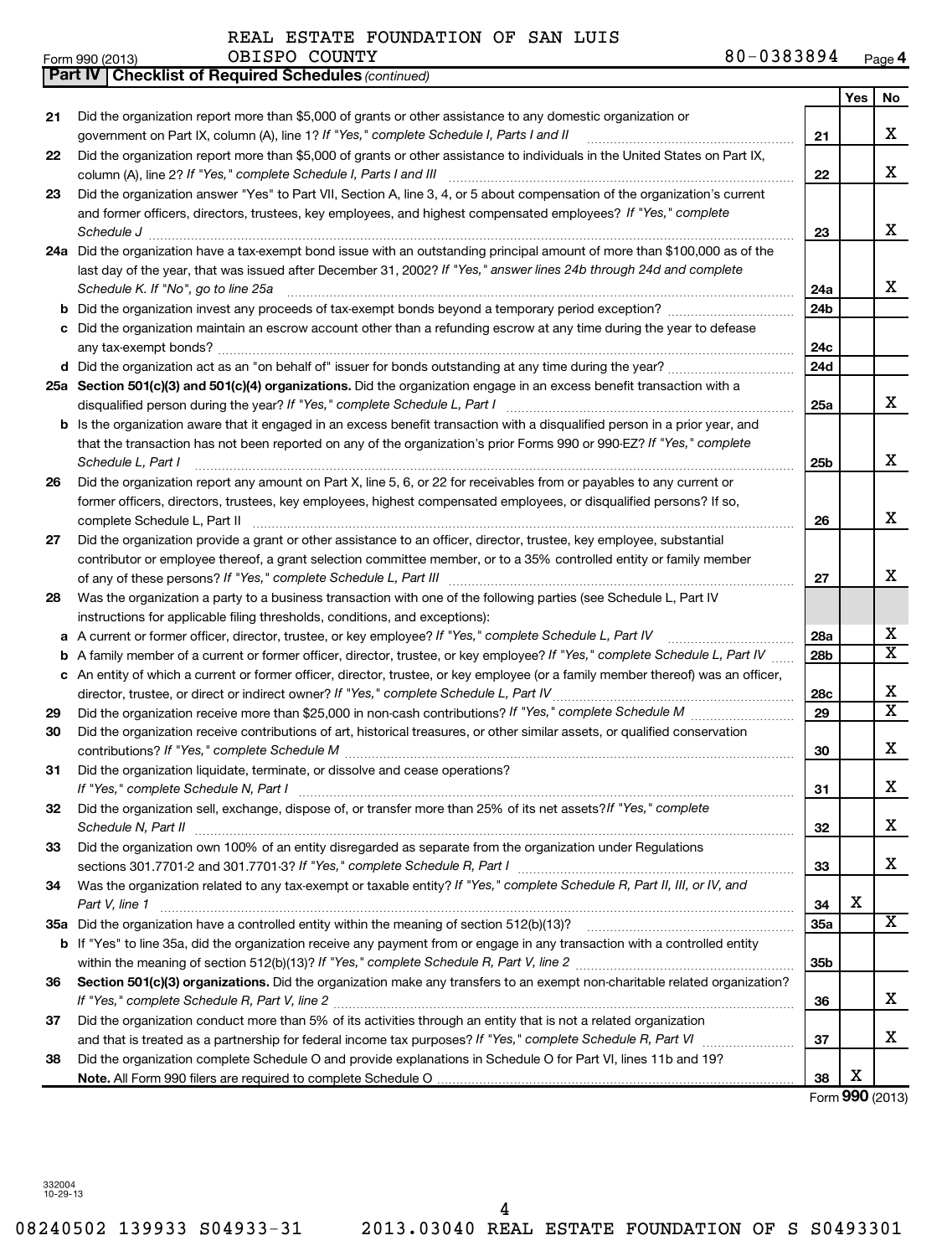|  |  |  | REAL ESTATE FOUNDATION OF SAN LUIS |  |  |  |
|--|--|--|------------------------------------|--|--|--|
|--|--|--|------------------------------------|--|--|--|

| Yes<br>1a<br>1 <sub>b</sub><br>Enter the number of Forms W-2G included in line 1a. Enter -0- if not applicable<br>Did the organization comply with backup withholding rules for reportable payments to vendors and reportable gaming<br>c<br>х<br>1c<br>2a Enter the number of employees reported on Form W-3, Transmittal of Wage and Tax Statements,<br>01<br>filed for the calendar year ending with or within the year covered by this return<br>2a<br>2b<br>Note. If the sum of lines 1a and 2a is greater than 250, you may be required to e-file (see instructions) <i>marrouum</i> manus<br>x<br>3a<br>3a Did the organization have unrelated business gross income of \$1,000 or more during the year?<br>3b<br>4a At any time during the calendar year, did the organization have an interest in, or a signature or other authority over, a<br>financial account in a foreign country (such as a bank account, securities account, or other financial account)?<br>4a<br><b>b</b> If "Yes," enter the name of the foreign country: $\blacktriangleright$<br>See instructions for filing requirements for Form TD F 90-22.1, Report of Foreign Bank and Financial Accounts.<br>5а<br>5а<br>5b<br>b<br>5с<br>6a Does the organization have annual gross receipts that are normally greater than \$100,000, and did the organization solicit<br>6a<br><b>b</b> If "Yes," did the organization include with every solicitation an express statement that such contributions or gifts<br>6b<br>Organizations that may receive deductible contributions under section 170(c).<br>7<br>Did the organization receive a payment in excess of \$75 made partly as a contribution and partly for goods and services provided to the payor?<br>7a<br>a<br>7b<br>Did the organization sell, exchange, or otherwise dispose of tangible personal property for which it was required<br>с<br>7c<br>7d<br>Did the organization receive any funds, directly or indirectly, to pay premiums on a personal benefit contract?<br>7е<br>7f<br>f<br>If the organization received a contribution of qualified intellectual property, did the organization file Form 8899 as required?<br>7g<br>If the organization received a contribution of cars, boats, airplanes, or other vehicles, did the organization file a Form 1098-C?<br>7h<br>h<br>Sponsoring organizations maintaining donor advised funds and section 509(a)(3) supporting organizations. Did the supporting<br>8<br>organization, or a donor advised fund maintained by a sponsoring organization, have excess business holdings at any time during the year?<br>8<br>Sponsoring organizations maintaining donor advised funds.<br>9<br>υа<br>9b<br><b>b</b> Did the organization make a distribution to a donor, donor advisor, or related person?<br>Section 501(c)(7) organizations. Enter:<br>10<br>10a<br>а<br>10 <sub>b</sub><br><b>b</b> Gross receipts, included on Form 990, Part VIII, line 12, for public use of club facilities <i>manumum</i><br>Section 501(c)(12) organizations. Enter:<br>11<br>11a<br>а<br><b>b</b> Gross income from other sources (Do not net amounts due or paid to other sources against<br>amounts due or received from them.)<br>11b<br>12a Section 4947(a)(1) non-exempt charitable trusts. Is the organization filing Form 990 in lieu of Form 1041?<br>12a<br><b>b</b> If "Yes," enter the amount of tax-exempt interest received or accrued during the year<br>12b<br>Section 501(c)(29) qualified nonprofit health insurance issuers.<br>13<br>a Is the organization licensed to issue qualified health plans in more than one state?<br>13a<br>Note. See the instructions for additional information the organization must report on Schedule O.<br><b>b</b> Enter the amount of reserves the organization is required to maintain by the states in which the<br>13b<br>13 <sub>c</sub> | <b>Part V</b> | <b>Statements Regarding Other IRS Filings and Tax Compliance</b><br>Check if Schedule O contains a response or note to any line in this Part V |  |     |  |                            |  |  |  |  |  |  |  |
|-----------------------------------------------------------------------------------------------------------------------------------------------------------------------------------------------------------------------------------------------------------------------------------------------------------------------------------------------------------------------------------------------------------------------------------------------------------------------------------------------------------------------------------------------------------------------------------------------------------------------------------------------------------------------------------------------------------------------------------------------------------------------------------------------------------------------------------------------------------------------------------------------------------------------------------------------------------------------------------------------------------------------------------------------------------------------------------------------------------------------------------------------------------------------------------------------------------------------------------------------------------------------------------------------------------------------------------------------------------------------------------------------------------------------------------------------------------------------------------------------------------------------------------------------------------------------------------------------------------------------------------------------------------------------------------------------------------------------------------------------------------------------------------------------------------------------------------------------------------------------------------------------------------------------------------------------------------------------------------------------------------------------------------------------------------------------------------------------------------------------------------------------------------------------------------------------------------------------------------------------------------------------------------------------------------------------------------------------------------------------------------------------------------------------------------------------------------------------------------------------------------------------------------------------------------------------------------------------------------------------------------------------------------------------------------------------------------------------------------------------------------------------------------------------------------------------------------------------------------------------------------------------------------------------------------------------------------------------------------------------------------------------------------------------------------------------------------------------------------------------------------------------------------------------------------------------------------------------------------------------------------------------------------------------------------------------------------------------------------------------------------------------------------------------------------------------------------------------------------------------------------------------------------------------------------------------------------------------------------------------------------------------------------------------------------------------------------------------------------------------------------------------------------------------------------------------------------------------------------------------------------------|---------------|------------------------------------------------------------------------------------------------------------------------------------------------|--|-----|--|----------------------------|--|--|--|--|--|--|--|
|                                                                                                                                                                                                                                                                                                                                                                                                                                                                                                                                                                                                                                                                                                                                                                                                                                                                                                                                                                                                                                                                                                                                                                                                                                                                                                                                                                                                                                                                                                                                                                                                                                                                                                                                                                                                                                                                                                                                                                                                                                                                                                                                                                                                                                                                                                                                                                                                                                                                                                                                                                                                                                                                                                                                                                                                                                                                                                                                                                                                                                                                                                                                                                                                                                                                                                                                                                                                                                                                                                                                                                                                                                                                                                                                                                                                                                                                                         |               |                                                                                                                                                |  |     |  | No                         |  |  |  |  |  |  |  |
|                                                                                                                                                                                                                                                                                                                                                                                                                                                                                                                                                                                                                                                                                                                                                                                                                                                                                                                                                                                                                                                                                                                                                                                                                                                                                                                                                                                                                                                                                                                                                                                                                                                                                                                                                                                                                                                                                                                                                                                                                                                                                                                                                                                                                                                                                                                                                                                                                                                                                                                                                                                                                                                                                                                                                                                                                                                                                                                                                                                                                                                                                                                                                                                                                                                                                                                                                                                                                                                                                                                                                                                                                                                                                                                                                                                                                                                                                         |               |                                                                                                                                                |  |     |  |                            |  |  |  |  |  |  |  |
|                                                                                                                                                                                                                                                                                                                                                                                                                                                                                                                                                                                                                                                                                                                                                                                                                                                                                                                                                                                                                                                                                                                                                                                                                                                                                                                                                                                                                                                                                                                                                                                                                                                                                                                                                                                                                                                                                                                                                                                                                                                                                                                                                                                                                                                                                                                                                                                                                                                                                                                                                                                                                                                                                                                                                                                                                                                                                                                                                                                                                                                                                                                                                                                                                                                                                                                                                                                                                                                                                                                                                                                                                                                                                                                                                                                                                                                                                         |               |                                                                                                                                                |  |     |  |                            |  |  |  |  |  |  |  |
|                                                                                                                                                                                                                                                                                                                                                                                                                                                                                                                                                                                                                                                                                                                                                                                                                                                                                                                                                                                                                                                                                                                                                                                                                                                                                                                                                                                                                                                                                                                                                                                                                                                                                                                                                                                                                                                                                                                                                                                                                                                                                                                                                                                                                                                                                                                                                                                                                                                                                                                                                                                                                                                                                                                                                                                                                                                                                                                                                                                                                                                                                                                                                                                                                                                                                                                                                                                                                                                                                                                                                                                                                                                                                                                                                                                                                                                                                         |               |                                                                                                                                                |  |     |  |                            |  |  |  |  |  |  |  |
|                                                                                                                                                                                                                                                                                                                                                                                                                                                                                                                                                                                                                                                                                                                                                                                                                                                                                                                                                                                                                                                                                                                                                                                                                                                                                                                                                                                                                                                                                                                                                                                                                                                                                                                                                                                                                                                                                                                                                                                                                                                                                                                                                                                                                                                                                                                                                                                                                                                                                                                                                                                                                                                                                                                                                                                                                                                                                                                                                                                                                                                                                                                                                                                                                                                                                                                                                                                                                                                                                                                                                                                                                                                                                                                                                                                                                                                                                         |               |                                                                                                                                                |  |     |  |                            |  |  |  |  |  |  |  |
|                                                                                                                                                                                                                                                                                                                                                                                                                                                                                                                                                                                                                                                                                                                                                                                                                                                                                                                                                                                                                                                                                                                                                                                                                                                                                                                                                                                                                                                                                                                                                                                                                                                                                                                                                                                                                                                                                                                                                                                                                                                                                                                                                                                                                                                                                                                                                                                                                                                                                                                                                                                                                                                                                                                                                                                                                                                                                                                                                                                                                                                                                                                                                                                                                                                                                                                                                                                                                                                                                                                                                                                                                                                                                                                                                                                                                                                                                         |               |                                                                                                                                                |  |     |  |                            |  |  |  |  |  |  |  |
|                                                                                                                                                                                                                                                                                                                                                                                                                                                                                                                                                                                                                                                                                                                                                                                                                                                                                                                                                                                                                                                                                                                                                                                                                                                                                                                                                                                                                                                                                                                                                                                                                                                                                                                                                                                                                                                                                                                                                                                                                                                                                                                                                                                                                                                                                                                                                                                                                                                                                                                                                                                                                                                                                                                                                                                                                                                                                                                                                                                                                                                                                                                                                                                                                                                                                                                                                                                                                                                                                                                                                                                                                                                                                                                                                                                                                                                                                         |               |                                                                                                                                                |  |     |  |                            |  |  |  |  |  |  |  |
|                                                                                                                                                                                                                                                                                                                                                                                                                                                                                                                                                                                                                                                                                                                                                                                                                                                                                                                                                                                                                                                                                                                                                                                                                                                                                                                                                                                                                                                                                                                                                                                                                                                                                                                                                                                                                                                                                                                                                                                                                                                                                                                                                                                                                                                                                                                                                                                                                                                                                                                                                                                                                                                                                                                                                                                                                                                                                                                                                                                                                                                                                                                                                                                                                                                                                                                                                                                                                                                                                                                                                                                                                                                                                                                                                                                                                                                                                         |               |                                                                                                                                                |  |     |  |                            |  |  |  |  |  |  |  |
|                                                                                                                                                                                                                                                                                                                                                                                                                                                                                                                                                                                                                                                                                                                                                                                                                                                                                                                                                                                                                                                                                                                                                                                                                                                                                                                                                                                                                                                                                                                                                                                                                                                                                                                                                                                                                                                                                                                                                                                                                                                                                                                                                                                                                                                                                                                                                                                                                                                                                                                                                                                                                                                                                                                                                                                                                                                                                                                                                                                                                                                                                                                                                                                                                                                                                                                                                                                                                                                                                                                                                                                                                                                                                                                                                                                                                                                                                         |               |                                                                                                                                                |  |     |  |                            |  |  |  |  |  |  |  |
|                                                                                                                                                                                                                                                                                                                                                                                                                                                                                                                                                                                                                                                                                                                                                                                                                                                                                                                                                                                                                                                                                                                                                                                                                                                                                                                                                                                                                                                                                                                                                                                                                                                                                                                                                                                                                                                                                                                                                                                                                                                                                                                                                                                                                                                                                                                                                                                                                                                                                                                                                                                                                                                                                                                                                                                                                                                                                                                                                                                                                                                                                                                                                                                                                                                                                                                                                                                                                                                                                                                                                                                                                                                                                                                                                                                                                                                                                         |               |                                                                                                                                                |  |     |  |                            |  |  |  |  |  |  |  |
|                                                                                                                                                                                                                                                                                                                                                                                                                                                                                                                                                                                                                                                                                                                                                                                                                                                                                                                                                                                                                                                                                                                                                                                                                                                                                                                                                                                                                                                                                                                                                                                                                                                                                                                                                                                                                                                                                                                                                                                                                                                                                                                                                                                                                                                                                                                                                                                                                                                                                                                                                                                                                                                                                                                                                                                                                                                                                                                                                                                                                                                                                                                                                                                                                                                                                                                                                                                                                                                                                                                                                                                                                                                                                                                                                                                                                                                                                         |               |                                                                                                                                                |  |     |  |                            |  |  |  |  |  |  |  |
|                                                                                                                                                                                                                                                                                                                                                                                                                                                                                                                                                                                                                                                                                                                                                                                                                                                                                                                                                                                                                                                                                                                                                                                                                                                                                                                                                                                                                                                                                                                                                                                                                                                                                                                                                                                                                                                                                                                                                                                                                                                                                                                                                                                                                                                                                                                                                                                                                                                                                                                                                                                                                                                                                                                                                                                                                                                                                                                                                                                                                                                                                                                                                                                                                                                                                                                                                                                                                                                                                                                                                                                                                                                                                                                                                                                                                                                                                         |               |                                                                                                                                                |  |     |  |                            |  |  |  |  |  |  |  |
|                                                                                                                                                                                                                                                                                                                                                                                                                                                                                                                                                                                                                                                                                                                                                                                                                                                                                                                                                                                                                                                                                                                                                                                                                                                                                                                                                                                                                                                                                                                                                                                                                                                                                                                                                                                                                                                                                                                                                                                                                                                                                                                                                                                                                                                                                                                                                                                                                                                                                                                                                                                                                                                                                                                                                                                                                                                                                                                                                                                                                                                                                                                                                                                                                                                                                                                                                                                                                                                                                                                                                                                                                                                                                                                                                                                                                                                                                         |               |                                                                                                                                                |  |     |  | x                          |  |  |  |  |  |  |  |
|                                                                                                                                                                                                                                                                                                                                                                                                                                                                                                                                                                                                                                                                                                                                                                                                                                                                                                                                                                                                                                                                                                                                                                                                                                                                                                                                                                                                                                                                                                                                                                                                                                                                                                                                                                                                                                                                                                                                                                                                                                                                                                                                                                                                                                                                                                                                                                                                                                                                                                                                                                                                                                                                                                                                                                                                                                                                                                                                                                                                                                                                                                                                                                                                                                                                                                                                                                                                                                                                                                                                                                                                                                                                                                                                                                                                                                                                                         |               |                                                                                                                                                |  |     |  |                            |  |  |  |  |  |  |  |
|                                                                                                                                                                                                                                                                                                                                                                                                                                                                                                                                                                                                                                                                                                                                                                                                                                                                                                                                                                                                                                                                                                                                                                                                                                                                                                                                                                                                                                                                                                                                                                                                                                                                                                                                                                                                                                                                                                                                                                                                                                                                                                                                                                                                                                                                                                                                                                                                                                                                                                                                                                                                                                                                                                                                                                                                                                                                                                                                                                                                                                                                                                                                                                                                                                                                                                                                                                                                                                                                                                                                                                                                                                                                                                                                                                                                                                                                                         |               |                                                                                                                                                |  |     |  |                            |  |  |  |  |  |  |  |
|                                                                                                                                                                                                                                                                                                                                                                                                                                                                                                                                                                                                                                                                                                                                                                                                                                                                                                                                                                                                                                                                                                                                                                                                                                                                                                                                                                                                                                                                                                                                                                                                                                                                                                                                                                                                                                                                                                                                                                                                                                                                                                                                                                                                                                                                                                                                                                                                                                                                                                                                                                                                                                                                                                                                                                                                                                                                                                                                                                                                                                                                                                                                                                                                                                                                                                                                                                                                                                                                                                                                                                                                                                                                                                                                                                                                                                                                                         |               |                                                                                                                                                |  |     |  | х                          |  |  |  |  |  |  |  |
|                                                                                                                                                                                                                                                                                                                                                                                                                                                                                                                                                                                                                                                                                                                                                                                                                                                                                                                                                                                                                                                                                                                                                                                                                                                                                                                                                                                                                                                                                                                                                                                                                                                                                                                                                                                                                                                                                                                                                                                                                                                                                                                                                                                                                                                                                                                                                                                                                                                                                                                                                                                                                                                                                                                                                                                                                                                                                                                                                                                                                                                                                                                                                                                                                                                                                                                                                                                                                                                                                                                                                                                                                                                                                                                                                                                                                                                                                         |               |                                                                                                                                                |  |     |  | $\overline{\textbf{X}}$    |  |  |  |  |  |  |  |
|                                                                                                                                                                                                                                                                                                                                                                                                                                                                                                                                                                                                                                                                                                                                                                                                                                                                                                                                                                                                                                                                                                                                                                                                                                                                                                                                                                                                                                                                                                                                                                                                                                                                                                                                                                                                                                                                                                                                                                                                                                                                                                                                                                                                                                                                                                                                                                                                                                                                                                                                                                                                                                                                                                                                                                                                                                                                                                                                                                                                                                                                                                                                                                                                                                                                                                                                                                                                                                                                                                                                                                                                                                                                                                                                                                                                                                                                                         |               |                                                                                                                                                |  |     |  |                            |  |  |  |  |  |  |  |
|                                                                                                                                                                                                                                                                                                                                                                                                                                                                                                                                                                                                                                                                                                                                                                                                                                                                                                                                                                                                                                                                                                                                                                                                                                                                                                                                                                                                                                                                                                                                                                                                                                                                                                                                                                                                                                                                                                                                                                                                                                                                                                                                                                                                                                                                                                                                                                                                                                                                                                                                                                                                                                                                                                                                                                                                                                                                                                                                                                                                                                                                                                                                                                                                                                                                                                                                                                                                                                                                                                                                                                                                                                                                                                                                                                                                                                                                                         |               |                                                                                                                                                |  |     |  |                            |  |  |  |  |  |  |  |
|                                                                                                                                                                                                                                                                                                                                                                                                                                                                                                                                                                                                                                                                                                                                                                                                                                                                                                                                                                                                                                                                                                                                                                                                                                                                                                                                                                                                                                                                                                                                                                                                                                                                                                                                                                                                                                                                                                                                                                                                                                                                                                                                                                                                                                                                                                                                                                                                                                                                                                                                                                                                                                                                                                                                                                                                                                                                                                                                                                                                                                                                                                                                                                                                                                                                                                                                                                                                                                                                                                                                                                                                                                                                                                                                                                                                                                                                                         |               |                                                                                                                                                |  |     |  | x                          |  |  |  |  |  |  |  |
|                                                                                                                                                                                                                                                                                                                                                                                                                                                                                                                                                                                                                                                                                                                                                                                                                                                                                                                                                                                                                                                                                                                                                                                                                                                                                                                                                                                                                                                                                                                                                                                                                                                                                                                                                                                                                                                                                                                                                                                                                                                                                                                                                                                                                                                                                                                                                                                                                                                                                                                                                                                                                                                                                                                                                                                                                                                                                                                                                                                                                                                                                                                                                                                                                                                                                                                                                                                                                                                                                                                                                                                                                                                                                                                                                                                                                                                                                         |               |                                                                                                                                                |  |     |  |                            |  |  |  |  |  |  |  |
|                                                                                                                                                                                                                                                                                                                                                                                                                                                                                                                                                                                                                                                                                                                                                                                                                                                                                                                                                                                                                                                                                                                                                                                                                                                                                                                                                                                                                                                                                                                                                                                                                                                                                                                                                                                                                                                                                                                                                                                                                                                                                                                                                                                                                                                                                                                                                                                                                                                                                                                                                                                                                                                                                                                                                                                                                                                                                                                                                                                                                                                                                                                                                                                                                                                                                                                                                                                                                                                                                                                                                                                                                                                                                                                                                                                                                                                                                         |               |                                                                                                                                                |  |     |  |                            |  |  |  |  |  |  |  |
|                                                                                                                                                                                                                                                                                                                                                                                                                                                                                                                                                                                                                                                                                                                                                                                                                                                                                                                                                                                                                                                                                                                                                                                                                                                                                                                                                                                                                                                                                                                                                                                                                                                                                                                                                                                                                                                                                                                                                                                                                                                                                                                                                                                                                                                                                                                                                                                                                                                                                                                                                                                                                                                                                                                                                                                                                                                                                                                                                                                                                                                                                                                                                                                                                                                                                                                                                                                                                                                                                                                                                                                                                                                                                                                                                                                                                                                                                         |               |                                                                                                                                                |  |     |  |                            |  |  |  |  |  |  |  |
|                                                                                                                                                                                                                                                                                                                                                                                                                                                                                                                                                                                                                                                                                                                                                                                                                                                                                                                                                                                                                                                                                                                                                                                                                                                                                                                                                                                                                                                                                                                                                                                                                                                                                                                                                                                                                                                                                                                                                                                                                                                                                                                                                                                                                                                                                                                                                                                                                                                                                                                                                                                                                                                                                                                                                                                                                                                                                                                                                                                                                                                                                                                                                                                                                                                                                                                                                                                                                                                                                                                                                                                                                                                                                                                                                                                                                                                                                         |               |                                                                                                                                                |  |     |  | x                          |  |  |  |  |  |  |  |
|                                                                                                                                                                                                                                                                                                                                                                                                                                                                                                                                                                                                                                                                                                                                                                                                                                                                                                                                                                                                                                                                                                                                                                                                                                                                                                                                                                                                                                                                                                                                                                                                                                                                                                                                                                                                                                                                                                                                                                                                                                                                                                                                                                                                                                                                                                                                                                                                                                                                                                                                                                                                                                                                                                                                                                                                                                                                                                                                                                                                                                                                                                                                                                                                                                                                                                                                                                                                                                                                                                                                                                                                                                                                                                                                                                                                                                                                                         |               |                                                                                                                                                |  |     |  |                            |  |  |  |  |  |  |  |
|                                                                                                                                                                                                                                                                                                                                                                                                                                                                                                                                                                                                                                                                                                                                                                                                                                                                                                                                                                                                                                                                                                                                                                                                                                                                                                                                                                                                                                                                                                                                                                                                                                                                                                                                                                                                                                                                                                                                                                                                                                                                                                                                                                                                                                                                                                                                                                                                                                                                                                                                                                                                                                                                                                                                                                                                                                                                                                                                                                                                                                                                                                                                                                                                                                                                                                                                                                                                                                                                                                                                                                                                                                                                                                                                                                                                                                                                                         |               |                                                                                                                                                |  |     |  |                            |  |  |  |  |  |  |  |
|                                                                                                                                                                                                                                                                                                                                                                                                                                                                                                                                                                                                                                                                                                                                                                                                                                                                                                                                                                                                                                                                                                                                                                                                                                                                                                                                                                                                                                                                                                                                                                                                                                                                                                                                                                                                                                                                                                                                                                                                                                                                                                                                                                                                                                                                                                                                                                                                                                                                                                                                                                                                                                                                                                                                                                                                                                                                                                                                                                                                                                                                                                                                                                                                                                                                                                                                                                                                                                                                                                                                                                                                                                                                                                                                                                                                                                                                                         |               |                                                                                                                                                |  |     |  | х                          |  |  |  |  |  |  |  |
|                                                                                                                                                                                                                                                                                                                                                                                                                                                                                                                                                                                                                                                                                                                                                                                                                                                                                                                                                                                                                                                                                                                                                                                                                                                                                                                                                                                                                                                                                                                                                                                                                                                                                                                                                                                                                                                                                                                                                                                                                                                                                                                                                                                                                                                                                                                                                                                                                                                                                                                                                                                                                                                                                                                                                                                                                                                                                                                                                                                                                                                                                                                                                                                                                                                                                                                                                                                                                                                                                                                                                                                                                                                                                                                                                                                                                                                                                         |               |                                                                                                                                                |  |     |  |                            |  |  |  |  |  |  |  |
|                                                                                                                                                                                                                                                                                                                                                                                                                                                                                                                                                                                                                                                                                                                                                                                                                                                                                                                                                                                                                                                                                                                                                                                                                                                                                                                                                                                                                                                                                                                                                                                                                                                                                                                                                                                                                                                                                                                                                                                                                                                                                                                                                                                                                                                                                                                                                                                                                                                                                                                                                                                                                                                                                                                                                                                                                                                                                                                                                                                                                                                                                                                                                                                                                                                                                                                                                                                                                                                                                                                                                                                                                                                                                                                                                                                                                                                                                         |               |                                                                                                                                                |  |     |  | х<br>$\overline{\text{X}}$ |  |  |  |  |  |  |  |
|                                                                                                                                                                                                                                                                                                                                                                                                                                                                                                                                                                                                                                                                                                                                                                                                                                                                                                                                                                                                                                                                                                                                                                                                                                                                                                                                                                                                                                                                                                                                                                                                                                                                                                                                                                                                                                                                                                                                                                                                                                                                                                                                                                                                                                                                                                                                                                                                                                                                                                                                                                                                                                                                                                                                                                                                                                                                                                                                                                                                                                                                                                                                                                                                                                                                                                                                                                                                                                                                                                                                                                                                                                                                                                                                                                                                                                                                                         |               |                                                                                                                                                |  |     |  |                            |  |  |  |  |  |  |  |
|                                                                                                                                                                                                                                                                                                                                                                                                                                                                                                                                                                                                                                                                                                                                                                                                                                                                                                                                                                                                                                                                                                                                                                                                                                                                                                                                                                                                                                                                                                                                                                                                                                                                                                                                                                                                                                                                                                                                                                                                                                                                                                                                                                                                                                                                                                                                                                                                                                                                                                                                                                                                                                                                                                                                                                                                                                                                                                                                                                                                                                                                                                                                                                                                                                                                                                                                                                                                                                                                                                                                                                                                                                                                                                                                                                                                                                                                                         |               |                                                                                                                                                |  |     |  |                            |  |  |  |  |  |  |  |
|                                                                                                                                                                                                                                                                                                                                                                                                                                                                                                                                                                                                                                                                                                                                                                                                                                                                                                                                                                                                                                                                                                                                                                                                                                                                                                                                                                                                                                                                                                                                                                                                                                                                                                                                                                                                                                                                                                                                                                                                                                                                                                                                                                                                                                                                                                                                                                                                                                                                                                                                                                                                                                                                                                                                                                                                                                                                                                                                                                                                                                                                                                                                                                                                                                                                                                                                                                                                                                                                                                                                                                                                                                                                                                                                                                                                                                                                                         |               |                                                                                                                                                |  |     |  |                            |  |  |  |  |  |  |  |
|                                                                                                                                                                                                                                                                                                                                                                                                                                                                                                                                                                                                                                                                                                                                                                                                                                                                                                                                                                                                                                                                                                                                                                                                                                                                                                                                                                                                                                                                                                                                                                                                                                                                                                                                                                                                                                                                                                                                                                                                                                                                                                                                                                                                                                                                                                                                                                                                                                                                                                                                                                                                                                                                                                                                                                                                                                                                                                                                                                                                                                                                                                                                                                                                                                                                                                                                                                                                                                                                                                                                                                                                                                                                                                                                                                                                                                                                                         |               |                                                                                                                                                |  |     |  |                            |  |  |  |  |  |  |  |
|                                                                                                                                                                                                                                                                                                                                                                                                                                                                                                                                                                                                                                                                                                                                                                                                                                                                                                                                                                                                                                                                                                                                                                                                                                                                                                                                                                                                                                                                                                                                                                                                                                                                                                                                                                                                                                                                                                                                                                                                                                                                                                                                                                                                                                                                                                                                                                                                                                                                                                                                                                                                                                                                                                                                                                                                                                                                                                                                                                                                                                                                                                                                                                                                                                                                                                                                                                                                                                                                                                                                                                                                                                                                                                                                                                                                                                                                                         |               |                                                                                                                                                |  |     |  |                            |  |  |  |  |  |  |  |
|                                                                                                                                                                                                                                                                                                                                                                                                                                                                                                                                                                                                                                                                                                                                                                                                                                                                                                                                                                                                                                                                                                                                                                                                                                                                                                                                                                                                                                                                                                                                                                                                                                                                                                                                                                                                                                                                                                                                                                                                                                                                                                                                                                                                                                                                                                                                                                                                                                                                                                                                                                                                                                                                                                                                                                                                                                                                                                                                                                                                                                                                                                                                                                                                                                                                                                                                                                                                                                                                                                                                                                                                                                                                                                                                                                                                                                                                                         |               |                                                                                                                                                |  |     |  |                            |  |  |  |  |  |  |  |
|                                                                                                                                                                                                                                                                                                                                                                                                                                                                                                                                                                                                                                                                                                                                                                                                                                                                                                                                                                                                                                                                                                                                                                                                                                                                                                                                                                                                                                                                                                                                                                                                                                                                                                                                                                                                                                                                                                                                                                                                                                                                                                                                                                                                                                                                                                                                                                                                                                                                                                                                                                                                                                                                                                                                                                                                                                                                                                                                                                                                                                                                                                                                                                                                                                                                                                                                                                                                                                                                                                                                                                                                                                                                                                                                                                                                                                                                                         |               |                                                                                                                                                |  |     |  |                            |  |  |  |  |  |  |  |
|                                                                                                                                                                                                                                                                                                                                                                                                                                                                                                                                                                                                                                                                                                                                                                                                                                                                                                                                                                                                                                                                                                                                                                                                                                                                                                                                                                                                                                                                                                                                                                                                                                                                                                                                                                                                                                                                                                                                                                                                                                                                                                                                                                                                                                                                                                                                                                                                                                                                                                                                                                                                                                                                                                                                                                                                                                                                                                                                                                                                                                                                                                                                                                                                                                                                                                                                                                                                                                                                                                                                                                                                                                                                                                                                                                                                                                                                                         |               |                                                                                                                                                |  |     |  |                            |  |  |  |  |  |  |  |
|                                                                                                                                                                                                                                                                                                                                                                                                                                                                                                                                                                                                                                                                                                                                                                                                                                                                                                                                                                                                                                                                                                                                                                                                                                                                                                                                                                                                                                                                                                                                                                                                                                                                                                                                                                                                                                                                                                                                                                                                                                                                                                                                                                                                                                                                                                                                                                                                                                                                                                                                                                                                                                                                                                                                                                                                                                                                                                                                                                                                                                                                                                                                                                                                                                                                                                                                                                                                                                                                                                                                                                                                                                                                                                                                                                                                                                                                                         |               |                                                                                                                                                |  |     |  |                            |  |  |  |  |  |  |  |
|                                                                                                                                                                                                                                                                                                                                                                                                                                                                                                                                                                                                                                                                                                                                                                                                                                                                                                                                                                                                                                                                                                                                                                                                                                                                                                                                                                                                                                                                                                                                                                                                                                                                                                                                                                                                                                                                                                                                                                                                                                                                                                                                                                                                                                                                                                                                                                                                                                                                                                                                                                                                                                                                                                                                                                                                                                                                                                                                                                                                                                                                                                                                                                                                                                                                                                                                                                                                                                                                                                                                                                                                                                                                                                                                                                                                                                                                                         |               |                                                                                                                                                |  |     |  |                            |  |  |  |  |  |  |  |
|                                                                                                                                                                                                                                                                                                                                                                                                                                                                                                                                                                                                                                                                                                                                                                                                                                                                                                                                                                                                                                                                                                                                                                                                                                                                                                                                                                                                                                                                                                                                                                                                                                                                                                                                                                                                                                                                                                                                                                                                                                                                                                                                                                                                                                                                                                                                                                                                                                                                                                                                                                                                                                                                                                                                                                                                                                                                                                                                                                                                                                                                                                                                                                                                                                                                                                                                                                                                                                                                                                                                                                                                                                                                                                                                                                                                                                                                                         |               |                                                                                                                                                |  |     |  |                            |  |  |  |  |  |  |  |
|                                                                                                                                                                                                                                                                                                                                                                                                                                                                                                                                                                                                                                                                                                                                                                                                                                                                                                                                                                                                                                                                                                                                                                                                                                                                                                                                                                                                                                                                                                                                                                                                                                                                                                                                                                                                                                                                                                                                                                                                                                                                                                                                                                                                                                                                                                                                                                                                                                                                                                                                                                                                                                                                                                                                                                                                                                                                                                                                                                                                                                                                                                                                                                                                                                                                                                                                                                                                                                                                                                                                                                                                                                                                                                                                                                                                                                                                                         |               |                                                                                                                                                |  |     |  |                            |  |  |  |  |  |  |  |
|                                                                                                                                                                                                                                                                                                                                                                                                                                                                                                                                                                                                                                                                                                                                                                                                                                                                                                                                                                                                                                                                                                                                                                                                                                                                                                                                                                                                                                                                                                                                                                                                                                                                                                                                                                                                                                                                                                                                                                                                                                                                                                                                                                                                                                                                                                                                                                                                                                                                                                                                                                                                                                                                                                                                                                                                                                                                                                                                                                                                                                                                                                                                                                                                                                                                                                                                                                                                                                                                                                                                                                                                                                                                                                                                                                                                                                                                                         |               |                                                                                                                                                |  |     |  |                            |  |  |  |  |  |  |  |
|                                                                                                                                                                                                                                                                                                                                                                                                                                                                                                                                                                                                                                                                                                                                                                                                                                                                                                                                                                                                                                                                                                                                                                                                                                                                                                                                                                                                                                                                                                                                                                                                                                                                                                                                                                                                                                                                                                                                                                                                                                                                                                                                                                                                                                                                                                                                                                                                                                                                                                                                                                                                                                                                                                                                                                                                                                                                                                                                                                                                                                                                                                                                                                                                                                                                                                                                                                                                                                                                                                                                                                                                                                                                                                                                                                                                                                                                                         |               |                                                                                                                                                |  |     |  |                            |  |  |  |  |  |  |  |
|                                                                                                                                                                                                                                                                                                                                                                                                                                                                                                                                                                                                                                                                                                                                                                                                                                                                                                                                                                                                                                                                                                                                                                                                                                                                                                                                                                                                                                                                                                                                                                                                                                                                                                                                                                                                                                                                                                                                                                                                                                                                                                                                                                                                                                                                                                                                                                                                                                                                                                                                                                                                                                                                                                                                                                                                                                                                                                                                                                                                                                                                                                                                                                                                                                                                                                                                                                                                                                                                                                                                                                                                                                                                                                                                                                                                                                                                                         |               |                                                                                                                                                |  |     |  |                            |  |  |  |  |  |  |  |
|                                                                                                                                                                                                                                                                                                                                                                                                                                                                                                                                                                                                                                                                                                                                                                                                                                                                                                                                                                                                                                                                                                                                                                                                                                                                                                                                                                                                                                                                                                                                                                                                                                                                                                                                                                                                                                                                                                                                                                                                                                                                                                                                                                                                                                                                                                                                                                                                                                                                                                                                                                                                                                                                                                                                                                                                                                                                                                                                                                                                                                                                                                                                                                                                                                                                                                                                                                                                                                                                                                                                                                                                                                                                                                                                                                                                                                                                                         |               |                                                                                                                                                |  |     |  |                            |  |  |  |  |  |  |  |
|                                                                                                                                                                                                                                                                                                                                                                                                                                                                                                                                                                                                                                                                                                                                                                                                                                                                                                                                                                                                                                                                                                                                                                                                                                                                                                                                                                                                                                                                                                                                                                                                                                                                                                                                                                                                                                                                                                                                                                                                                                                                                                                                                                                                                                                                                                                                                                                                                                                                                                                                                                                                                                                                                                                                                                                                                                                                                                                                                                                                                                                                                                                                                                                                                                                                                                                                                                                                                                                                                                                                                                                                                                                                                                                                                                                                                                                                                         |               |                                                                                                                                                |  |     |  |                            |  |  |  |  |  |  |  |
|                                                                                                                                                                                                                                                                                                                                                                                                                                                                                                                                                                                                                                                                                                                                                                                                                                                                                                                                                                                                                                                                                                                                                                                                                                                                                                                                                                                                                                                                                                                                                                                                                                                                                                                                                                                                                                                                                                                                                                                                                                                                                                                                                                                                                                                                                                                                                                                                                                                                                                                                                                                                                                                                                                                                                                                                                                                                                                                                                                                                                                                                                                                                                                                                                                                                                                                                                                                                                                                                                                                                                                                                                                                                                                                                                                                                                                                                                         |               |                                                                                                                                                |  |     |  |                            |  |  |  |  |  |  |  |
|                                                                                                                                                                                                                                                                                                                                                                                                                                                                                                                                                                                                                                                                                                                                                                                                                                                                                                                                                                                                                                                                                                                                                                                                                                                                                                                                                                                                                                                                                                                                                                                                                                                                                                                                                                                                                                                                                                                                                                                                                                                                                                                                                                                                                                                                                                                                                                                                                                                                                                                                                                                                                                                                                                                                                                                                                                                                                                                                                                                                                                                                                                                                                                                                                                                                                                                                                                                                                                                                                                                                                                                                                                                                                                                                                                                                                                                                                         |               |                                                                                                                                                |  |     |  |                            |  |  |  |  |  |  |  |
|                                                                                                                                                                                                                                                                                                                                                                                                                                                                                                                                                                                                                                                                                                                                                                                                                                                                                                                                                                                                                                                                                                                                                                                                                                                                                                                                                                                                                                                                                                                                                                                                                                                                                                                                                                                                                                                                                                                                                                                                                                                                                                                                                                                                                                                                                                                                                                                                                                                                                                                                                                                                                                                                                                                                                                                                                                                                                                                                                                                                                                                                                                                                                                                                                                                                                                                                                                                                                                                                                                                                                                                                                                                                                                                                                                                                                                                                                         |               |                                                                                                                                                |  |     |  |                            |  |  |  |  |  |  |  |
|                                                                                                                                                                                                                                                                                                                                                                                                                                                                                                                                                                                                                                                                                                                                                                                                                                                                                                                                                                                                                                                                                                                                                                                                                                                                                                                                                                                                                                                                                                                                                                                                                                                                                                                                                                                                                                                                                                                                                                                                                                                                                                                                                                                                                                                                                                                                                                                                                                                                                                                                                                                                                                                                                                                                                                                                                                                                                                                                                                                                                                                                                                                                                                                                                                                                                                                                                                                                                                                                                                                                                                                                                                                                                                                                                                                                                                                                                         |               |                                                                                                                                                |  |     |  |                            |  |  |  |  |  |  |  |
|                                                                                                                                                                                                                                                                                                                                                                                                                                                                                                                                                                                                                                                                                                                                                                                                                                                                                                                                                                                                                                                                                                                                                                                                                                                                                                                                                                                                                                                                                                                                                                                                                                                                                                                                                                                                                                                                                                                                                                                                                                                                                                                                                                                                                                                                                                                                                                                                                                                                                                                                                                                                                                                                                                                                                                                                                                                                                                                                                                                                                                                                                                                                                                                                                                                                                                                                                                                                                                                                                                                                                                                                                                                                                                                                                                                                                                                                                         |               |                                                                                                                                                |  |     |  |                            |  |  |  |  |  |  |  |
|                                                                                                                                                                                                                                                                                                                                                                                                                                                                                                                                                                                                                                                                                                                                                                                                                                                                                                                                                                                                                                                                                                                                                                                                                                                                                                                                                                                                                                                                                                                                                                                                                                                                                                                                                                                                                                                                                                                                                                                                                                                                                                                                                                                                                                                                                                                                                                                                                                                                                                                                                                                                                                                                                                                                                                                                                                                                                                                                                                                                                                                                                                                                                                                                                                                                                                                                                                                                                                                                                                                                                                                                                                                                                                                                                                                                                                                                                         |               | 14a Did the organization receive any payments for indoor tanning services during the tax year?                                                 |  | 14a |  | х                          |  |  |  |  |  |  |  |
| <b>b</b> If "Yes," has it filed a Form 720 to report these payments? If "No," provide an explanation in Schedule O<br>14b                                                                                                                                                                                                                                                                                                                                                                                                                                                                                                                                                                                                                                                                                                                                                                                                                                                                                                                                                                                                                                                                                                                                                                                                                                                                                                                                                                                                                                                                                                                                                                                                                                                                                                                                                                                                                                                                                                                                                                                                                                                                                                                                                                                                                                                                                                                                                                                                                                                                                                                                                                                                                                                                                                                                                                                                                                                                                                                                                                                                                                                                                                                                                                                                                                                                                                                                                                                                                                                                                                                                                                                                                                                                                                                                                               |               |                                                                                                                                                |  |     |  |                            |  |  |  |  |  |  |  |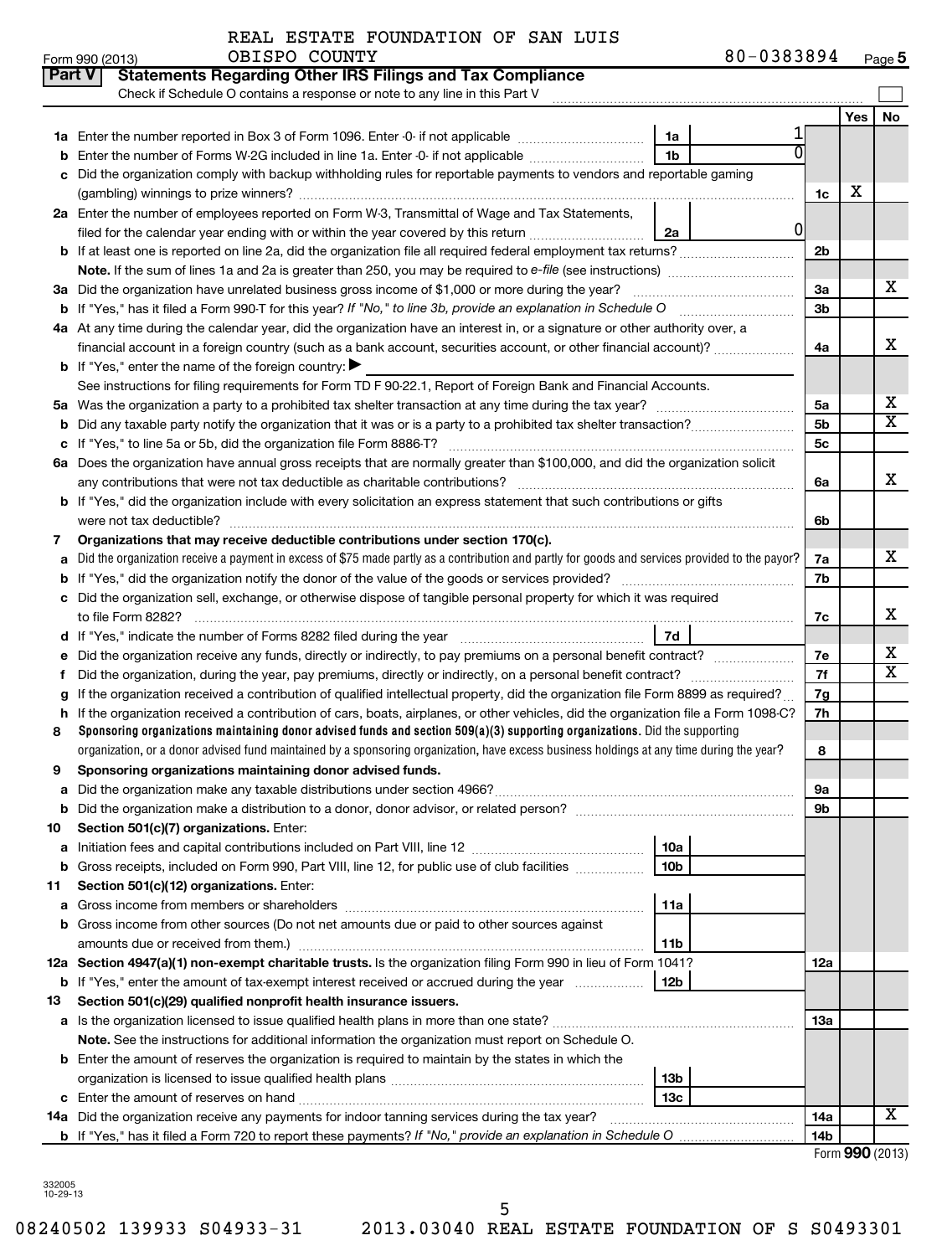REAL ESTATE FOUNDATION OF SAN LUIS OBISPO COUNTY

**Part VI Governance, Management, and Disclosure** 

Form 990 (2013) OBISPO\_COUNTY 8 U-U3 8 3 8 9 4 Page 80-0383894 Page 6

*For each "Yes" response to lines 2 through 7b below, and for a "No" response*

|          |                                                                                                                                                                                                                                |                 | Yes                     | No |
|----------|--------------------------------------------------------------------------------------------------------------------------------------------------------------------------------------------------------------------------------|-----------------|-------------------------|----|
|          | 1a<br>1a Enter the number of voting members of the governing body at the end of the tax year <i>manumum</i>                                                                                                                    |                 |                         |    |
|          | If there are material differences in voting rights among members of the governing body, or if the governing                                                                                                                    |                 |                         |    |
|          | body delegated broad authority to an executive committee or similar committee, explain in Schedule O.                                                                                                                          |                 |                         |    |
|          | Enter the number of voting members included in line 1a, above, who are independent<br>1b                                                                                                                                       | 2               |                         |    |
| 2        | Did any officer, director, trustee, or key employee have a family relationship or a business relationship with any other                                                                                                       |                 |                         |    |
|          | officer, director, trustee, or key employee?                                                                                                                                                                                   | $\mathbf{2}$    |                         |    |
| З        | Did the organization delegate control over management duties customarily performed by or under the direct supervision                                                                                                          |                 |                         |    |
|          |                                                                                                                                                                                                                                | 3               |                         |    |
|          |                                                                                                                                                                                                                                | 4               |                         |    |
| 4        | Did the organization make any significant changes to its governing documents since the prior Form 990 was filed?                                                                                                               |                 |                         |    |
| 5        |                                                                                                                                                                                                                                | 5               |                         |    |
| 6        |                                                                                                                                                                                                                                | 6               |                         |    |
| 7а       | Did the organization have members, stockholders, or other persons who had the power to elect or appoint one or                                                                                                                 |                 |                         |    |
|          |                                                                                                                                                                                                                                | 7a              |                         |    |
|          | <b>b</b> Are any governance decisions of the organization reserved to (or subject to approval by) members, stockholders, or                                                                                                    |                 |                         |    |
|          | persons other than the governing body?                                                                                                                                                                                         | 7b              |                         |    |
| 8        | Did the organization contemporaneously document the meetings held or written actions undertaken during the year by the following:                                                                                              |                 |                         |    |
|          |                                                                                                                                                                                                                                |                 | Х                       |    |
| a        |                                                                                                                                                                                                                                | 8а              |                         |    |
| b        |                                                                                                                                                                                                                                | 8b              | X                       |    |
| 9        | Is there any officer, director, trustee, or key employee listed in Part VII, Section A, who cannot be reached at the                                                                                                           |                 |                         |    |
|          | organization's mailing address? If "Yes," provide the names and addresses in Schedule O                                                                                                                                        | 9               |                         |    |
|          | <b>Section B. Policies</b> (This Section B requests information about policies not required by the Internal Revenue Code.)                                                                                                     |                 |                         |    |
|          |                                                                                                                                                                                                                                |                 | Yes                     |    |
|          |                                                                                                                                                                                                                                | 10a             | X                       |    |
|          | <b>b</b> If "Yes," did the organization have written policies and procedures governing the activities of such chapters, affiliates,                                                                                            |                 |                         |    |
|          |                                                                                                                                                                                                                                | 10 <sub>b</sub> | X                       |    |
|          |                                                                                                                                                                                                                                |                 | х                       |    |
|          | 11a Has the organization provided a complete copy of this Form 990 to all members of its governing body before filing the form?                                                                                                | 11a             |                         |    |
|          | <b>b</b> Describe in Schedule O the process, if any, used by the organization to review this Form 990.                                                                                                                         |                 |                         |    |
| 12a      | Did the organization have a written conflict of interest policy? If "No," go to line 13                                                                                                                                        | 12a             | х                       |    |
|          | Were officers, directors, or trustees, and key employees required to disclose annually interests that could give rise to conflicts?                                                                                            | 12 <sub>b</sub> | $\overline{\textbf{x}}$ |    |
| c        | Did the organization regularly and consistently monitor and enforce compliance with the policy? If "Yes," describe                                                                                                             |                 |                         |    |
|          | in Schedule O how this was done                                                                                                                                                                                                | 12c             | X                       |    |
| 13       |                                                                                                                                                                                                                                | 13              | $\overline{\textbf{X}}$ |    |
| 14       | Did the organization have a written document retention and destruction policy? [11] manufaction manufaction in                                                                                                                 | 14              | $\overline{\mathbf{X}}$ |    |
|          |                                                                                                                                                                                                                                |                 |                         |    |
| 15       | Did the process for determining compensation of the following persons include a review and approval by independent                                                                                                             |                 |                         |    |
|          | persons, comparability data, and contemporaneous substantiation of the deliberation and decision?                                                                                                                              |                 |                         |    |
|          | a The organization's CEO, Executive Director, or top management official manufactured content content of the organization's CEO, Executive Director, or top management official manufactured content of the state of the conte | 15a             |                         |    |
|          |                                                                                                                                                                                                                                |                 |                         |    |
|          |                                                                                                                                                                                                                                | 15 <sub>b</sub> |                         |    |
|          |                                                                                                                                                                                                                                |                 |                         |    |
|          | If "Yes" to line 15a or 15b, describe the process in Schedule O (see instructions).                                                                                                                                            |                 |                         |    |
|          | 16a Did the organization invest in, contribute assets to, or participate in a joint venture or similar arrangement with a                                                                                                      |                 |                         |    |
|          | taxable entity during the year?                                                                                                                                                                                                | <b>16a</b>      |                         |    |
|          | b If "Yes," did the organization follow a written policy or procedure requiring the organization to evaluate its participation                                                                                                 |                 |                         |    |
|          | in joint venture arrangements under applicable federal tax law, and take steps to safeguard the organization's                                                                                                                 |                 |                         |    |
|          | exempt status with respect to such arrangements?                                                                                                                                                                               | 16b             |                         |    |
|          | <b>Section C. Disclosure</b>                                                                                                                                                                                                   |                 |                         |    |
|          | List the states with which a copy of this Form 990 is required to be filed $\blacktriangleright$ CA                                                                                                                            |                 |                         |    |
| 17<br>18 | Section 6104 requires an organization to make its Forms 1023 (or 1024 if applicable), 990, and 990-T (Section 501(c)(3)s only) available                                                                                       |                 |                         |    |
|          |                                                                                                                                                                                                                                |                 |                         |    |
|          | for public inspection. Indicate how you made these available. Check all that apply.                                                                                                                                            |                 |                         |    |
|          | $\lfloor x \rfloor$ Upon request<br>$\lfloor \underline{X} \rfloor$ Another's website<br>$ \underline{X} $ Own website<br>Other (explain in Schedule O)                                                                        |                 |                         |    |
| 19       | Describe in Schedule O whether (and if so, how), the organization made its governing documents, conflict of interest policy, and financial                                                                                     |                 |                         |    |
|          | statements available to the public during the tax year.                                                                                                                                                                        |                 |                         |    |
| 20       | State the name, physical address, and telephone number of the person who possesses the books and records of the organization:                                                                                                  |                 |                         |    |
|          | HOLLY CORBETT - (805) 543-2323                                                                                                                                                                                                 |                 |                         |    |
|          | 93401<br>550 DANA STREET, SAN LUIS OBISPO, CA                                                                                                                                                                                  |                 | Form 990 (2013)         |    |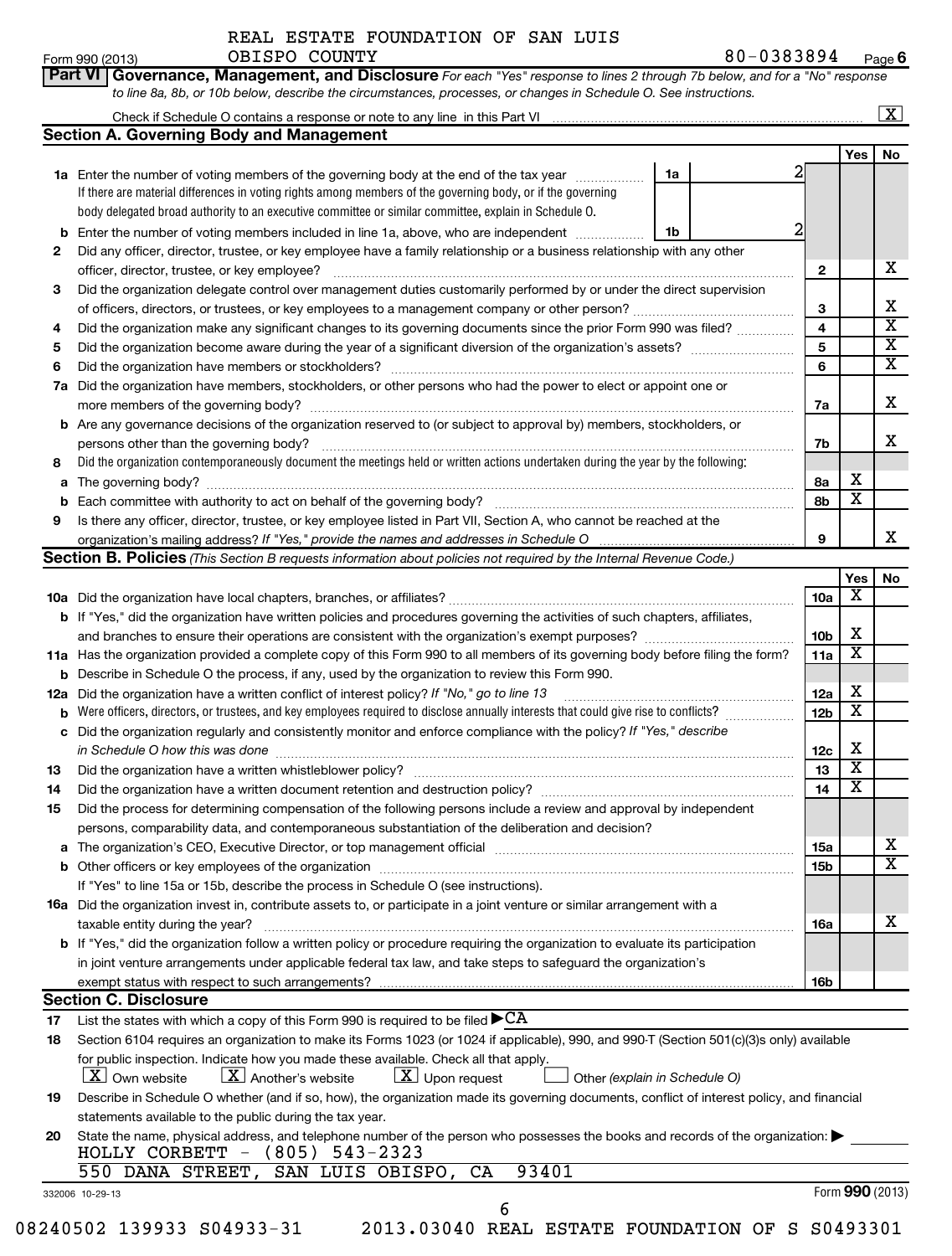$\sim$ 

#### **Part VII Compensation of Officers, Directors, Trustees, Key Employees, Highest Compensated Employees, and Independent Contractors**

Check if Schedule O contains a response or note to any line in this Part VII

**Section A. Officers, Directors, Trustees, Key Employees, and Highest Compensated Employees**

**1a**  Complete this table for all persons required to be listed. Report compensation for the calendar year ending with or within the organization's tax year. • List all of the organization's current officers, directors, trustees (whether individuals or organizations), regardless of amount of compensation.

Enter -0- in columns  $(D)$ ,  $(E)$ , and  $(F)$  if no compensation was paid.

**•** List all of the organization's **current** key employees, if any. See instructions for definition of "key employee."

**•** List the organization's five *current* highest compensated employees (other than an officer, director, trustee, or key employee) who received reportable compensation (Box 5 of Form W-2 and/or Box 7 of Form 1099-MISC) of more than \$100,000 from the organization and any related organizations.

 $\bullet$  List all of the organization's former officers, key employees, and highest compensated employees who received more than \$100,000 of reportable compensation from the organization and any related organizations.

**•** List all of the organization's former directors or trustees that received, in the capacity as a former director or trustee of the organization, more than \$10,000 of reportable compensation from the organization and any related organizations.

List persons in the following order: individual trustees or directors; institutional trustees; officers; key employees; highest compensated employees; and former such persons.

Check this box if neither the organization nor any related organization compensated any current officer, director, or trustee.  $\pm$ 

| (A)                               | (B)                                                                  |                                |                                                                                                 | (C)<br>Position |              |                                   |        | (D)                                            | (E)                                              | (F)                                                                      |  |  |  |  |
|-----------------------------------|----------------------------------------------------------------------|--------------------------------|-------------------------------------------------------------------------------------------------|-----------------|--------------|-----------------------------------|--------|------------------------------------------------|--------------------------------------------------|--------------------------------------------------------------------------|--|--|--|--|
| Name and Title                    | Average<br>hours per<br>week                                         |                                | (do not check more than one<br>box, unless person is both an<br>officer and a director/trustee) |                 |              |                                   |        | Reportable<br>compensation                     | Reportable<br>compensation                       | Estimated<br>amount of<br>other                                          |  |  |  |  |
|                                   | (list any<br>hours for<br>related<br>organizations<br>below<br>line) | Individual trustee or director | Institutional trustee                                                                           | Officer         | Key employee | Highest compensated<br>  employee | Former | from<br>the<br>organization<br>(W-2/1099-MISC) | from related<br>organizations<br>(W-2/1099-MISC) | compensation<br>from the<br>organization<br>and related<br>organizations |  |  |  |  |
| (1) STEVE MCCARTY                 | 2.00                                                                 |                                |                                                                                                 |                 |              |                                   |        |                                                |                                                  |                                                                          |  |  |  |  |
| PRESIDENT                         |                                                                      | $\mathbf X$                    |                                                                                                 | $\mathbf X$     |              |                                   |        | 0.                                             | 0.                                               | $0 \cdot$                                                                |  |  |  |  |
| (2) BARRY VANDERKELEN             | 2.00                                                                 |                                |                                                                                                 |                 |              |                                   |        |                                                |                                                  |                                                                          |  |  |  |  |
| FORMER VICE PRESIDENT & TREASURER |                                                                      | $\mathbf x$                    |                                                                                                 | X               |              |                                   |        | 0.                                             | 118,303.                                         | $\mathbf 0$ .                                                            |  |  |  |  |
| (3) BILL BROADBENT                | 2.00                                                                 |                                |                                                                                                 |                 |              |                                   |        |                                                |                                                  |                                                                          |  |  |  |  |
| <b>SECRETARY</b>                  |                                                                      | $\mathbf X$                    |                                                                                                 | X               |              |                                   |        | 0.                                             | 0.                                               | $\mathbf 0$ .                                                            |  |  |  |  |
|                                   |                                                                      |                                |                                                                                                 |                 |              |                                   |        |                                                |                                                  |                                                                          |  |  |  |  |
|                                   |                                                                      |                                |                                                                                                 |                 |              |                                   |        |                                                |                                                  |                                                                          |  |  |  |  |
|                                   |                                                                      |                                |                                                                                                 |                 |              |                                   |        |                                                |                                                  |                                                                          |  |  |  |  |
|                                   |                                                                      |                                |                                                                                                 |                 |              |                                   |        |                                                |                                                  |                                                                          |  |  |  |  |
|                                   |                                                                      |                                |                                                                                                 |                 |              |                                   |        |                                                |                                                  |                                                                          |  |  |  |  |
|                                   |                                                                      |                                |                                                                                                 |                 |              |                                   |        |                                                |                                                  |                                                                          |  |  |  |  |
|                                   |                                                                      |                                |                                                                                                 |                 |              |                                   |        |                                                |                                                  |                                                                          |  |  |  |  |
|                                   |                                                                      |                                |                                                                                                 |                 |              |                                   |        |                                                |                                                  |                                                                          |  |  |  |  |
|                                   |                                                                      |                                |                                                                                                 |                 |              |                                   |        |                                                |                                                  |                                                                          |  |  |  |  |
|                                   |                                                                      |                                |                                                                                                 |                 |              |                                   |        |                                                |                                                  |                                                                          |  |  |  |  |
|                                   |                                                                      |                                |                                                                                                 |                 |              |                                   |        |                                                |                                                  |                                                                          |  |  |  |  |
|                                   |                                                                      |                                |                                                                                                 |                 |              |                                   |        |                                                |                                                  |                                                                          |  |  |  |  |
|                                   |                                                                      |                                |                                                                                                 |                 |              |                                   |        |                                                |                                                  |                                                                          |  |  |  |  |
|                                   |                                                                      |                                |                                                                                                 |                 |              |                                   |        |                                                |                                                  |                                                                          |  |  |  |  |
|                                   |                                                                      |                                |                                                                                                 |                 |              |                                   |        |                                                |                                                  |                                                                          |  |  |  |  |
|                                   |                                                                      |                                |                                                                                                 |                 |              |                                   |        |                                                |                                                  |                                                                          |  |  |  |  |
|                                   |                                                                      |                                |                                                                                                 |                 |              |                                   |        |                                                |                                                  |                                                                          |  |  |  |  |
| 332007 10-29-13                   |                                                                      |                                |                                                                                                 |                 |              |                                   |        |                                                |                                                  | Form 990 (2013)                                                          |  |  |  |  |

7

Form 990 (2013) **990**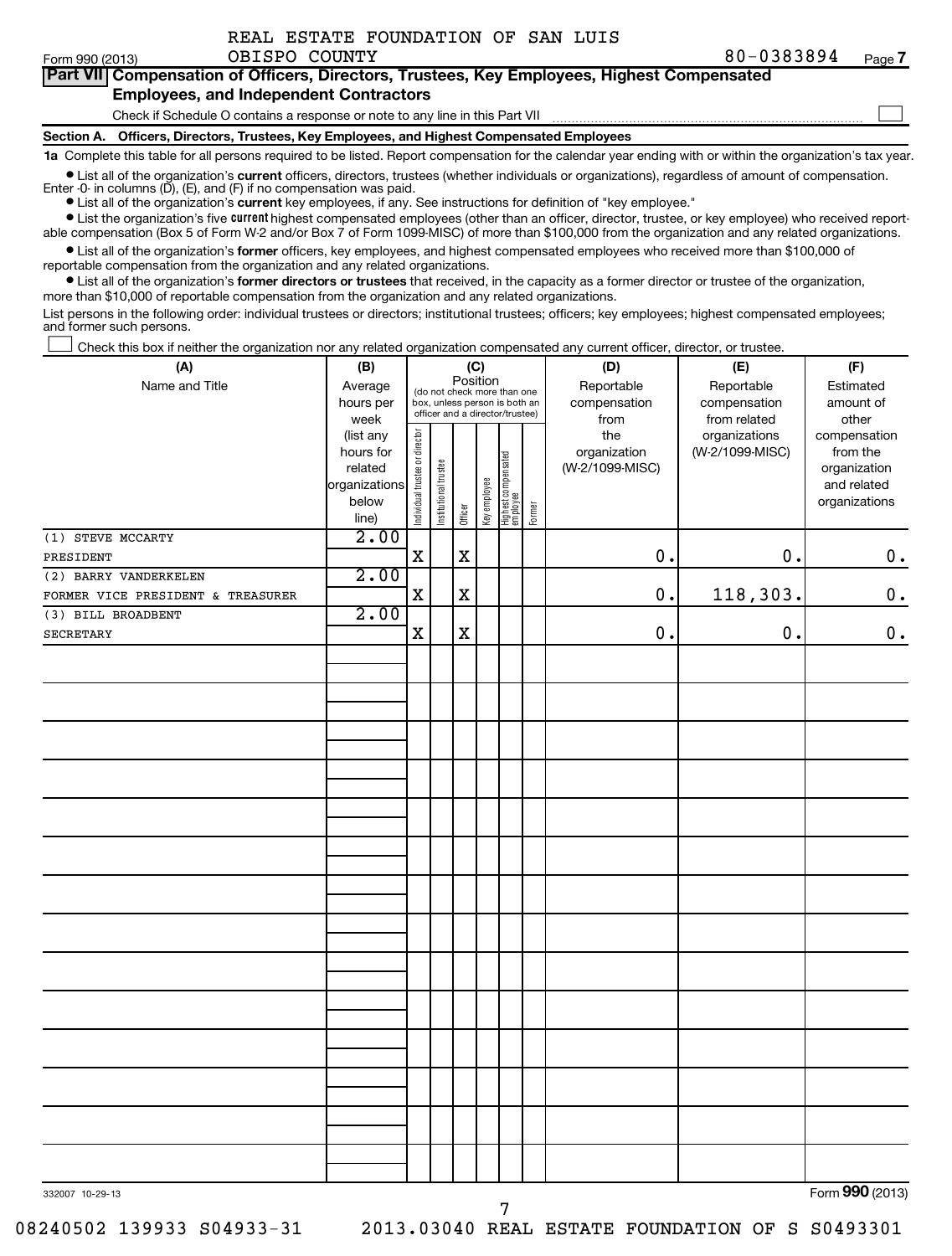|              | OBISPO COUNTY<br>Form 990 (2013)                                                                                                                                                                                                                                                                                                                                                                                                                  | EDIAIB POUNDAIION                                                                                           |                                |                       |         |                                 |                                                                                                                                        |        |                                                                                     | 80-0383894                                                                            |                     |                                                                                                                    | Page 8                                                |
|--------------|---------------------------------------------------------------------------------------------------------------------------------------------------------------------------------------------------------------------------------------------------------------------------------------------------------------------------------------------------------------------------------------------------------------------------------------------------|-------------------------------------------------------------------------------------------------------------|--------------------------------|-----------------------|---------|---------------------------------|----------------------------------------------------------------------------------------------------------------------------------------|--------|-------------------------------------------------------------------------------------|---------------------------------------------------------------------------------------|---------------------|--------------------------------------------------------------------------------------------------------------------|-------------------------------------------------------|
|              | <b>Part VII</b><br>Section A. Officers, Directors, Trustees, Key Employees, and Highest Compensated Employees (continued)                                                                                                                                                                                                                                                                                                                         |                                                                                                             |                                |                       |         |                                 |                                                                                                                                        |        |                                                                                     |                                                                                       |                     |                                                                                                                    |                                                       |
|              | (A)<br>Name and title                                                                                                                                                                                                                                                                                                                                                                                                                             | (B)<br>Average<br>hours per<br>week<br>(list any<br>hours for<br>related<br>organizations<br>below<br>line) | Individual trustee or director | Institutional trustee | Officer | (C)<br>Position<br>Key employee | (do not check more than one<br>box, unless person is both an<br>officer and a director/trustee)<br>  Highest compensated<br>  employee | Former | (D)<br>Reportable<br>compensation<br>from<br>the<br>organization<br>(W-2/1099-MISC) | (E)<br>Reportable<br>compensation<br>from related<br>organizations<br>(W-2/1099-MISC) |                     | (F)<br>Estimated<br>amount of<br>other<br>compensation<br>from the<br>organization<br>and related<br>organizations |                                                       |
|              |                                                                                                                                                                                                                                                                                                                                                                                                                                                   |                                                                                                             |                                |                       |         |                                 |                                                                                                                                        |        |                                                                                     |                                                                                       |                     |                                                                                                                    |                                                       |
|              |                                                                                                                                                                                                                                                                                                                                                                                                                                                   |                                                                                                             |                                |                       |         |                                 |                                                                                                                                        |        |                                                                                     |                                                                                       |                     |                                                                                                                    |                                                       |
|              |                                                                                                                                                                                                                                                                                                                                                                                                                                                   |                                                                                                             |                                |                       |         |                                 |                                                                                                                                        |        |                                                                                     |                                                                                       |                     |                                                                                                                    |                                                       |
| d            | 1b Sub-total                                                                                                                                                                                                                                                                                                                                                                                                                                      |                                                                                                             |                                |                       |         |                                 |                                                                                                                                        |        | О.<br>0.<br>σ.                                                                      | 118, 303.<br>О.<br>118,303.                                                           |                     |                                                                                                                    | $\overline{0}$ .<br>$\overline{\mathfrak{o}}$ .<br>σ. |
| $\mathbf{2}$ | Total number of individuals (including but not limited to those listed above) who received more than \$100,000 of reportable<br>compensation from the organization $\qquad \qquad$                                                                                                                                                                                                                                                                |                                                                                                             |                                |                       |         |                                 |                                                                                                                                        |        |                                                                                     |                                                                                       |                     |                                                                                                                    | 0                                                     |
| З            | Did the organization list any former officer, director, or trustee, key employee, or highest compensated employee on<br>line 1a? If "Yes," complete Schedule J for such individual                                                                                                                                                                                                                                                                |                                                                                                             |                                |                       |         |                                 |                                                                                                                                        |        |                                                                                     |                                                                                       | 3                   | Yes                                                                                                                | No<br>х                                               |
| 5            | For any individual listed on line 1a, is the sum of reportable compensation and other compensation from the organization<br>4<br>and related organizations greater than \$150,000? If "Yes," complete Schedule J for such individual<br>Did any person listed on line 1a receive or accrue compensation from any unrelated organization or individual for services<br>rendered to the organization? If "Yes," complete Schedule J for such person |                                                                                                             |                                |                       |         |                                 |                                                                                                                                        |        | 4<br>5                                                                              |                                                                                       | x<br>x.             |                                                                                                                    |                                                       |
|              | <b>Section B. Independent Contractors</b>                                                                                                                                                                                                                                                                                                                                                                                                         |                                                                                                             |                                |                       |         |                                 |                                                                                                                                        |        |                                                                                     |                                                                                       |                     |                                                                                                                    |                                                       |
| 1            | Complete this table for your five highest compensated independent contractors that received more than \$100,000 of compensation from<br>the organization. Report compensation for the calendar year ending with or within the organization's tax year.                                                                                                                                                                                            |                                                                                                             |                                |                       |         |                                 |                                                                                                                                        |        |                                                                                     |                                                                                       |                     |                                                                                                                    |                                                       |
|              | (A)<br>Name and business address                                                                                                                                                                                                                                                                                                                                                                                                                  |                                                                                                             |                                | <b>NONE</b>           |         |                                 |                                                                                                                                        |        | (B)<br>Description of services                                                      |                                                                                       | (C)<br>Compensation |                                                                                                                    |                                                       |
|              |                                                                                                                                                                                                                                                                                                                                                                                                                                                   |                                                                                                             |                                |                       |         |                                 |                                                                                                                                        |        |                                                                                     |                                                                                       |                     |                                                                                                                    |                                                       |
|              |                                                                                                                                                                                                                                                                                                                                                                                                                                                   |                                                                                                             |                                |                       |         |                                 |                                                                                                                                        |        |                                                                                     |                                                                                       |                     |                                                                                                                    |                                                       |

**2** Total number of independent contractors (including but not limited to those listed above) who received more than \$100,000 of compensation from the organization 0

Form (2013) **990**

332008 10-29-13

8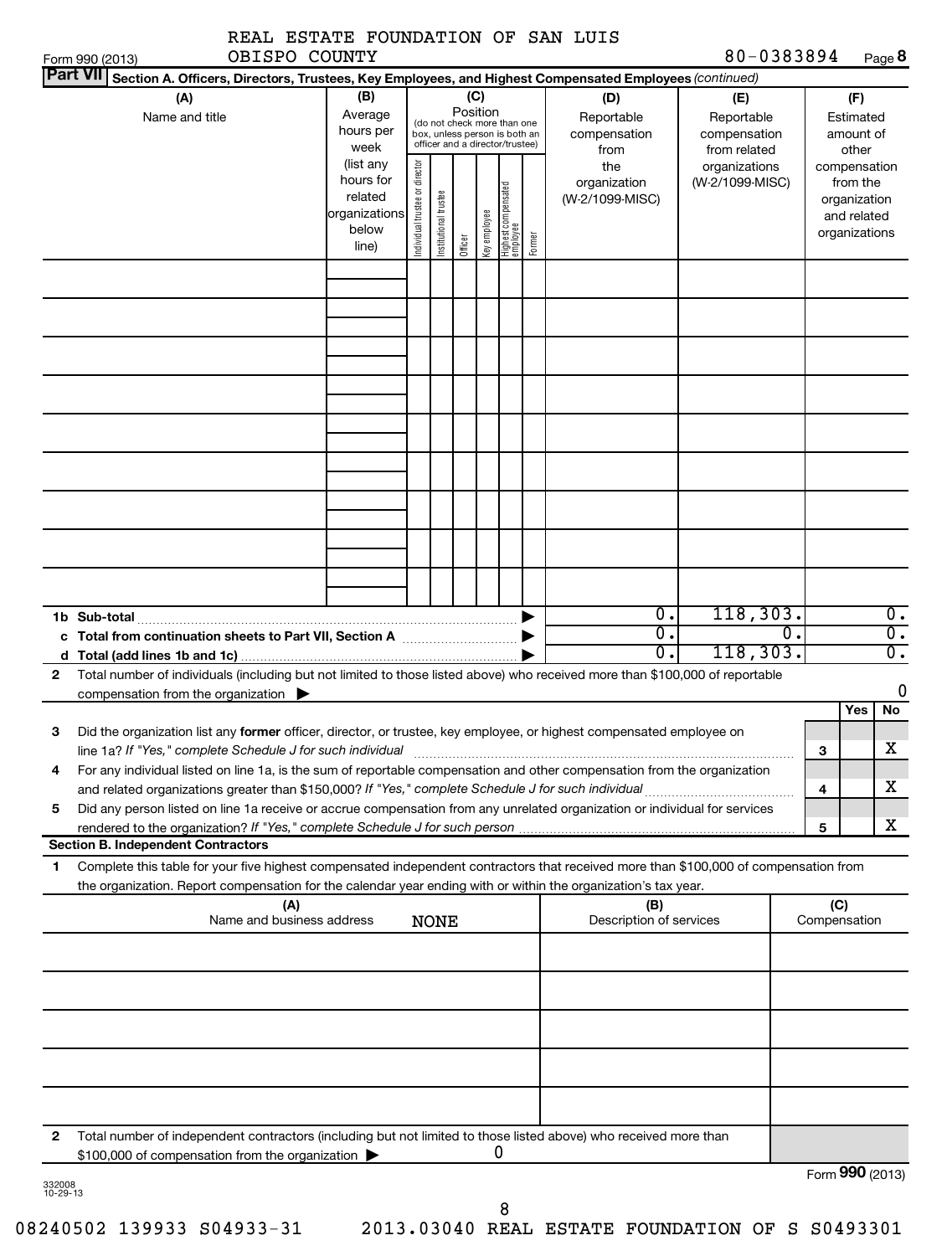|  | Form 990 (2013) |  |
|--|-----------------|--|

| Form 990 (2013) | OBISPO | 0383894 | o      |
|-----------------|--------|---------|--------|
|                 | COUNTY | 80-     | Page 5 |

|                                                           |     |   |                                                                                                                                                                                               |                |                      | Total revenue | Related or<br>exempt function<br>revenue | Unrelated<br>business<br>revenue | (D)<br>Revenue excluded<br>from tax under<br>sections<br>$512 - 514$ |
|-----------------------------------------------------------|-----|---|-----------------------------------------------------------------------------------------------------------------------------------------------------------------------------------------------|----------------|----------------------|---------------|------------------------------------------|----------------------------------|----------------------------------------------------------------------|
|                                                           |     |   | 1 a Federated campaigns                                                                                                                                                                       | 1a             |                      |               |                                          |                                  |                                                                      |
| Contributions, Gifts, Grants<br>and Other Similar Amounts |     |   |                                                                                                                                                                                               | l 1b           |                      |               |                                          |                                  |                                                                      |
|                                                           |     |   |                                                                                                                                                                                               | 1 <sub>c</sub> |                      |               |                                          |                                  |                                                                      |
|                                                           |     |   | d Related organizations                                                                                                                                                                       | 1 <sub>d</sub> |                      |               |                                          |                                  |                                                                      |
|                                                           |     |   | e Government grants (contributions)                                                                                                                                                           | 1e             |                      |               |                                          |                                  |                                                                      |
|                                                           |     |   | f All other contributions, gifts, grants, and                                                                                                                                                 |                |                      |               |                                          |                                  |                                                                      |
|                                                           |     |   | similar amounts not included above                                                                                                                                                            | 1f             |                      |               |                                          |                                  |                                                                      |
|                                                           |     |   | Noncash contributions included in lines 1a-1f: \$                                                                                                                                             |                |                      |               |                                          |                                  |                                                                      |
|                                                           |     |   |                                                                                                                                                                                               |                |                      |               |                                          |                                  |                                                                      |
|                                                           |     |   |                                                                                                                                                                                               |                | <b>Business Code</b> |               |                                          |                                  |                                                                      |
|                                                           | 2 а | b | <u> 1989 - Johann Barn, mars ann an t-Amhain Aonaich ann an t-Aonaich ann an t-Aonaich ann an t-Aonaich ann an t-</u>                                                                         |                |                      |               |                                          |                                  |                                                                      |
|                                                           |     | с | the contract of the contract of the contract of the contract of the contract of                                                                                                               |                |                      |               |                                          |                                  |                                                                      |
|                                                           |     | d | <u> 1989 - Johann Barn, mars ann an t-Amhain ann an t-Amhain an t-Amhain an t-Amhain an t-Amhain an t-Amhain an t-</u><br><u> 1989 - Johann Stein, mars an deus Amerikaansk kommunister (</u> |                |                      |               |                                          |                                  |                                                                      |
| Program Service<br>Revenue                                |     | е |                                                                                                                                                                                               |                |                      |               |                                          |                                  |                                                                      |
|                                                           |     |   |                                                                                                                                                                                               |                |                      |               |                                          |                                  |                                                                      |
|                                                           |     |   |                                                                                                                                                                                               |                | ▶                    |               |                                          |                                  |                                                                      |
|                                                           | 3   |   | Investment income (including dividends, interest, and                                                                                                                                         |                |                      |               |                                          |                                  |                                                                      |
|                                                           |     |   |                                                                                                                                                                                               |                | ▶                    | 14,938.       | 14,938.                                  |                                  |                                                                      |
|                                                           | 4   |   | Income from investment of tax-exempt bond proceeds                                                                                                                                            |                |                      |               |                                          |                                  |                                                                      |
|                                                           | 5   |   |                                                                                                                                                                                               |                |                      |               |                                          |                                  |                                                                      |
|                                                           |     |   |                                                                                                                                                                                               | (i) Real       | (ii) Personal        |               |                                          |                                  |                                                                      |
|                                                           |     |   | <b>6 a</b> Gross rents                                                                                                                                                                        |                |                      |               |                                          |                                  |                                                                      |
|                                                           |     |   |                                                                                                                                                                                               |                |                      |               |                                          |                                  |                                                                      |
|                                                           |     |   | <b>c</b> Rental income or (loss) $\ldots$                                                                                                                                                     |                | ▶                    |               |                                          |                                  |                                                                      |
|                                                           |     |   | <b>7 a</b> Gross amount from sales of                                                                                                                                                         | (i) Securities | (ii) Other           |               |                                          |                                  |                                                                      |
|                                                           |     |   | assets other than inventory                                                                                                                                                                   |                |                      |               |                                          |                                  |                                                                      |
|                                                           |     |   | <b>b</b> Less: cost or other basis                                                                                                                                                            |                |                      |               |                                          |                                  |                                                                      |
|                                                           |     |   | and sales expenses                                                                                                                                                                            |                |                      |               |                                          |                                  |                                                                      |
|                                                           |     |   |                                                                                                                                                                                               |                |                      |               |                                          |                                  |                                                                      |
|                                                           |     |   |                                                                                                                                                                                               |                |                      |               |                                          |                                  |                                                                      |
|                                                           |     |   | 8 a Gross income from fundraising events (not                                                                                                                                                 |                |                      |               |                                          |                                  |                                                                      |
|                                                           |     |   | including \$<br>and the contract of the contract of                                                                                                                                           |                |                      |               |                                          |                                  |                                                                      |
| <b>Other Revenue</b>                                      |     |   | contributions reported on line 1c). See                                                                                                                                                       |                |                      |               |                                          |                                  |                                                                      |
|                                                           |     |   |                                                                                                                                                                                               |                |                      |               |                                          |                                  |                                                                      |
|                                                           |     |   |                                                                                                                                                                                               |                | b<br>▶               |               |                                          |                                  |                                                                      |
|                                                           |     |   | c Net income or (loss) from fundraising events<br>9 a Gross income from gaming activities. See                                                                                                |                | .                    |               |                                          |                                  |                                                                      |
|                                                           |     |   |                                                                                                                                                                                               |                |                      |               |                                          |                                  |                                                                      |
|                                                           |     |   |                                                                                                                                                                                               |                |                      |               |                                          |                                  |                                                                      |
|                                                           |     |   |                                                                                                                                                                                               |                |                      |               |                                          |                                  |                                                                      |
|                                                           |     |   | 10 a Gross sales of inventory, less returns                                                                                                                                                   |                |                      |               |                                          |                                  |                                                                      |
|                                                           |     |   |                                                                                                                                                                                               |                |                      |               |                                          |                                  |                                                                      |
|                                                           |     |   | <b>b</b> Less: cost of goods sold $\ldots$ <b>b</b>                                                                                                                                           |                |                      |               |                                          |                                  |                                                                      |
|                                                           |     |   | c Net income or (loss) from sales of inventory                                                                                                                                                |                |                      |               |                                          |                                  |                                                                      |
|                                                           |     |   | Miscellaneous Revenue                                                                                                                                                                         |                | <b>Business Code</b> |               |                                          |                                  |                                                                      |
|                                                           | 11a |   | the control of the control of the control of the control of the control of the control of                                                                                                     |                |                      |               |                                          |                                  |                                                                      |
|                                                           |     | b | the control of the control of the control of the control of the control of                                                                                                                    |                |                      |               |                                          |                                  |                                                                      |
|                                                           |     | с | <u> 1989 - Johann Barbara, martin a</u>                                                                                                                                                       |                |                      |               |                                          |                                  |                                                                      |
|                                                           |     | d |                                                                                                                                                                                               |                |                      |               |                                          |                                  |                                                                      |
|                                                           | 12  |   |                                                                                                                                                                                               |                |                      | 14,938.       | 14,938.                                  | Ο.                               | $\overline{0}$ .                                                     |
| 332009<br>10-29-13                                        |     |   |                                                                                                                                                                                               |                |                      |               |                                          |                                  | Form 990 (2013)                                                      |

08240502 139933 S04933-31 2013.03040 REAL ESTATE FOUNDATION OF S S0493301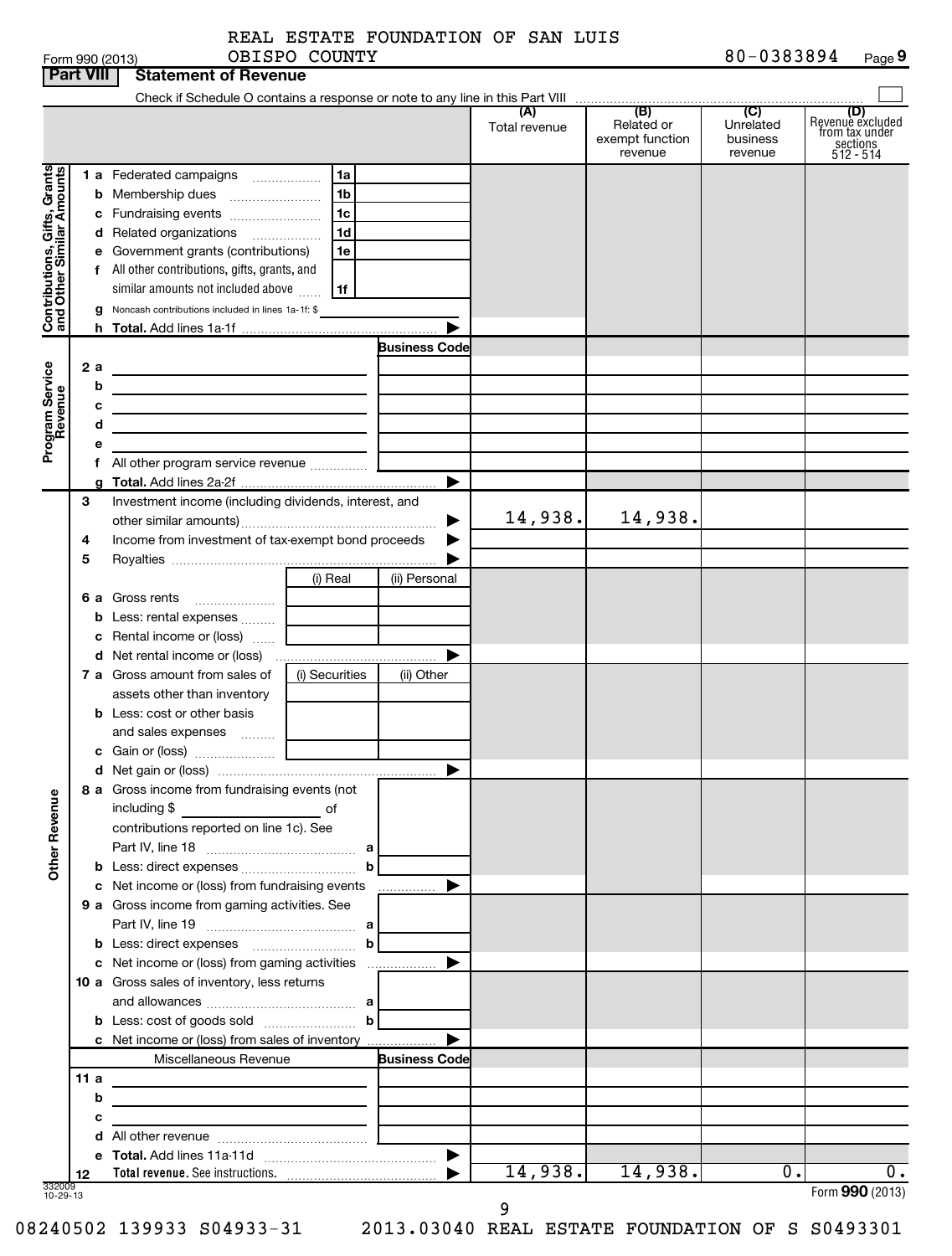### REAL ESTATE FOUNDATION OF SAN LUIS OBISPO COUNTY

Form 990 (2013) **OBISPO** COUNTY 8 0-0 3 8 3 8 9 4 <sub>Page</sub> **10** 

|          | Part IX   Statement of Functional Expenses                                                                                                                |                       |                                    |                                           |                                |  |  |  |  |  |
|----------|-----------------------------------------------------------------------------------------------------------------------------------------------------------|-----------------------|------------------------------------|-------------------------------------------|--------------------------------|--|--|--|--|--|
|          | Section 501(c)(3) and 501(c)(4) organizations must complete all columns. All other organizations must complete column (A).                                |                       |                                    |                                           |                                |  |  |  |  |  |
|          |                                                                                                                                                           |                       |                                    |                                           |                                |  |  |  |  |  |
|          | Do not include amounts reported on lines 6b,<br>7b, 8b, 9b, and 10b of Part VIII.                                                                         | (A)<br>Total expenses | (B)<br>Program service<br>expenses | (C)<br>Management and<br>general expenses | (D)<br>Fundraising<br>expenses |  |  |  |  |  |
| 1.       | Grants and other assistance to governments and                                                                                                            |                       |                                    |                                           |                                |  |  |  |  |  |
|          | organizations in the United States. See Part IV, line 21                                                                                                  |                       |                                    |                                           |                                |  |  |  |  |  |
| 2        | Grants and other assistance to individuals in                                                                                                             |                       |                                    |                                           |                                |  |  |  |  |  |
|          | the United States. See Part IV, line 22                                                                                                                   |                       |                                    |                                           |                                |  |  |  |  |  |
| З        | Grants and other assistance to governments,                                                                                                               |                       |                                    |                                           |                                |  |  |  |  |  |
|          | organizations, and individuals outside the                                                                                                                |                       |                                    |                                           |                                |  |  |  |  |  |
|          | United States. See Part IV, lines 15 and 16                                                                                                               |                       |                                    |                                           |                                |  |  |  |  |  |
| 4        | Benefits paid to or for members                                                                                                                           |                       |                                    |                                           |                                |  |  |  |  |  |
| 5        | Compensation of current officers, directors,                                                                                                              |                       |                                    |                                           |                                |  |  |  |  |  |
|          | trustees, and key employees<br>Compensation not included above, to disqualified                                                                           |                       |                                    |                                           |                                |  |  |  |  |  |
| 6        | persons (as defined under section 4958(f)(1)) and                                                                                                         |                       |                                    |                                           |                                |  |  |  |  |  |
|          | persons described in section 4958(c)(3)(B)                                                                                                                |                       |                                    |                                           |                                |  |  |  |  |  |
| 7        |                                                                                                                                                           |                       |                                    |                                           |                                |  |  |  |  |  |
| 8        | Pension plan accruals and contributions (include                                                                                                          |                       |                                    |                                           |                                |  |  |  |  |  |
|          | section 401(k) and 403(b) employer contributions)                                                                                                         |                       |                                    |                                           |                                |  |  |  |  |  |
| 9        |                                                                                                                                                           |                       |                                    |                                           |                                |  |  |  |  |  |
| 10       |                                                                                                                                                           |                       |                                    |                                           |                                |  |  |  |  |  |
| 11       | Fees for services (non-employees):                                                                                                                        |                       |                                    |                                           |                                |  |  |  |  |  |
| a        |                                                                                                                                                           |                       |                                    |                                           |                                |  |  |  |  |  |
| b        |                                                                                                                                                           |                       |                                    |                                           |                                |  |  |  |  |  |
| с        |                                                                                                                                                           | 1,000.                |                                    | 1,000.                                    |                                |  |  |  |  |  |
| d        |                                                                                                                                                           |                       |                                    |                                           |                                |  |  |  |  |  |
|          | Professional fundraising services. See Part IV, line 17                                                                                                   |                       |                                    |                                           |                                |  |  |  |  |  |
|          | Investment management fees                                                                                                                                |                       |                                    |                                           |                                |  |  |  |  |  |
| g        | Other. (If line 11g amount exceeds 10% of line 25,                                                                                                        |                       |                                    |                                           |                                |  |  |  |  |  |
|          | column (A) amount, list line 11g expenses on Sch 0.)                                                                                                      |                       |                                    |                                           |                                |  |  |  |  |  |
| 12       |                                                                                                                                                           |                       |                                    |                                           |                                |  |  |  |  |  |
| 13       |                                                                                                                                                           | 533.                  | 533.                               |                                           |                                |  |  |  |  |  |
| 14       |                                                                                                                                                           |                       |                                    |                                           |                                |  |  |  |  |  |
| 15       |                                                                                                                                                           |                       |                                    |                                           |                                |  |  |  |  |  |
| 16       |                                                                                                                                                           |                       |                                    |                                           |                                |  |  |  |  |  |
| 17<br>18 | Payments of travel or entertainment expenses                                                                                                              |                       |                                    |                                           |                                |  |  |  |  |  |
|          | for any federal, state, or local public officials                                                                                                         |                       |                                    |                                           |                                |  |  |  |  |  |
| 19       | Conferences, conventions, and meetings                                                                                                                    |                       |                                    |                                           |                                |  |  |  |  |  |
| 20       | Interest                                                                                                                                                  |                       |                                    |                                           |                                |  |  |  |  |  |
| 21       |                                                                                                                                                           |                       |                                    |                                           |                                |  |  |  |  |  |
| 22       | Depreciation, depletion, and amortization                                                                                                                 |                       |                                    |                                           |                                |  |  |  |  |  |
| 23       | Insurance                                                                                                                                                 |                       |                                    |                                           |                                |  |  |  |  |  |
| 24       | Other expenses. Itemize expenses not covered<br>above. (List miscellaneous expenses in line 24e. If line<br>24e amount exceeds 10% of line 25, column (A) |                       |                                    |                                           |                                |  |  |  |  |  |
| a        | amount, list line 24e expenses on Schedule O.) [<br>PERMITS AND FEES                                                                                      | 80.                   | 79.                                | ı.                                        |                                |  |  |  |  |  |
| b        | the control of the control of the control of the control of the control of                                                                                |                       |                                    |                                           |                                |  |  |  |  |  |
| c        |                                                                                                                                                           |                       |                                    |                                           |                                |  |  |  |  |  |
| d        |                                                                                                                                                           |                       |                                    |                                           |                                |  |  |  |  |  |
| е        | All other expenses                                                                                                                                        |                       |                                    |                                           |                                |  |  |  |  |  |
| 25       | Total functional expenses. Add lines 1 through 24e                                                                                                        | 1,613.                | 612.                               | 1,001.                                    | $\overline{0}$ .               |  |  |  |  |  |
| 26       | Joint costs. Complete this line only if the organization                                                                                                  |                       |                                    |                                           |                                |  |  |  |  |  |
|          | reported in column (B) joint costs from a combined                                                                                                        |                       |                                    |                                           |                                |  |  |  |  |  |
|          | educational campaign and fundraising solicitation.                                                                                                        |                       |                                    |                                           |                                |  |  |  |  |  |
|          | Check here $\blacktriangleright$<br>if following SOP 98-2 (ASC 958-720)                                                                                   |                       |                                    |                                           |                                |  |  |  |  |  |

Form **990** (2013)

10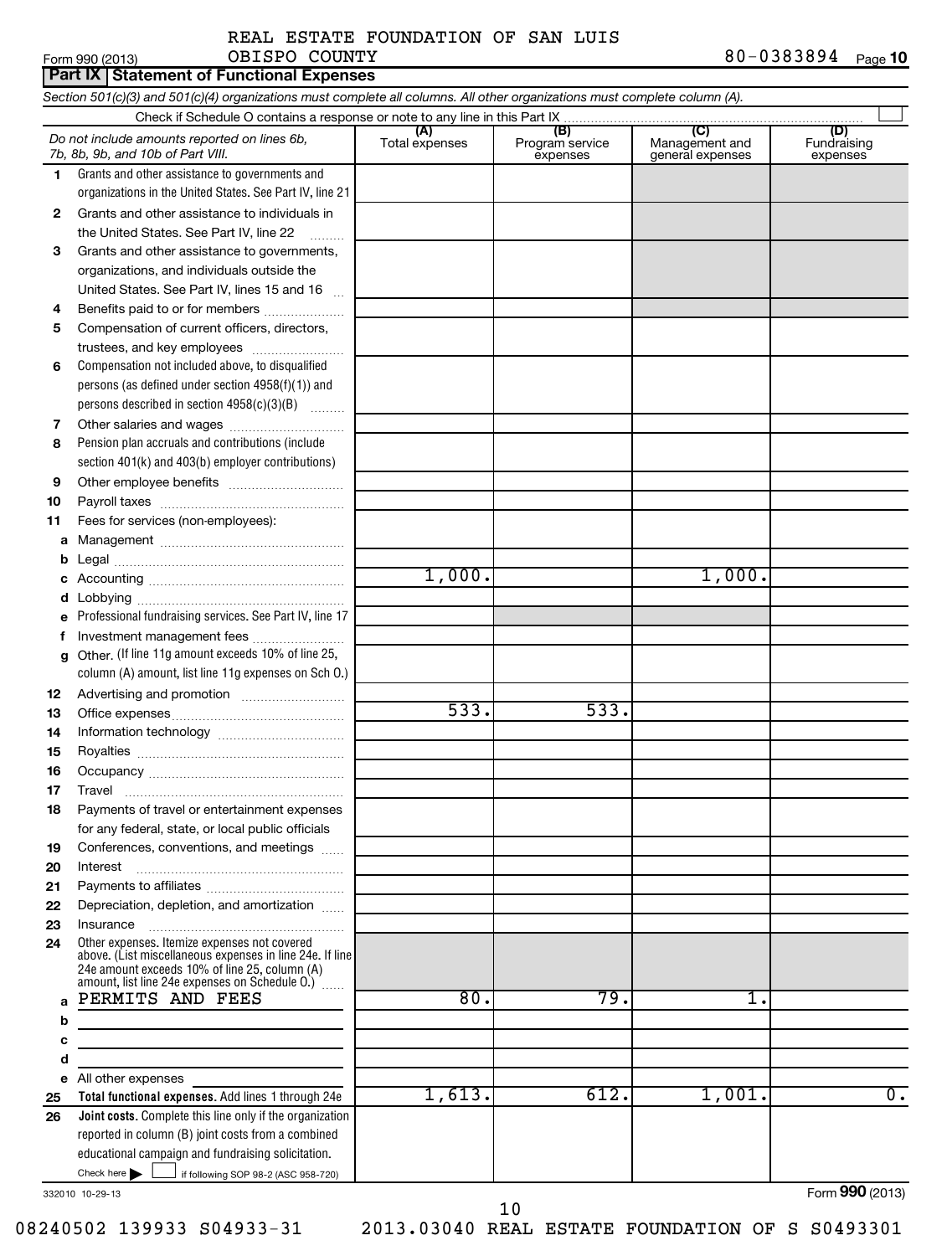| <b>Part X   Balance Sheet</b> |                                    |            |         |
|-------------------------------|------------------------------------|------------|---------|
| Form 990 (2013)               | OBISPO COUNTY                      | 80-0383894 | Page 11 |
|                               | REAL ESTATE FOUNDATION OF SAN LUIS |            |         |

| (A)<br>(B)<br>Beginning of year<br>End of year<br>186,094.<br>44,331.<br>$\mathbf{1}$<br>1<br>$\overline{2}$<br>2<br>3<br>з<br>4<br>4<br>Loans and other receivables from current and former officers, directors,<br>5<br>trustees, key employees, and highest compensated employees. Complete<br>5<br>Loans and other receivables from other disqualified persons (as defined under<br>6<br>section 4958(f)(1)), persons described in section 4958(c)(3)(B), and contributing<br>employers and sponsoring organizations of section 501(c)(9) voluntary<br>employees' beneficiary organizations (see instr). Complete Part II of Sch L<br>6<br>Assets<br>250,508.<br>247,099.<br>$\overline{7}$<br>7<br>8<br>8<br>9<br>Prepaid expenses and deferred charges [11] [11] prepaid expenses and deferred charges [11] [11] minimum and the Prepaid expenses and deferred charges [11] minimum and the Prepaid expenses and the Prepaid experiment of Prep<br>9<br><b>10a</b> Land, buildings, and equipment: cost or other<br>basis. Complete Part VI of Schedule D  10a<br>10 <sub>b</sub><br><b>b</b> Less: accumulated depreciation<br>10 <sub>c</sub><br>11<br>11<br>12<br>12<br>13<br>13<br>14<br>14<br>15<br>15<br>436,602.<br>291,430.<br>16<br>16<br>17<br>17<br>18<br>18<br>19<br>19<br>20<br>20<br>21<br>Escrow or custodial account liability. Complete Part IV of Schedule D<br>21<br>Loans and other payables to current and former officers, directors, trustees,<br>22<br>Liabilities<br>key employees, highest compensated employees, and disqualified persons.<br>22<br>23<br>Secured mortgages and notes payable to unrelated third parties<br>23<br>24<br>24<br>Unsecured notes and loans payable to unrelated third parties<br>25<br>Other liabilities (including federal income tax, payables to related third<br>parties, and other liabilities not included on lines 17-24). Complete Part X of<br>25<br>Schedule D<br>$\overline{0}$ .<br>0.<br>26<br>26<br>Organizations that follow SFAS 117 (ASC 958), check here<br>and<br>Net Assets or Fund Balances<br>complete lines 27 through 29, and lines 33 and 34.<br>27<br>27<br>28<br>28<br>Permanently restricted net assets<br>29<br>29<br>Organizations that do not follow SFAS 117 (ASC 958), check here $\blacktriangleright \lfloor \underline{X} \rfloor$<br>and complete lines 30 through 34. |  |    |    |    |    |
|---------------------------------------------------------------------------------------------------------------------------------------------------------------------------------------------------------------------------------------------------------------------------------------------------------------------------------------------------------------------------------------------------------------------------------------------------------------------------------------------------------------------------------------------------------------------------------------------------------------------------------------------------------------------------------------------------------------------------------------------------------------------------------------------------------------------------------------------------------------------------------------------------------------------------------------------------------------------------------------------------------------------------------------------------------------------------------------------------------------------------------------------------------------------------------------------------------------------------------------------------------------------------------------------------------------------------------------------------------------------------------------------------------------------------------------------------------------------------------------------------------------------------------------------------------------------------------------------------------------------------------------------------------------------------------------------------------------------------------------------------------------------------------------------------------------------------------------------------------------------------------------------------------------------------------------------------------------------------------------------------------------------------------------------------------------------------------------------------------------------------------------------------------------------------------------------------------------------------------------------------------------------------------------------------------------------------------------------------------------------------|--|----|----|----|----|
|                                                                                                                                                                                                                                                                                                                                                                                                                                                                                                                                                                                                                                                                                                                                                                                                                                                                                                                                                                                                                                                                                                                                                                                                                                                                                                                                                                                                                                                                                                                                                                                                                                                                                                                                                                                                                                                                                                                                                                                                                                                                                                                                                                                                                                                                                                                                                                           |  |    |    |    |    |
|                                                                                                                                                                                                                                                                                                                                                                                                                                                                                                                                                                                                                                                                                                                                                                                                                                                                                                                                                                                                                                                                                                                                                                                                                                                                                                                                                                                                                                                                                                                                                                                                                                                                                                                                                                                                                                                                                                                                                                                                                                                                                                                                                                                                                                                                                                                                                                           |  |    |    |    |    |
|                                                                                                                                                                                                                                                                                                                                                                                                                                                                                                                                                                                                                                                                                                                                                                                                                                                                                                                                                                                                                                                                                                                                                                                                                                                                                                                                                                                                                                                                                                                                                                                                                                                                                                                                                                                                                                                                                                                                                                                                                                                                                                                                                                                                                                                                                                                                                                           |  |    |    |    |    |
|                                                                                                                                                                                                                                                                                                                                                                                                                                                                                                                                                                                                                                                                                                                                                                                                                                                                                                                                                                                                                                                                                                                                                                                                                                                                                                                                                                                                                                                                                                                                                                                                                                                                                                                                                                                                                                                                                                                                                                                                                                                                                                                                                                                                                                                                                                                                                                           |  |    |    |    |    |
|                                                                                                                                                                                                                                                                                                                                                                                                                                                                                                                                                                                                                                                                                                                                                                                                                                                                                                                                                                                                                                                                                                                                                                                                                                                                                                                                                                                                                                                                                                                                                                                                                                                                                                                                                                                                                                                                                                                                                                                                                                                                                                                                                                                                                                                                                                                                                                           |  |    |    |    |    |
|                                                                                                                                                                                                                                                                                                                                                                                                                                                                                                                                                                                                                                                                                                                                                                                                                                                                                                                                                                                                                                                                                                                                                                                                                                                                                                                                                                                                                                                                                                                                                                                                                                                                                                                                                                                                                                                                                                                                                                                                                                                                                                                                                                                                                                                                                                                                                                           |  |    |    |    |    |
|                                                                                                                                                                                                                                                                                                                                                                                                                                                                                                                                                                                                                                                                                                                                                                                                                                                                                                                                                                                                                                                                                                                                                                                                                                                                                                                                                                                                                                                                                                                                                                                                                                                                                                                                                                                                                                                                                                                                                                                                                                                                                                                                                                                                                                                                                                                                                                           |  |    |    |    |    |
|                                                                                                                                                                                                                                                                                                                                                                                                                                                                                                                                                                                                                                                                                                                                                                                                                                                                                                                                                                                                                                                                                                                                                                                                                                                                                                                                                                                                                                                                                                                                                                                                                                                                                                                                                                                                                                                                                                                                                                                                                                                                                                                                                                                                                                                                                                                                                                           |  |    |    |    |    |
|                                                                                                                                                                                                                                                                                                                                                                                                                                                                                                                                                                                                                                                                                                                                                                                                                                                                                                                                                                                                                                                                                                                                                                                                                                                                                                                                                                                                                                                                                                                                                                                                                                                                                                                                                                                                                                                                                                                                                                                                                                                                                                                                                                                                                                                                                                                                                                           |  |    |    |    |    |
|                                                                                                                                                                                                                                                                                                                                                                                                                                                                                                                                                                                                                                                                                                                                                                                                                                                                                                                                                                                                                                                                                                                                                                                                                                                                                                                                                                                                                                                                                                                                                                                                                                                                                                                                                                                                                                                                                                                                                                                                                                                                                                                                                                                                                                                                                                                                                                           |  |    |    |    |    |
|                                                                                                                                                                                                                                                                                                                                                                                                                                                                                                                                                                                                                                                                                                                                                                                                                                                                                                                                                                                                                                                                                                                                                                                                                                                                                                                                                                                                                                                                                                                                                                                                                                                                                                                                                                                                                                                                                                                                                                                                                                                                                                                                                                                                                                                                                                                                                                           |  |    |    |    |    |
|                                                                                                                                                                                                                                                                                                                                                                                                                                                                                                                                                                                                                                                                                                                                                                                                                                                                                                                                                                                                                                                                                                                                                                                                                                                                                                                                                                                                                                                                                                                                                                                                                                                                                                                                                                                                                                                                                                                                                                                                                                                                                                                                                                                                                                                                                                                                                                           |  |    |    |    |    |
|                                                                                                                                                                                                                                                                                                                                                                                                                                                                                                                                                                                                                                                                                                                                                                                                                                                                                                                                                                                                                                                                                                                                                                                                                                                                                                                                                                                                                                                                                                                                                                                                                                                                                                                                                                                                                                                                                                                                                                                                                                                                                                                                                                                                                                                                                                                                                                           |  |    |    |    |    |
|                                                                                                                                                                                                                                                                                                                                                                                                                                                                                                                                                                                                                                                                                                                                                                                                                                                                                                                                                                                                                                                                                                                                                                                                                                                                                                                                                                                                                                                                                                                                                                                                                                                                                                                                                                                                                                                                                                                                                                                                                                                                                                                                                                                                                                                                                                                                                                           |  |    |    |    |    |
|                                                                                                                                                                                                                                                                                                                                                                                                                                                                                                                                                                                                                                                                                                                                                                                                                                                                                                                                                                                                                                                                                                                                                                                                                                                                                                                                                                                                                                                                                                                                                                                                                                                                                                                                                                                                                                                                                                                                                                                                                                                                                                                                                                                                                                                                                                                                                                           |  |    |    |    |    |
|                                                                                                                                                                                                                                                                                                                                                                                                                                                                                                                                                                                                                                                                                                                                                                                                                                                                                                                                                                                                                                                                                                                                                                                                                                                                                                                                                                                                                                                                                                                                                                                                                                                                                                                                                                                                                                                                                                                                                                                                                                                                                                                                                                                                                                                                                                                                                                           |  |    |    |    |    |
|                                                                                                                                                                                                                                                                                                                                                                                                                                                                                                                                                                                                                                                                                                                                                                                                                                                                                                                                                                                                                                                                                                                                                                                                                                                                                                                                                                                                                                                                                                                                                                                                                                                                                                                                                                                                                                                                                                                                                                                                                                                                                                                                                                                                                                                                                                                                                                           |  |    |    |    |    |
|                                                                                                                                                                                                                                                                                                                                                                                                                                                                                                                                                                                                                                                                                                                                                                                                                                                                                                                                                                                                                                                                                                                                                                                                                                                                                                                                                                                                                                                                                                                                                                                                                                                                                                                                                                                                                                                                                                                                                                                                                                                                                                                                                                                                                                                                                                                                                                           |  |    |    |    |    |
|                                                                                                                                                                                                                                                                                                                                                                                                                                                                                                                                                                                                                                                                                                                                                                                                                                                                                                                                                                                                                                                                                                                                                                                                                                                                                                                                                                                                                                                                                                                                                                                                                                                                                                                                                                                                                                                                                                                                                                                                                                                                                                                                                                                                                                                                                                                                                                           |  |    |    |    |    |
|                                                                                                                                                                                                                                                                                                                                                                                                                                                                                                                                                                                                                                                                                                                                                                                                                                                                                                                                                                                                                                                                                                                                                                                                                                                                                                                                                                                                                                                                                                                                                                                                                                                                                                                                                                                                                                                                                                                                                                                                                                                                                                                                                                                                                                                                                                                                                                           |  |    |    |    |    |
|                                                                                                                                                                                                                                                                                                                                                                                                                                                                                                                                                                                                                                                                                                                                                                                                                                                                                                                                                                                                                                                                                                                                                                                                                                                                                                                                                                                                                                                                                                                                                                                                                                                                                                                                                                                                                                                                                                                                                                                                                                                                                                                                                                                                                                                                                                                                                                           |  |    |    |    |    |
|                                                                                                                                                                                                                                                                                                                                                                                                                                                                                                                                                                                                                                                                                                                                                                                                                                                                                                                                                                                                                                                                                                                                                                                                                                                                                                                                                                                                                                                                                                                                                                                                                                                                                                                                                                                                                                                                                                                                                                                                                                                                                                                                                                                                                                                                                                                                                                           |  |    |    |    |    |
|                                                                                                                                                                                                                                                                                                                                                                                                                                                                                                                                                                                                                                                                                                                                                                                                                                                                                                                                                                                                                                                                                                                                                                                                                                                                                                                                                                                                                                                                                                                                                                                                                                                                                                                                                                                                                                                                                                                                                                                                                                                                                                                                                                                                                                                                                                                                                                           |  |    |    |    |    |
|                                                                                                                                                                                                                                                                                                                                                                                                                                                                                                                                                                                                                                                                                                                                                                                                                                                                                                                                                                                                                                                                                                                                                                                                                                                                                                                                                                                                                                                                                                                                                                                                                                                                                                                                                                                                                                                                                                                                                                                                                                                                                                                                                                                                                                                                                                                                                                           |  |    |    |    |    |
|                                                                                                                                                                                                                                                                                                                                                                                                                                                                                                                                                                                                                                                                                                                                                                                                                                                                                                                                                                                                                                                                                                                                                                                                                                                                                                                                                                                                                                                                                                                                                                                                                                                                                                                                                                                                                                                                                                                                                                                                                                                                                                                                                                                                                                                                                                                                                                           |  |    |    |    |    |
|                                                                                                                                                                                                                                                                                                                                                                                                                                                                                                                                                                                                                                                                                                                                                                                                                                                                                                                                                                                                                                                                                                                                                                                                                                                                                                                                                                                                                                                                                                                                                                                                                                                                                                                                                                                                                                                                                                                                                                                                                                                                                                                                                                                                                                                                                                                                                                           |  |    |    |    |    |
|                                                                                                                                                                                                                                                                                                                                                                                                                                                                                                                                                                                                                                                                                                                                                                                                                                                                                                                                                                                                                                                                                                                                                                                                                                                                                                                                                                                                                                                                                                                                                                                                                                                                                                                                                                                                                                                                                                                                                                                                                                                                                                                                                                                                                                                                                                                                                                           |  |    |    |    |    |
|                                                                                                                                                                                                                                                                                                                                                                                                                                                                                                                                                                                                                                                                                                                                                                                                                                                                                                                                                                                                                                                                                                                                                                                                                                                                                                                                                                                                                                                                                                                                                                                                                                                                                                                                                                                                                                                                                                                                                                                                                                                                                                                                                                                                                                                                                                                                                                           |  |    |    |    |    |
|                                                                                                                                                                                                                                                                                                                                                                                                                                                                                                                                                                                                                                                                                                                                                                                                                                                                                                                                                                                                                                                                                                                                                                                                                                                                                                                                                                                                                                                                                                                                                                                                                                                                                                                                                                                                                                                                                                                                                                                                                                                                                                                                                                                                                                                                                                                                                                           |  |    |    |    |    |
|                                                                                                                                                                                                                                                                                                                                                                                                                                                                                                                                                                                                                                                                                                                                                                                                                                                                                                                                                                                                                                                                                                                                                                                                                                                                                                                                                                                                                                                                                                                                                                                                                                                                                                                                                                                                                                                                                                                                                                                                                                                                                                                                                                                                                                                                                                                                                                           |  |    |    |    |    |
|                                                                                                                                                                                                                                                                                                                                                                                                                                                                                                                                                                                                                                                                                                                                                                                                                                                                                                                                                                                                                                                                                                                                                                                                                                                                                                                                                                                                                                                                                                                                                                                                                                                                                                                                                                                                                                                                                                                                                                                                                                                                                                                                                                                                                                                                                                                                                                           |  |    |    |    |    |
|                                                                                                                                                                                                                                                                                                                                                                                                                                                                                                                                                                                                                                                                                                                                                                                                                                                                                                                                                                                                                                                                                                                                                                                                                                                                                                                                                                                                                                                                                                                                                                                                                                                                                                                                                                                                                                                                                                                                                                                                                                                                                                                                                                                                                                                                                                                                                                           |  |    |    |    |    |
|                                                                                                                                                                                                                                                                                                                                                                                                                                                                                                                                                                                                                                                                                                                                                                                                                                                                                                                                                                                                                                                                                                                                                                                                                                                                                                                                                                                                                                                                                                                                                                                                                                                                                                                                                                                                                                                                                                                                                                                                                                                                                                                                                                                                                                                                                                                                                                           |  |    |    |    |    |
|                                                                                                                                                                                                                                                                                                                                                                                                                                                                                                                                                                                                                                                                                                                                                                                                                                                                                                                                                                                                                                                                                                                                                                                                                                                                                                                                                                                                                                                                                                                                                                                                                                                                                                                                                                                                                                                                                                                                                                                                                                                                                                                                                                                                                                                                                                                                                                           |  |    |    |    |    |
|                                                                                                                                                                                                                                                                                                                                                                                                                                                                                                                                                                                                                                                                                                                                                                                                                                                                                                                                                                                                                                                                                                                                                                                                                                                                                                                                                                                                                                                                                                                                                                                                                                                                                                                                                                                                                                                                                                                                                                                                                                                                                                                                                                                                                                                                                                                                                                           |  |    |    |    |    |
|                                                                                                                                                                                                                                                                                                                                                                                                                                                                                                                                                                                                                                                                                                                                                                                                                                                                                                                                                                                                                                                                                                                                                                                                                                                                                                                                                                                                                                                                                                                                                                                                                                                                                                                                                                                                                                                                                                                                                                                                                                                                                                                                                                                                                                                                                                                                                                           |  |    |    |    |    |
|                                                                                                                                                                                                                                                                                                                                                                                                                                                                                                                                                                                                                                                                                                                                                                                                                                                                                                                                                                                                                                                                                                                                                                                                                                                                                                                                                                                                                                                                                                                                                                                                                                                                                                                                                                                                                                                                                                                                                                                                                                                                                                                                                                                                                                                                                                                                                                           |  |    |    |    |    |
|                                                                                                                                                                                                                                                                                                                                                                                                                                                                                                                                                                                                                                                                                                                                                                                                                                                                                                                                                                                                                                                                                                                                                                                                                                                                                                                                                                                                                                                                                                                                                                                                                                                                                                                                                                                                                                                                                                                                                                                                                                                                                                                                                                                                                                                                                                                                                                           |  |    |    |    |    |
|                                                                                                                                                                                                                                                                                                                                                                                                                                                                                                                                                                                                                                                                                                                                                                                                                                                                                                                                                                                                                                                                                                                                                                                                                                                                                                                                                                                                                                                                                                                                                                                                                                                                                                                                                                                                                                                                                                                                                                                                                                                                                                                                                                                                                                                                                                                                                                           |  |    |    |    |    |
|                                                                                                                                                                                                                                                                                                                                                                                                                                                                                                                                                                                                                                                                                                                                                                                                                                                                                                                                                                                                                                                                                                                                                                                                                                                                                                                                                                                                                                                                                                                                                                                                                                                                                                                                                                                                                                                                                                                                                                                                                                                                                                                                                                                                                                                                                                                                                                           |  |    |    |    |    |
|                                                                                                                                                                                                                                                                                                                                                                                                                                                                                                                                                                                                                                                                                                                                                                                                                                                                                                                                                                                                                                                                                                                                                                                                                                                                                                                                                                                                                                                                                                                                                                                                                                                                                                                                                                                                                                                                                                                                                                                                                                                                                                                                                                                                                                                                                                                                                                           |  |    |    |    |    |
|                                                                                                                                                                                                                                                                                                                                                                                                                                                                                                                                                                                                                                                                                                                                                                                                                                                                                                                                                                                                                                                                                                                                                                                                                                                                                                                                                                                                                                                                                                                                                                                                                                                                                                                                                                                                                                                                                                                                                                                                                                                                                                                                                                                                                                                                                                                                                                           |  |    |    |    |    |
|                                                                                                                                                                                                                                                                                                                                                                                                                                                                                                                                                                                                                                                                                                                                                                                                                                                                                                                                                                                                                                                                                                                                                                                                                                                                                                                                                                                                                                                                                                                                                                                                                                                                                                                                                                                                                                                                                                                                                                                                                                                                                                                                                                                                                                                                                                                                                                           |  |    |    |    |    |
|                                                                                                                                                                                                                                                                                                                                                                                                                                                                                                                                                                                                                                                                                                                                                                                                                                                                                                                                                                                                                                                                                                                                                                                                                                                                                                                                                                                                                                                                                                                                                                                                                                                                                                                                                                                                                                                                                                                                                                                                                                                                                                                                                                                                                                                                                                                                                                           |  |    |    |    |    |
|                                                                                                                                                                                                                                                                                                                                                                                                                                                                                                                                                                                                                                                                                                                                                                                                                                                                                                                                                                                                                                                                                                                                                                                                                                                                                                                                                                                                                                                                                                                                                                                                                                                                                                                                                                                                                                                                                                                                                                                                                                                                                                                                                                                                                                                                                                                                                                           |  |    |    |    |    |
|                                                                                                                                                                                                                                                                                                                                                                                                                                                                                                                                                                                                                                                                                                                                                                                                                                                                                                                                                                                                                                                                                                                                                                                                                                                                                                                                                                                                                                                                                                                                                                                                                                                                                                                                                                                                                                                                                                                                                                                                                                                                                                                                                                                                                                                                                                                                                                           |  | 30 | 0. | 30 | 0. |
| $\overline{\mathfrak{o}}$ .<br>σ.<br>31<br>Paid-in or capital surplus, or land, building, or equipment fund<br>31                                                                                                                                                                                                                                                                                                                                                                                                                                                                                                                                                                                                                                                                                                                                                                                                                                                                                                                                                                                                                                                                                                                                                                                                                                                                                                                                                                                                                                                                                                                                                                                                                                                                                                                                                                                                                                                                                                                                                                                                                                                                                                                                                                                                                                                         |  |    |    |    |    |
| 436,602.<br>291,430.<br>32<br>Retained earnings, endowment, accumulated income, or other funds<br>32                                                                                                                                                                                                                                                                                                                                                                                                                                                                                                                                                                                                                                                                                                                                                                                                                                                                                                                                                                                                                                                                                                                                                                                                                                                                                                                                                                                                                                                                                                                                                                                                                                                                                                                                                                                                                                                                                                                                                                                                                                                                                                                                                                                                                                                                      |  |    |    |    |    |
| 436,602.<br>291,430.<br>33<br>33                                                                                                                                                                                                                                                                                                                                                                                                                                                                                                                                                                                                                                                                                                                                                                                                                                                                                                                                                                                                                                                                                                                                                                                                                                                                                                                                                                                                                                                                                                                                                                                                                                                                                                                                                                                                                                                                                                                                                                                                                                                                                                                                                                                                                                                                                                                                          |  |    |    |    |    |
| 436,602.<br>291,430.<br>34<br>34                                                                                                                                                                                                                                                                                                                                                                                                                                                                                                                                                                                                                                                                                                                                                                                                                                                                                                                                                                                                                                                                                                                                                                                                                                                                                                                                                                                                                                                                                                                                                                                                                                                                                                                                                                                                                                                                                                                                                                                                                                                                                                                                                                                                                                                                                                                                          |  |    |    |    |    |

Form (2013) **990**

08240502 139933 S04933-31 2013.03040 REAL ESTATE FOUNDATION OF S S0493301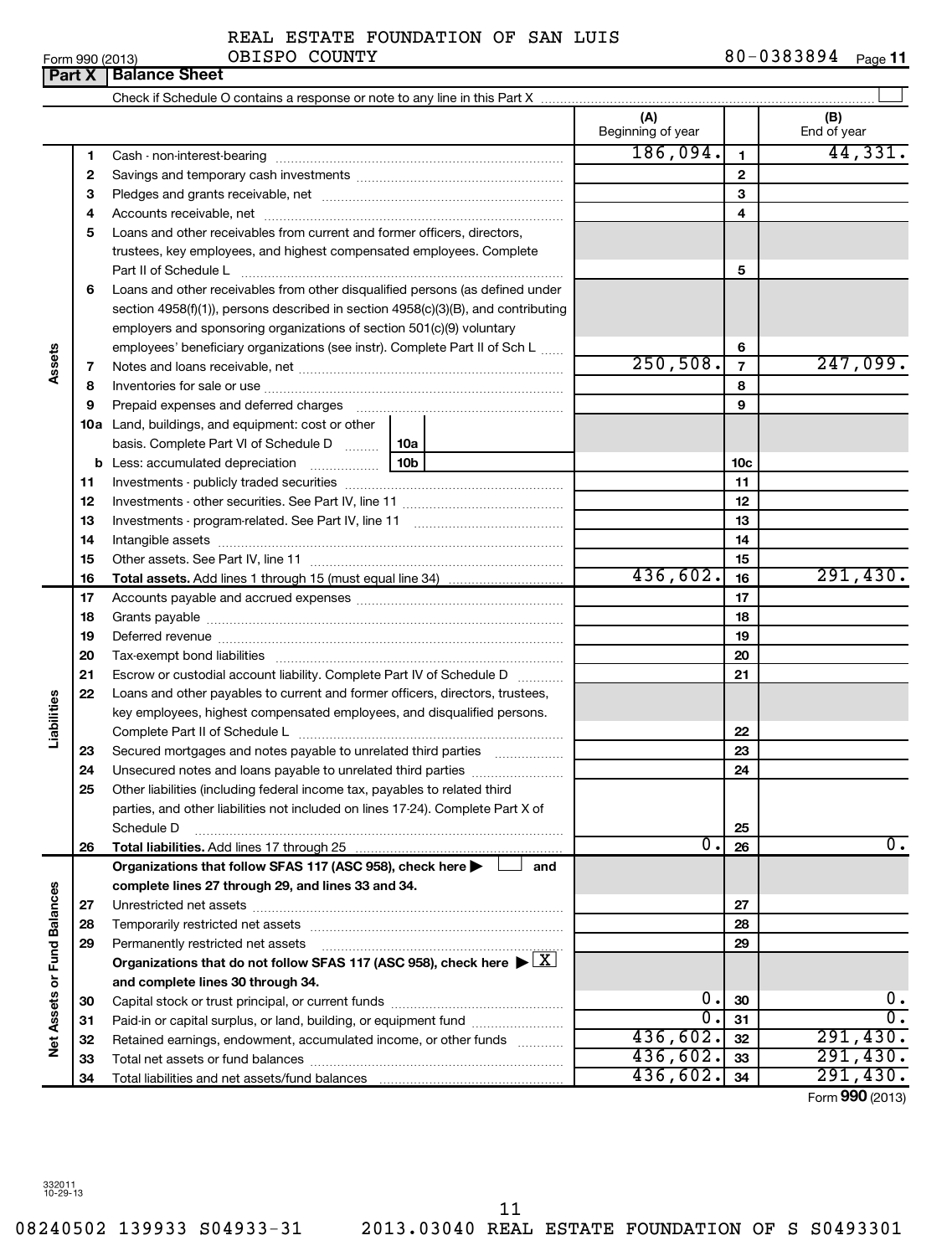Form 990 (2013) **OBISPO** COUNTY 8 0-0 3 8 3 8 9 4 <sub>Page</sub> **12** 

|               | REAL ESTATE FOUNDATION OF SAN LUIS |  |  |
|---------------|------------------------------------|--|--|
| OBISPO COUNTY |                                    |  |  |

|    | Part XI   Reconciliation of Net Assets                                                                                                                                                                                         |                |                     |                   |                    |  |
|----|--------------------------------------------------------------------------------------------------------------------------------------------------------------------------------------------------------------------------------|----------------|---------------------|-------------------|--------------------|--|
|    | Check if Schedule O contains a response or note to any line in this Part XI [11] contains a container contains a response or note to any line in this Part XI [12] contains a container container and the state of the contain |                |                     |                   | $\boxed{\text{X}}$ |  |
|    |                                                                                                                                                                                                                                |                |                     |                   |                    |  |
| 1  |                                                                                                                                                                                                                                | $\mathbf{1}$   |                     |                   | 14,938.            |  |
| 2  |                                                                                                                                                                                                                                | $\overline{2}$ |                     |                   | 1,613.             |  |
| З  | Revenue less expenses. Subtract line 2 from line 1                                                                                                                                                                             | $\mathbf{3}$   | 13,325.<br>436,602. |                   |                    |  |
| 4  | $\overline{\mathbf{4}}$                                                                                                                                                                                                        |                |                     |                   |                    |  |
| 5  |                                                                                                                                                                                                                                | 5              |                     |                   |                    |  |
| 6  | Donated services and use of facilities                                                                                                                                                                                         | 6              |                     |                   |                    |  |
| 7  | Investment expenses                                                                                                                                                                                                            | $\overline{7}$ |                     |                   |                    |  |
| 8  | Prior period adjustments material contents and content and content and content and content and content and content and content and content and content and content and content and content and content and content and content | 8              |                     |                   |                    |  |
| 9  |                                                                                                                                                                                                                                | $\mathbf{Q}$   | $-158, 497.$        |                   |                    |  |
| 10 | Net assets or fund balances at end of year. Combine lines 3 through 9 (must equal Part X, line 33,                                                                                                                             |                |                     |                   |                    |  |
|    | column (B))                                                                                                                                                                                                                    | 10             |                     |                   | 291,430.           |  |
|    | Part XII Financial Statements and Reporting                                                                                                                                                                                    |                |                     |                   |                    |  |
|    | Check if Schedule O contains a response or note to any line in this Part XII musulman contains and contained any official contains a response or note to any line in this Part XII musulman contains and contains a response o |                |                     |                   | $\mathbf{x}$       |  |
|    |                                                                                                                                                                                                                                |                |                     | <b>Yes</b>        | <b>No</b>          |  |
| 1  | $\lfloor \mathbf{X} \rfloor$ Accrual<br>Accounting method used to prepare the Form 990: $\Box$ Cash<br>Other                                                                                                                   |                |                     |                   |                    |  |
|    | If the organization changed its method of accounting from a prior year or checked "Other," explain in Schedule O.                                                                                                              |                |                     |                   |                    |  |
|    | 2a Were the organization's financial statements compiled or reviewed by an independent accountant?                                                                                                                             |                | 2a                  |                   | х                  |  |
|    | If "Yes," check a box below to indicate whether the financial statements for the year were compiled or reviewed on a                                                                                                           |                |                     |                   |                    |  |
|    | separate basis, consolidated basis, or both:                                                                                                                                                                                   |                |                     |                   |                    |  |
|    | Separate basis<br><b>Consolidated basis</b><br>Both consolidated and separate basis                                                                                                                                            |                |                     |                   |                    |  |
|    |                                                                                                                                                                                                                                |                | 2 <sub>b</sub>      | х                 |                    |  |
|    | If "Yes," check a box below to indicate whether the financial statements for the year were audited on a separate basis,                                                                                                        |                |                     |                   |                    |  |
|    | consolidated basis, or both:                                                                                                                                                                                                   |                |                     |                   |                    |  |
|    | $\lfloor x \rfloor$ Consolidated basis<br>Both consolidated and separate basis<br>Separate basis                                                                                                                               |                |                     |                   |                    |  |
|    | c If "Yes" to line 2a or 2b, does the organization have a committee that assumes responsibility for oversight of the audit,                                                                                                    |                |                     |                   |                    |  |
|    |                                                                                                                                                                                                                                |                | 2c                  | x                 |                    |  |
|    | If the organization changed either its oversight process or selection process during the tax year, explain in Schedule O.                                                                                                      |                |                     |                   |                    |  |
|    | 3a As a result of a federal award, was the organization required to undergo an audit or audits as set forth in the Single Audit                                                                                                |                |                     |                   |                    |  |
|    |                                                                                                                                                                                                                                |                | За                  |                   | х                  |  |
|    | b If "Yes," did the organization undergo the required audit or audits? If the organization did not undergo the required audit                                                                                                  |                |                     |                   |                    |  |
|    |                                                                                                                                                                                                                                |                | 3b                  |                   |                    |  |
|    |                                                                                                                                                                                                                                |                |                     | $000 \text{ mas}$ |                    |  |

Form **990** (2013)

12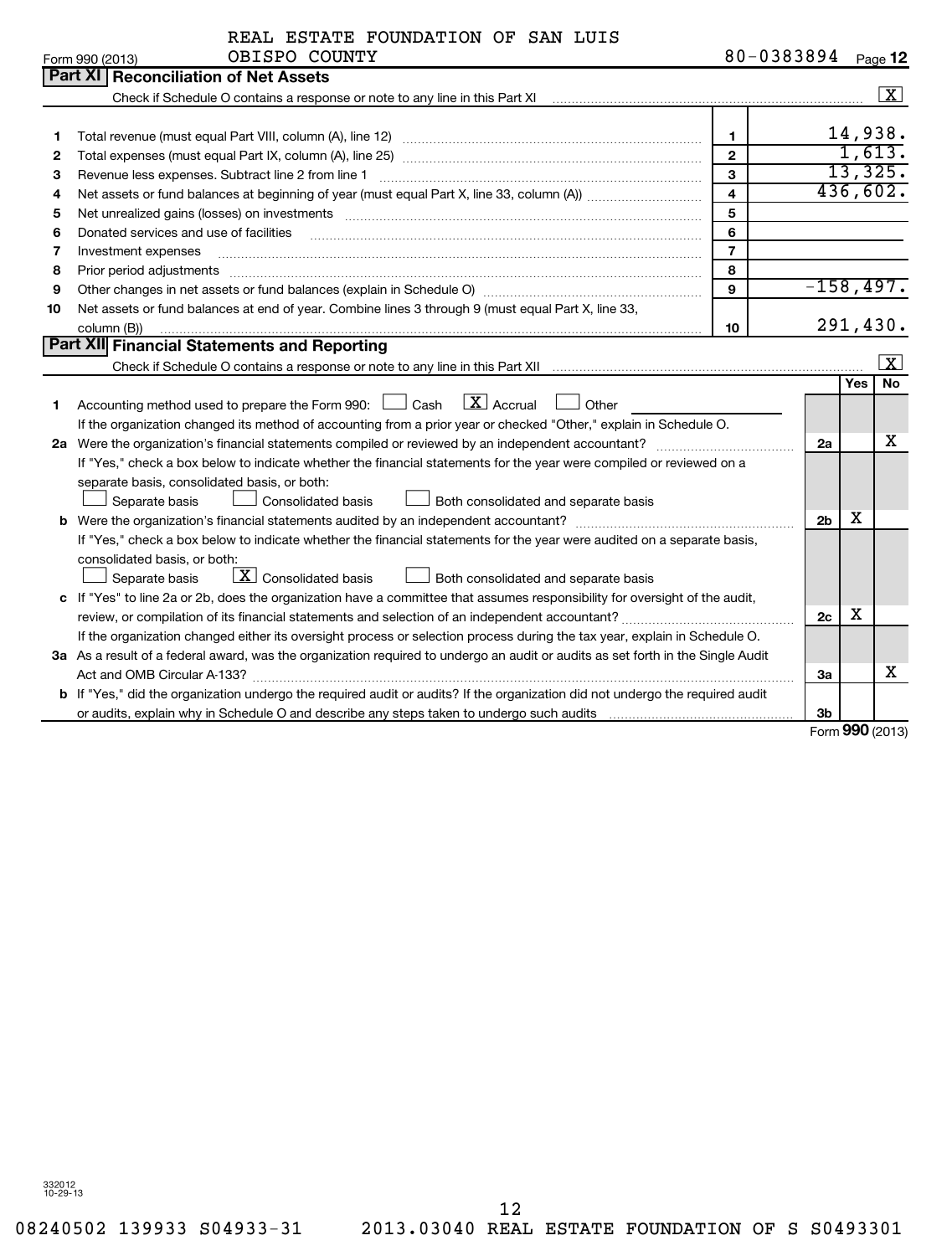| <b>SCHEDULE A</b><br><b>Public Charity Status and Public Support</b><br>(Form 990 or 990-EZ)<br>Complete if the organization is a section 501(c)(3) organization or a section<br>4947(a)(1) nonexempt charitable trust.<br>Department of the Treasury<br>Attach to Form 990 or Form 990-EZ.<br><b>Internal Revenue Service</b><br>Information about Schedule A (Form 990 or 990-EZ) and its instructions is at www.irs.gov/form990. |                          |                                                                                                                                                               |                                                                                                                                               |                                           |                                                   |     |    | OMB No. 1545-0047<br><b>Open to Public</b> | Inspection |                                        |     |                         |
|-------------------------------------------------------------------------------------------------------------------------------------------------------------------------------------------------------------------------------------------------------------------------------------------------------------------------------------------------------------------------------------------------------------------------------------|--------------------------|---------------------------------------------------------------------------------------------------------------------------------------------------------------|-----------------------------------------------------------------------------------------------------------------------------------------------|-------------------------------------------|---------------------------------------------------|-----|----|--------------------------------------------|------------|----------------------------------------|-----|-------------------------|
|                                                                                                                                                                                                                                                                                                                                                                                                                                     | Name of the organization |                                                                                                                                                               | REAL ESTATE FOUNDATION OF SAN LUIS                                                                                                            |                                           |                                                   |     |    |                                            |            | <b>Employer identification number</b>  |     |                         |
|                                                                                                                                                                                                                                                                                                                                                                                                                                     |                          | OBISPO COUNTY                                                                                                                                                 |                                                                                                                                               |                                           |                                                   |     |    |                                            |            | 80-0383894                             |     |                         |
| Part I                                                                                                                                                                                                                                                                                                                                                                                                                              |                          |                                                                                                                                                               | Reason for Public Charity Status (All organizations must complete this part.) See instructions.                                               |                                           |                                                   |     |    |                                            |            |                                        |     |                         |
|                                                                                                                                                                                                                                                                                                                                                                                                                                     |                          |                                                                                                                                                               | The organization is not a private foundation because it is: (For lines 1 through 11, check only one box.)                                     |                                           |                                                   |     |    |                                            |            |                                        |     |                         |
| 1                                                                                                                                                                                                                                                                                                                                                                                                                                   |                          |                                                                                                                                                               | A church, convention of churches, or association of churches described in section 170(b)(1)(A)(i).                                            |                                           |                                                   |     |    |                                            |            |                                        |     |                         |
| 2                                                                                                                                                                                                                                                                                                                                                                                                                                   |                          |                                                                                                                                                               | A school described in section 170(b)(1)(A)(ii). (Attach Schedule E.)                                                                          |                                           |                                                   |     |    |                                            |            |                                        |     |                         |
| 3                                                                                                                                                                                                                                                                                                                                                                                                                                   |                          |                                                                                                                                                               | A hospital or a cooperative hospital service organization described in section 170(b)(1)(A)(iii).                                             |                                           |                                                   |     |    |                                            |            |                                        |     |                         |
| 4                                                                                                                                                                                                                                                                                                                                                                                                                                   |                          |                                                                                                                                                               | A medical research organization operated in conjunction with a hospital described in section 170(b)(1)(A)(iii). Enter the hospital's name,    |                                           |                                                   |     |    |                                            |            |                                        |     |                         |
|                                                                                                                                                                                                                                                                                                                                                                                                                                     | city, and state:         |                                                                                                                                                               |                                                                                                                                               |                                           |                                                   |     |    |                                            |            |                                        |     |                         |
| 5                                                                                                                                                                                                                                                                                                                                                                                                                                   |                          |                                                                                                                                                               | An organization operated for the benefit of a college or university owned or operated by a governmental unit described in                     |                                           |                                                   |     |    |                                            |            |                                        |     |                         |
|                                                                                                                                                                                                                                                                                                                                                                                                                                     |                          | section 170(b)(1)(A)(iv). (Complete Part II.)                                                                                                                 |                                                                                                                                               |                                           |                                                   |     |    |                                            |            |                                        |     |                         |
| 6                                                                                                                                                                                                                                                                                                                                                                                                                                   |                          |                                                                                                                                                               | A federal, state, or local government or governmental unit described in section 170(b)(1)(A)(v).                                              |                                           |                                                   |     |    |                                            |            |                                        |     |                         |
| 7                                                                                                                                                                                                                                                                                                                                                                                                                                   |                          |                                                                                                                                                               | An organization that normally receives a substantial part of its support from a governmental unit or from the general public described in     |                                           |                                                   |     |    |                                            |            |                                        |     |                         |
|                                                                                                                                                                                                                                                                                                                                                                                                                                     |                          | section 170(b)(1)(A)(vi). (Complete Part II.)                                                                                                                 |                                                                                                                                               |                                           |                                                   |     |    |                                            |            |                                        |     |                         |
| 8                                                                                                                                                                                                                                                                                                                                                                                                                                   |                          |                                                                                                                                                               | A community trust described in section 170(b)(1)(A)(vi). (Complete Part II.)                                                                  |                                           |                                                   |     |    |                                            |            |                                        |     |                         |
| 9                                                                                                                                                                                                                                                                                                                                                                                                                                   |                          |                                                                                                                                                               | An organization that normally receives: (1) more than 33 1/3% of its support from contributions, membership fees, and gross receipts from     |                                           |                                                   |     |    |                                            |            |                                        |     |                         |
|                                                                                                                                                                                                                                                                                                                                                                                                                                     |                          |                                                                                                                                                               | activities related to its exempt functions - subject to certain exceptions, and (2) no more than 33 1/3% of its support from gross investment |                                           |                                                   |     |    |                                            |            |                                        |     |                         |
|                                                                                                                                                                                                                                                                                                                                                                                                                                     |                          |                                                                                                                                                               | income and unrelated business taxable income (less section 511 tax) from businesses acquired by the organization after June 30, 1975.         |                                           |                                                   |     |    |                                            |            |                                        |     |                         |
|                                                                                                                                                                                                                                                                                                                                                                                                                                     |                          | See section 509(a)(2). (Complete Part III.)                                                                                                                   |                                                                                                                                               |                                           |                                                   |     |    |                                            |            |                                        |     |                         |
| 10                                                                                                                                                                                                                                                                                                                                                                                                                                  |                          |                                                                                                                                                               | An organization organized and operated exclusively to test for public safety. See section 509(a)(4).                                          |                                           |                                                   |     |    |                                            |            |                                        |     |                         |
| $\mathbf{X}$<br>11                                                                                                                                                                                                                                                                                                                                                                                                                  |                          |                                                                                                                                                               | An organization organized and operated exclusively for the benefit of, to perform the functions of, or to carry out the purposes of one or    |                                           |                                                   |     |    |                                            |            |                                        |     |                         |
|                                                                                                                                                                                                                                                                                                                                                                                                                                     |                          |                                                                                                                                                               | more publicly supported organizations described in section 509(a)(1) or section 509(a)(2). See section 509(a)(3). Check the box that          |                                           |                                                   |     |    |                                            |            |                                        |     |                         |
|                                                                                                                                                                                                                                                                                                                                                                                                                                     |                          |                                                                                                                                                               | describes the type of supporting organization and complete lines 11e through 11h.                                                             |                                           |                                                   |     |    |                                            |            |                                        |     |                         |
|                                                                                                                                                                                                                                                                                                                                                                                                                                     | $a \perp X$ Type I       | b                                                                                                                                                             | Type II<br>c L                                                                                                                                | $\Box$ Type III - Functionally integrated |                                                   |     |    | d l                                        |            | Type III - Non-functionally integrated |     |                         |
| e[X]                                                                                                                                                                                                                                                                                                                                                                                                                                |                          |                                                                                                                                                               | By checking this box, I certify that the organization is not controlled directly or indirectly by one or more disqualified persons other than |                                           |                                                   |     |    |                                            |            |                                        |     |                         |
|                                                                                                                                                                                                                                                                                                                                                                                                                                     |                          |                                                                                                                                                               | foundation managers and other than one or more publicly supported organizations described in section 509(a)(1) or section 509(a)(2).          |                                           |                                                   |     |    |                                            |            |                                        |     |                         |
| f                                                                                                                                                                                                                                                                                                                                                                                                                                   |                          |                                                                                                                                                               | If the organization received a written determination from the IRS that it is a Type I, Type II, or Type III                                   |                                           |                                                   |     |    |                                            |            |                                        |     |                         |
|                                                                                                                                                                                                                                                                                                                                                                                                                                     |                          | supporting organization, check this box                                                                                                                       |                                                                                                                                               |                                           |                                                   |     |    |                                            |            |                                        |     | $\overline{\textbf{x}}$ |
| g                                                                                                                                                                                                                                                                                                                                                                                                                                   |                          |                                                                                                                                                               | Since August 17, 2006, has the organization accepted any gift or contribution from any of the following persons?                              |                                           |                                                   |     |    |                                            |            |                                        |     |                         |
|                                                                                                                                                                                                                                                                                                                                                                                                                                     | (i)                      |                                                                                                                                                               | A person who directly or indirectly controls, either alone or together with persons described in (ii) and (iii) below,                        |                                           |                                                   |     |    |                                            |            |                                        | Yes | No                      |
|                                                                                                                                                                                                                                                                                                                                                                                                                                     |                          |                                                                                                                                                               | the governing body of the supported organization?                                                                                             |                                           |                                                   |     |    |                                            |            | 11g(i)                                 |     | $\overline{\mathbf{X}}$ |
|                                                                                                                                                                                                                                                                                                                                                                                                                                     |                          |                                                                                                                                                               | (ii) A family member of a person described in (i) above?                                                                                      |                                           |                                                   |     |    |                                            |            | 11g(ii)                                |     | $\overline{\mathtt{x}}$ |
|                                                                                                                                                                                                                                                                                                                                                                                                                                     |                          |                                                                                                                                                               | (iii) A 35% controlled entity of a person described in (i) or (ii) above?                                                                     |                                           |                                                   |     |    |                                            |            | 11g(iii)                               |     | x                       |
| h                                                                                                                                                                                                                                                                                                                                                                                                                                   |                          |                                                                                                                                                               | Provide the following information about the supported organization(s).                                                                        |                                           |                                                   |     |    |                                            |            |                                        |     |                         |
|                                                                                                                                                                                                                                                                                                                                                                                                                                     |                          |                                                                                                                                                               |                                                                                                                                               |                                           |                                                   |     |    |                                            |            |                                        |     |                         |
|                                                                                                                                                                                                                                                                                                                                                                                                                                     | (i) Name of supported    | (ii) EIN                                                                                                                                                      | (iii) Type of organization                                                                                                                    |                                           | (iv) is the organization $(v)$ Did you notify the |     |    | (vi) is the<br>organizátion in col.        |            | (vii) Amount of monetary               |     |                         |
|                                                                                                                                                                                                                                                                                                                                                                                                                                     | organization             | in col. (i) listed in your<br>organization in col.<br>(described on lines 1-9<br>(i) organized in the<br>(i) of your support?<br>governing document?<br>U.S.? |                                                                                                                                               |                                           |                                                   |     |    | support                                    |            |                                        |     |                         |
|                                                                                                                                                                                                                                                                                                                                                                                                                                     |                          |                                                                                                                                                               | above or IRC section<br>(see instructions))                                                                                                   |                                           |                                                   |     |    |                                            |            |                                        |     |                         |
|                                                                                                                                                                                                                                                                                                                                                                                                                                     |                          |                                                                                                                                                               |                                                                                                                                               | Yes                                       | No                                                | Yes | No | Yes                                        | No         |                                        |     |                         |
| SAN LUIS                                                                                                                                                                                                                                                                                                                                                                                                                            |                          |                                                                                                                                                               |                                                                                                                                               |                                           |                                                   |     |    |                                            |            |                                        |     |                         |
|                                                                                                                                                                                                                                                                                                                                                                                                                                     |                          | OBISPO COUNT77-0496500                                                                                                                                        | 7                                                                                                                                             | х                                         |                                                   |     |    | х                                          |            |                                        |     | 158,497.                |

LHA **For Paperwork Reduction Act Notice, see the Instructions for Form 990 or 990-EZ.**

**Schedule A (Form 990 or 990-EZ) 2013**

332021 09-25-13

**Total**

13

1 | | | | | | | | | | 158,497.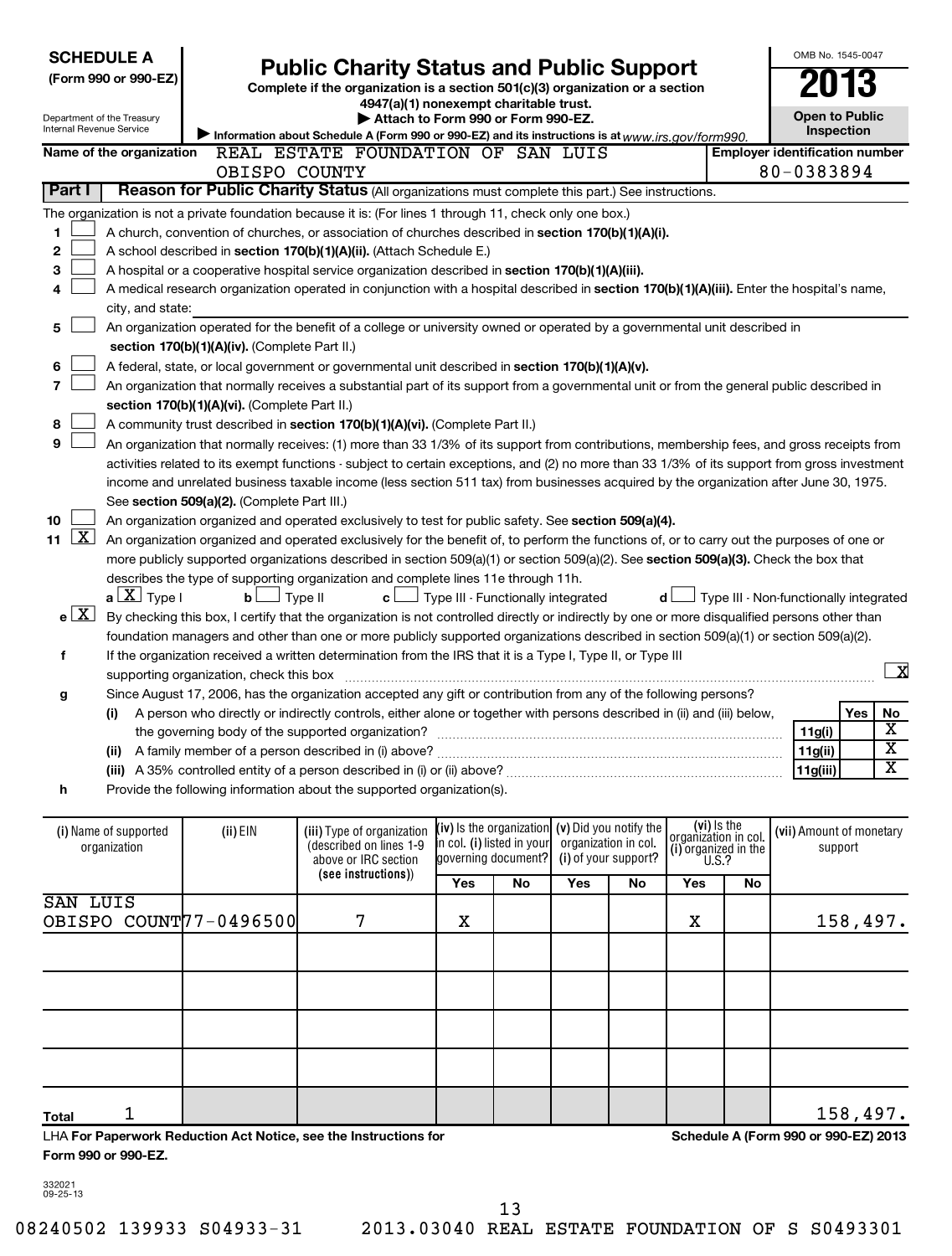#### Schedule A (Form 990 or 990-EZ) 2013

| Part II | $C_{11}$ |  |
|---------|----------|--|

(Complete only if you checked the box on line 5, 7, or 8 of Part I or if the organization failed to qualify under Part III. If the organization fails to qualify under the tests listed below, please complete Part III.) **Part II Support Schedule for Organizations Described in Sections 170(b)(1)(A)(iv) and 170(b)(1)(A)(vi)**

| Calendar year (or fiscal year beginning in) $\blacktriangleright$<br>(a) 2009<br>(b) 2010<br>$(d)$ 2012<br>(f) Total<br>(c) 2011<br>(e) 2013<br><b>1</b> Gifts, grants, contributions, and<br>membership fees received. (Do not<br>include any "unusual grants.")<br>2 Tax revenues levied for the organ-<br>ization's benefit and either paid to<br>or expended on its behalf<br>3 The value of services or facilities<br>furnished by a governmental unit to<br>the organization without charge<br>4 Total. Add lines 1 through 3<br>5 The portion of total contributions<br>by each person (other than a<br>governmental unit or publicly<br>supported organization) included<br>on line 1 that exceeds 2% of the<br>amount shown on line 11,<br>column (f)<br>6 Public support. Subtract line 5 from line 4.<br><b>Section B. Total Support</b><br>Calendar year (or fiscal year beginning in)<br>(a) 2009<br>(b) 2010<br>$(d)$ 2012<br>(f) Total<br>$(c)$ 2011<br>(e) 2013<br>7 Amounts from line 4<br>Gross income from interest,<br>8<br>dividends, payments received on<br>securities loans, rents, royalties<br>and income from similar sources<br>Net income from unrelated business<br>9<br>activities, whether or not the<br>business is regularly carried on<br><b>10</b> Other income. Do not include gain<br>or loss from the sale of capital<br>assets (Explain in Part IV.)<br>11 Total support. Add lines 7 through 10<br>12<br><b>12</b> Gross receipts from related activities, etc. (see instructions)<br>13 First five years. If the Form 990 is for the organization's first, second, third, fourth, or fifth tax year as a section 501(c)(3)<br>organization, check this box and stop here manufactured and content to the state of the state of the state of<br><b>Section C. Computation of Public Support Percentage</b><br>14<br>%<br>15<br>%<br>16a 33 1/3% support test - 2013. If the organization did not check the box on line 13, and line 14 is 33 1/3% or more, check this box and<br>stop here. The organization qualifies as a publicly supported organization manufaction manufactured in the organization manufactured in the state of the state of the state of the state of the state of the state of the stat<br>b 33 1/3% support test - 2012. If the organization did not check a box on line 13 or 16a, and line 15 is 33 1/3% or more, check this box<br>17a 10% -facts-and-circumstances test - 2013. If the organization did not check a box on line 13, 16a, or 16b, and line 14 is 10% or more,<br>and if the organization meets the "facts-and-circumstances" test, check this box and stop here. Explain in Part IV how the organization<br>b 10% -facts-and-circumstances test - 2012. If the organization did not check a box on line 13, 16a, 16b, or 17a, and line 15 is 10% or<br>more, and if the organization meets the "facts-and-circumstances" test, check this box and stop here. Explain in Part IV how the<br>organization meets the "facts-and-circumstances" test. The organization qualifies as a publicly supported organization<br>18 Private foundation. If the organization did not check a box on line 13, 16a, 16b, 17a, or 17b, check this box and see instructions<br>Schodule A (Form 000 or 000 F7) 2012 | <b>Section A. Public Support</b> |  |  |  |
|-----------------------------------------------------------------------------------------------------------------------------------------------------------------------------------------------------------------------------------------------------------------------------------------------------------------------------------------------------------------------------------------------------------------------------------------------------------------------------------------------------------------------------------------------------------------------------------------------------------------------------------------------------------------------------------------------------------------------------------------------------------------------------------------------------------------------------------------------------------------------------------------------------------------------------------------------------------------------------------------------------------------------------------------------------------------------------------------------------------------------------------------------------------------------------------------------------------------------------------------------------------------------------------------------------------------------------------------------------------------------------------------------------------------------------------------------------------------------------------------------------------------------------------------------------------------------------------------------------------------------------------------------------------------------------------------------------------------------------------------------------------------------------------------------------------------------------------------------------------------------------------------------------------------------------------------------------------------------------------------------------------------------------------------------------------------------------------------------------------------------------------------------------------------------------------------------------------------------------------------------------------------------------------------------------------------------------------------------------------------------------------------------------------------------------------------------------------------------------------------------------------------------------------------------------------------------------------------------------------------------------------------------------------------------------------------------------------------------------------------------------------------------------------------------------------------------------------------------------------------------------------------------------------------------------------------------------------------------------------------------------------------------------------------------------------------------------------------------------------------------------------------------------------------------------------------------------------------------------------------------------------------------------------------|----------------------------------|--|--|--|
|                                                                                                                                                                                                                                                                                                                                                                                                                                                                                                                                                                                                                                                                                                                                                                                                                                                                                                                                                                                                                                                                                                                                                                                                                                                                                                                                                                                                                                                                                                                                                                                                                                                                                                                                                                                                                                                                                                                                                                                                                                                                                                                                                                                                                                                                                                                                                                                                                                                                                                                                                                                                                                                                                                                                                                                                                                                                                                                                                                                                                                                                                                                                                                                                                                                                                         |                                  |  |  |  |
|                                                                                                                                                                                                                                                                                                                                                                                                                                                                                                                                                                                                                                                                                                                                                                                                                                                                                                                                                                                                                                                                                                                                                                                                                                                                                                                                                                                                                                                                                                                                                                                                                                                                                                                                                                                                                                                                                                                                                                                                                                                                                                                                                                                                                                                                                                                                                                                                                                                                                                                                                                                                                                                                                                                                                                                                                                                                                                                                                                                                                                                                                                                                                                                                                                                                                         |                                  |  |  |  |
|                                                                                                                                                                                                                                                                                                                                                                                                                                                                                                                                                                                                                                                                                                                                                                                                                                                                                                                                                                                                                                                                                                                                                                                                                                                                                                                                                                                                                                                                                                                                                                                                                                                                                                                                                                                                                                                                                                                                                                                                                                                                                                                                                                                                                                                                                                                                                                                                                                                                                                                                                                                                                                                                                                                                                                                                                                                                                                                                                                                                                                                                                                                                                                                                                                                                                         |                                  |  |  |  |
|                                                                                                                                                                                                                                                                                                                                                                                                                                                                                                                                                                                                                                                                                                                                                                                                                                                                                                                                                                                                                                                                                                                                                                                                                                                                                                                                                                                                                                                                                                                                                                                                                                                                                                                                                                                                                                                                                                                                                                                                                                                                                                                                                                                                                                                                                                                                                                                                                                                                                                                                                                                                                                                                                                                                                                                                                                                                                                                                                                                                                                                                                                                                                                                                                                                                                         |                                  |  |  |  |
|                                                                                                                                                                                                                                                                                                                                                                                                                                                                                                                                                                                                                                                                                                                                                                                                                                                                                                                                                                                                                                                                                                                                                                                                                                                                                                                                                                                                                                                                                                                                                                                                                                                                                                                                                                                                                                                                                                                                                                                                                                                                                                                                                                                                                                                                                                                                                                                                                                                                                                                                                                                                                                                                                                                                                                                                                                                                                                                                                                                                                                                                                                                                                                                                                                                                                         |                                  |  |  |  |
|                                                                                                                                                                                                                                                                                                                                                                                                                                                                                                                                                                                                                                                                                                                                                                                                                                                                                                                                                                                                                                                                                                                                                                                                                                                                                                                                                                                                                                                                                                                                                                                                                                                                                                                                                                                                                                                                                                                                                                                                                                                                                                                                                                                                                                                                                                                                                                                                                                                                                                                                                                                                                                                                                                                                                                                                                                                                                                                                                                                                                                                                                                                                                                                                                                                                                         |                                  |  |  |  |
|                                                                                                                                                                                                                                                                                                                                                                                                                                                                                                                                                                                                                                                                                                                                                                                                                                                                                                                                                                                                                                                                                                                                                                                                                                                                                                                                                                                                                                                                                                                                                                                                                                                                                                                                                                                                                                                                                                                                                                                                                                                                                                                                                                                                                                                                                                                                                                                                                                                                                                                                                                                                                                                                                                                                                                                                                                                                                                                                                                                                                                                                                                                                                                                                                                                                                         |                                  |  |  |  |
|                                                                                                                                                                                                                                                                                                                                                                                                                                                                                                                                                                                                                                                                                                                                                                                                                                                                                                                                                                                                                                                                                                                                                                                                                                                                                                                                                                                                                                                                                                                                                                                                                                                                                                                                                                                                                                                                                                                                                                                                                                                                                                                                                                                                                                                                                                                                                                                                                                                                                                                                                                                                                                                                                                                                                                                                                                                                                                                                                                                                                                                                                                                                                                                                                                                                                         |                                  |  |  |  |
|                                                                                                                                                                                                                                                                                                                                                                                                                                                                                                                                                                                                                                                                                                                                                                                                                                                                                                                                                                                                                                                                                                                                                                                                                                                                                                                                                                                                                                                                                                                                                                                                                                                                                                                                                                                                                                                                                                                                                                                                                                                                                                                                                                                                                                                                                                                                                                                                                                                                                                                                                                                                                                                                                                                                                                                                                                                                                                                                                                                                                                                                                                                                                                                                                                                                                         |                                  |  |  |  |
|                                                                                                                                                                                                                                                                                                                                                                                                                                                                                                                                                                                                                                                                                                                                                                                                                                                                                                                                                                                                                                                                                                                                                                                                                                                                                                                                                                                                                                                                                                                                                                                                                                                                                                                                                                                                                                                                                                                                                                                                                                                                                                                                                                                                                                                                                                                                                                                                                                                                                                                                                                                                                                                                                                                                                                                                                                                                                                                                                                                                                                                                                                                                                                                                                                                                                         |                                  |  |  |  |
|                                                                                                                                                                                                                                                                                                                                                                                                                                                                                                                                                                                                                                                                                                                                                                                                                                                                                                                                                                                                                                                                                                                                                                                                                                                                                                                                                                                                                                                                                                                                                                                                                                                                                                                                                                                                                                                                                                                                                                                                                                                                                                                                                                                                                                                                                                                                                                                                                                                                                                                                                                                                                                                                                                                                                                                                                                                                                                                                                                                                                                                                                                                                                                                                                                                                                         |                                  |  |  |  |
|                                                                                                                                                                                                                                                                                                                                                                                                                                                                                                                                                                                                                                                                                                                                                                                                                                                                                                                                                                                                                                                                                                                                                                                                                                                                                                                                                                                                                                                                                                                                                                                                                                                                                                                                                                                                                                                                                                                                                                                                                                                                                                                                                                                                                                                                                                                                                                                                                                                                                                                                                                                                                                                                                                                                                                                                                                                                                                                                                                                                                                                                                                                                                                                                                                                                                         |                                  |  |  |  |
|                                                                                                                                                                                                                                                                                                                                                                                                                                                                                                                                                                                                                                                                                                                                                                                                                                                                                                                                                                                                                                                                                                                                                                                                                                                                                                                                                                                                                                                                                                                                                                                                                                                                                                                                                                                                                                                                                                                                                                                                                                                                                                                                                                                                                                                                                                                                                                                                                                                                                                                                                                                                                                                                                                                                                                                                                                                                                                                                                                                                                                                                                                                                                                                                                                                                                         |                                  |  |  |  |
|                                                                                                                                                                                                                                                                                                                                                                                                                                                                                                                                                                                                                                                                                                                                                                                                                                                                                                                                                                                                                                                                                                                                                                                                                                                                                                                                                                                                                                                                                                                                                                                                                                                                                                                                                                                                                                                                                                                                                                                                                                                                                                                                                                                                                                                                                                                                                                                                                                                                                                                                                                                                                                                                                                                                                                                                                                                                                                                                                                                                                                                                                                                                                                                                                                                                                         |                                  |  |  |  |
|                                                                                                                                                                                                                                                                                                                                                                                                                                                                                                                                                                                                                                                                                                                                                                                                                                                                                                                                                                                                                                                                                                                                                                                                                                                                                                                                                                                                                                                                                                                                                                                                                                                                                                                                                                                                                                                                                                                                                                                                                                                                                                                                                                                                                                                                                                                                                                                                                                                                                                                                                                                                                                                                                                                                                                                                                                                                                                                                                                                                                                                                                                                                                                                                                                                                                         |                                  |  |  |  |
|                                                                                                                                                                                                                                                                                                                                                                                                                                                                                                                                                                                                                                                                                                                                                                                                                                                                                                                                                                                                                                                                                                                                                                                                                                                                                                                                                                                                                                                                                                                                                                                                                                                                                                                                                                                                                                                                                                                                                                                                                                                                                                                                                                                                                                                                                                                                                                                                                                                                                                                                                                                                                                                                                                                                                                                                                                                                                                                                                                                                                                                                                                                                                                                                                                                                                         |                                  |  |  |  |
|                                                                                                                                                                                                                                                                                                                                                                                                                                                                                                                                                                                                                                                                                                                                                                                                                                                                                                                                                                                                                                                                                                                                                                                                                                                                                                                                                                                                                                                                                                                                                                                                                                                                                                                                                                                                                                                                                                                                                                                                                                                                                                                                                                                                                                                                                                                                                                                                                                                                                                                                                                                                                                                                                                                                                                                                                                                                                                                                                                                                                                                                                                                                                                                                                                                                                         |                                  |  |  |  |
|                                                                                                                                                                                                                                                                                                                                                                                                                                                                                                                                                                                                                                                                                                                                                                                                                                                                                                                                                                                                                                                                                                                                                                                                                                                                                                                                                                                                                                                                                                                                                                                                                                                                                                                                                                                                                                                                                                                                                                                                                                                                                                                                                                                                                                                                                                                                                                                                                                                                                                                                                                                                                                                                                                                                                                                                                                                                                                                                                                                                                                                                                                                                                                                                                                                                                         |                                  |  |  |  |
|                                                                                                                                                                                                                                                                                                                                                                                                                                                                                                                                                                                                                                                                                                                                                                                                                                                                                                                                                                                                                                                                                                                                                                                                                                                                                                                                                                                                                                                                                                                                                                                                                                                                                                                                                                                                                                                                                                                                                                                                                                                                                                                                                                                                                                                                                                                                                                                                                                                                                                                                                                                                                                                                                                                                                                                                                                                                                                                                                                                                                                                                                                                                                                                                                                                                                         |                                  |  |  |  |
|                                                                                                                                                                                                                                                                                                                                                                                                                                                                                                                                                                                                                                                                                                                                                                                                                                                                                                                                                                                                                                                                                                                                                                                                                                                                                                                                                                                                                                                                                                                                                                                                                                                                                                                                                                                                                                                                                                                                                                                                                                                                                                                                                                                                                                                                                                                                                                                                                                                                                                                                                                                                                                                                                                                                                                                                                                                                                                                                                                                                                                                                                                                                                                                                                                                                                         |                                  |  |  |  |
|                                                                                                                                                                                                                                                                                                                                                                                                                                                                                                                                                                                                                                                                                                                                                                                                                                                                                                                                                                                                                                                                                                                                                                                                                                                                                                                                                                                                                                                                                                                                                                                                                                                                                                                                                                                                                                                                                                                                                                                                                                                                                                                                                                                                                                                                                                                                                                                                                                                                                                                                                                                                                                                                                                                                                                                                                                                                                                                                                                                                                                                                                                                                                                                                                                                                                         |                                  |  |  |  |
|                                                                                                                                                                                                                                                                                                                                                                                                                                                                                                                                                                                                                                                                                                                                                                                                                                                                                                                                                                                                                                                                                                                                                                                                                                                                                                                                                                                                                                                                                                                                                                                                                                                                                                                                                                                                                                                                                                                                                                                                                                                                                                                                                                                                                                                                                                                                                                                                                                                                                                                                                                                                                                                                                                                                                                                                                                                                                                                                                                                                                                                                                                                                                                                                                                                                                         |                                  |  |  |  |
|                                                                                                                                                                                                                                                                                                                                                                                                                                                                                                                                                                                                                                                                                                                                                                                                                                                                                                                                                                                                                                                                                                                                                                                                                                                                                                                                                                                                                                                                                                                                                                                                                                                                                                                                                                                                                                                                                                                                                                                                                                                                                                                                                                                                                                                                                                                                                                                                                                                                                                                                                                                                                                                                                                                                                                                                                                                                                                                                                                                                                                                                                                                                                                                                                                                                                         |                                  |  |  |  |
|                                                                                                                                                                                                                                                                                                                                                                                                                                                                                                                                                                                                                                                                                                                                                                                                                                                                                                                                                                                                                                                                                                                                                                                                                                                                                                                                                                                                                                                                                                                                                                                                                                                                                                                                                                                                                                                                                                                                                                                                                                                                                                                                                                                                                                                                                                                                                                                                                                                                                                                                                                                                                                                                                                                                                                                                                                                                                                                                                                                                                                                                                                                                                                                                                                                                                         |                                  |  |  |  |
|                                                                                                                                                                                                                                                                                                                                                                                                                                                                                                                                                                                                                                                                                                                                                                                                                                                                                                                                                                                                                                                                                                                                                                                                                                                                                                                                                                                                                                                                                                                                                                                                                                                                                                                                                                                                                                                                                                                                                                                                                                                                                                                                                                                                                                                                                                                                                                                                                                                                                                                                                                                                                                                                                                                                                                                                                                                                                                                                                                                                                                                                                                                                                                                                                                                                                         |                                  |  |  |  |
|                                                                                                                                                                                                                                                                                                                                                                                                                                                                                                                                                                                                                                                                                                                                                                                                                                                                                                                                                                                                                                                                                                                                                                                                                                                                                                                                                                                                                                                                                                                                                                                                                                                                                                                                                                                                                                                                                                                                                                                                                                                                                                                                                                                                                                                                                                                                                                                                                                                                                                                                                                                                                                                                                                                                                                                                                                                                                                                                                                                                                                                                                                                                                                                                                                                                                         |                                  |  |  |  |
|                                                                                                                                                                                                                                                                                                                                                                                                                                                                                                                                                                                                                                                                                                                                                                                                                                                                                                                                                                                                                                                                                                                                                                                                                                                                                                                                                                                                                                                                                                                                                                                                                                                                                                                                                                                                                                                                                                                                                                                                                                                                                                                                                                                                                                                                                                                                                                                                                                                                                                                                                                                                                                                                                                                                                                                                                                                                                                                                                                                                                                                                                                                                                                                                                                                                                         |                                  |  |  |  |
|                                                                                                                                                                                                                                                                                                                                                                                                                                                                                                                                                                                                                                                                                                                                                                                                                                                                                                                                                                                                                                                                                                                                                                                                                                                                                                                                                                                                                                                                                                                                                                                                                                                                                                                                                                                                                                                                                                                                                                                                                                                                                                                                                                                                                                                                                                                                                                                                                                                                                                                                                                                                                                                                                                                                                                                                                                                                                                                                                                                                                                                                                                                                                                                                                                                                                         |                                  |  |  |  |
|                                                                                                                                                                                                                                                                                                                                                                                                                                                                                                                                                                                                                                                                                                                                                                                                                                                                                                                                                                                                                                                                                                                                                                                                                                                                                                                                                                                                                                                                                                                                                                                                                                                                                                                                                                                                                                                                                                                                                                                                                                                                                                                                                                                                                                                                                                                                                                                                                                                                                                                                                                                                                                                                                                                                                                                                                                                                                                                                                                                                                                                                                                                                                                                                                                                                                         |                                  |  |  |  |
|                                                                                                                                                                                                                                                                                                                                                                                                                                                                                                                                                                                                                                                                                                                                                                                                                                                                                                                                                                                                                                                                                                                                                                                                                                                                                                                                                                                                                                                                                                                                                                                                                                                                                                                                                                                                                                                                                                                                                                                                                                                                                                                                                                                                                                                                                                                                                                                                                                                                                                                                                                                                                                                                                                                                                                                                                                                                                                                                                                                                                                                                                                                                                                                                                                                                                         |                                  |  |  |  |
|                                                                                                                                                                                                                                                                                                                                                                                                                                                                                                                                                                                                                                                                                                                                                                                                                                                                                                                                                                                                                                                                                                                                                                                                                                                                                                                                                                                                                                                                                                                                                                                                                                                                                                                                                                                                                                                                                                                                                                                                                                                                                                                                                                                                                                                                                                                                                                                                                                                                                                                                                                                                                                                                                                                                                                                                                                                                                                                                                                                                                                                                                                                                                                                                                                                                                         |                                  |  |  |  |
|                                                                                                                                                                                                                                                                                                                                                                                                                                                                                                                                                                                                                                                                                                                                                                                                                                                                                                                                                                                                                                                                                                                                                                                                                                                                                                                                                                                                                                                                                                                                                                                                                                                                                                                                                                                                                                                                                                                                                                                                                                                                                                                                                                                                                                                                                                                                                                                                                                                                                                                                                                                                                                                                                                                                                                                                                                                                                                                                                                                                                                                                                                                                                                                                                                                                                         |                                  |  |  |  |
|                                                                                                                                                                                                                                                                                                                                                                                                                                                                                                                                                                                                                                                                                                                                                                                                                                                                                                                                                                                                                                                                                                                                                                                                                                                                                                                                                                                                                                                                                                                                                                                                                                                                                                                                                                                                                                                                                                                                                                                                                                                                                                                                                                                                                                                                                                                                                                                                                                                                                                                                                                                                                                                                                                                                                                                                                                                                                                                                                                                                                                                                                                                                                                                                                                                                                         |                                  |  |  |  |
|                                                                                                                                                                                                                                                                                                                                                                                                                                                                                                                                                                                                                                                                                                                                                                                                                                                                                                                                                                                                                                                                                                                                                                                                                                                                                                                                                                                                                                                                                                                                                                                                                                                                                                                                                                                                                                                                                                                                                                                                                                                                                                                                                                                                                                                                                                                                                                                                                                                                                                                                                                                                                                                                                                                                                                                                                                                                                                                                                                                                                                                                                                                                                                                                                                                                                         |                                  |  |  |  |
|                                                                                                                                                                                                                                                                                                                                                                                                                                                                                                                                                                                                                                                                                                                                                                                                                                                                                                                                                                                                                                                                                                                                                                                                                                                                                                                                                                                                                                                                                                                                                                                                                                                                                                                                                                                                                                                                                                                                                                                                                                                                                                                                                                                                                                                                                                                                                                                                                                                                                                                                                                                                                                                                                                                                                                                                                                                                                                                                                                                                                                                                                                                                                                                                                                                                                         |                                  |  |  |  |
|                                                                                                                                                                                                                                                                                                                                                                                                                                                                                                                                                                                                                                                                                                                                                                                                                                                                                                                                                                                                                                                                                                                                                                                                                                                                                                                                                                                                                                                                                                                                                                                                                                                                                                                                                                                                                                                                                                                                                                                                                                                                                                                                                                                                                                                                                                                                                                                                                                                                                                                                                                                                                                                                                                                                                                                                                                                                                                                                                                                                                                                                                                                                                                                                                                                                                         |                                  |  |  |  |
|                                                                                                                                                                                                                                                                                                                                                                                                                                                                                                                                                                                                                                                                                                                                                                                                                                                                                                                                                                                                                                                                                                                                                                                                                                                                                                                                                                                                                                                                                                                                                                                                                                                                                                                                                                                                                                                                                                                                                                                                                                                                                                                                                                                                                                                                                                                                                                                                                                                                                                                                                                                                                                                                                                                                                                                                                                                                                                                                                                                                                                                                                                                                                                                                                                                                                         |                                  |  |  |  |
|                                                                                                                                                                                                                                                                                                                                                                                                                                                                                                                                                                                                                                                                                                                                                                                                                                                                                                                                                                                                                                                                                                                                                                                                                                                                                                                                                                                                                                                                                                                                                                                                                                                                                                                                                                                                                                                                                                                                                                                                                                                                                                                                                                                                                                                                                                                                                                                                                                                                                                                                                                                                                                                                                                                                                                                                                                                                                                                                                                                                                                                                                                                                                                                                                                                                                         |                                  |  |  |  |
|                                                                                                                                                                                                                                                                                                                                                                                                                                                                                                                                                                                                                                                                                                                                                                                                                                                                                                                                                                                                                                                                                                                                                                                                                                                                                                                                                                                                                                                                                                                                                                                                                                                                                                                                                                                                                                                                                                                                                                                                                                                                                                                                                                                                                                                                                                                                                                                                                                                                                                                                                                                                                                                                                                                                                                                                                                                                                                                                                                                                                                                                                                                                                                                                                                                                                         |                                  |  |  |  |
|                                                                                                                                                                                                                                                                                                                                                                                                                                                                                                                                                                                                                                                                                                                                                                                                                                                                                                                                                                                                                                                                                                                                                                                                                                                                                                                                                                                                                                                                                                                                                                                                                                                                                                                                                                                                                                                                                                                                                                                                                                                                                                                                                                                                                                                                                                                                                                                                                                                                                                                                                                                                                                                                                                                                                                                                                                                                                                                                                                                                                                                                                                                                                                                                                                                                                         |                                  |  |  |  |
|                                                                                                                                                                                                                                                                                                                                                                                                                                                                                                                                                                                                                                                                                                                                                                                                                                                                                                                                                                                                                                                                                                                                                                                                                                                                                                                                                                                                                                                                                                                                                                                                                                                                                                                                                                                                                                                                                                                                                                                                                                                                                                                                                                                                                                                                                                                                                                                                                                                                                                                                                                                                                                                                                                                                                                                                                                                                                                                                                                                                                                                                                                                                                                                                                                                                                         |                                  |  |  |  |
|                                                                                                                                                                                                                                                                                                                                                                                                                                                                                                                                                                                                                                                                                                                                                                                                                                                                                                                                                                                                                                                                                                                                                                                                                                                                                                                                                                                                                                                                                                                                                                                                                                                                                                                                                                                                                                                                                                                                                                                                                                                                                                                                                                                                                                                                                                                                                                                                                                                                                                                                                                                                                                                                                                                                                                                                                                                                                                                                                                                                                                                                                                                                                                                                                                                                                         |                                  |  |  |  |
|                                                                                                                                                                                                                                                                                                                                                                                                                                                                                                                                                                                                                                                                                                                                                                                                                                                                                                                                                                                                                                                                                                                                                                                                                                                                                                                                                                                                                                                                                                                                                                                                                                                                                                                                                                                                                                                                                                                                                                                                                                                                                                                                                                                                                                                                                                                                                                                                                                                                                                                                                                                                                                                                                                                                                                                                                                                                                                                                                                                                                                                                                                                                                                                                                                                                                         |                                  |  |  |  |
|                                                                                                                                                                                                                                                                                                                                                                                                                                                                                                                                                                                                                                                                                                                                                                                                                                                                                                                                                                                                                                                                                                                                                                                                                                                                                                                                                                                                                                                                                                                                                                                                                                                                                                                                                                                                                                                                                                                                                                                                                                                                                                                                                                                                                                                                                                                                                                                                                                                                                                                                                                                                                                                                                                                                                                                                                                                                                                                                                                                                                                                                                                                                                                                                                                                                                         |                                  |  |  |  |
|                                                                                                                                                                                                                                                                                                                                                                                                                                                                                                                                                                                                                                                                                                                                                                                                                                                                                                                                                                                                                                                                                                                                                                                                                                                                                                                                                                                                                                                                                                                                                                                                                                                                                                                                                                                                                                                                                                                                                                                                                                                                                                                                                                                                                                                                                                                                                                                                                                                                                                                                                                                                                                                                                                                                                                                                                                                                                                                                                                                                                                                                                                                                                                                                                                                                                         |                                  |  |  |  |
|                                                                                                                                                                                                                                                                                                                                                                                                                                                                                                                                                                                                                                                                                                                                                                                                                                                                                                                                                                                                                                                                                                                                                                                                                                                                                                                                                                                                                                                                                                                                                                                                                                                                                                                                                                                                                                                                                                                                                                                                                                                                                                                                                                                                                                                                                                                                                                                                                                                                                                                                                                                                                                                                                                                                                                                                                                                                                                                                                                                                                                                                                                                                                                                                                                                                                         |                                  |  |  |  |
|                                                                                                                                                                                                                                                                                                                                                                                                                                                                                                                                                                                                                                                                                                                                                                                                                                                                                                                                                                                                                                                                                                                                                                                                                                                                                                                                                                                                                                                                                                                                                                                                                                                                                                                                                                                                                                                                                                                                                                                                                                                                                                                                                                                                                                                                                                                                                                                                                                                                                                                                                                                                                                                                                                                                                                                                                                                                                                                                                                                                                                                                                                                                                                                                                                                                                         |                                  |  |  |  |
|                                                                                                                                                                                                                                                                                                                                                                                                                                                                                                                                                                                                                                                                                                                                                                                                                                                                                                                                                                                                                                                                                                                                                                                                                                                                                                                                                                                                                                                                                                                                                                                                                                                                                                                                                                                                                                                                                                                                                                                                                                                                                                                                                                                                                                                                                                                                                                                                                                                                                                                                                                                                                                                                                                                                                                                                                                                                                                                                                                                                                                                                                                                                                                                                                                                                                         |                                  |  |  |  |
|                                                                                                                                                                                                                                                                                                                                                                                                                                                                                                                                                                                                                                                                                                                                                                                                                                                                                                                                                                                                                                                                                                                                                                                                                                                                                                                                                                                                                                                                                                                                                                                                                                                                                                                                                                                                                                                                                                                                                                                                                                                                                                                                                                                                                                                                                                                                                                                                                                                                                                                                                                                                                                                                                                                                                                                                                                                                                                                                                                                                                                                                                                                                                                                                                                                                                         |                                  |  |  |  |
|                                                                                                                                                                                                                                                                                                                                                                                                                                                                                                                                                                                                                                                                                                                                                                                                                                                                                                                                                                                                                                                                                                                                                                                                                                                                                                                                                                                                                                                                                                                                                                                                                                                                                                                                                                                                                                                                                                                                                                                                                                                                                                                                                                                                                                                                                                                                                                                                                                                                                                                                                                                                                                                                                                                                                                                                                                                                                                                                                                                                                                                                                                                                                                                                                                                                                         |                                  |  |  |  |

**Schedule A (Form 990 or 990-EZ) 2013**

332022 09-25-13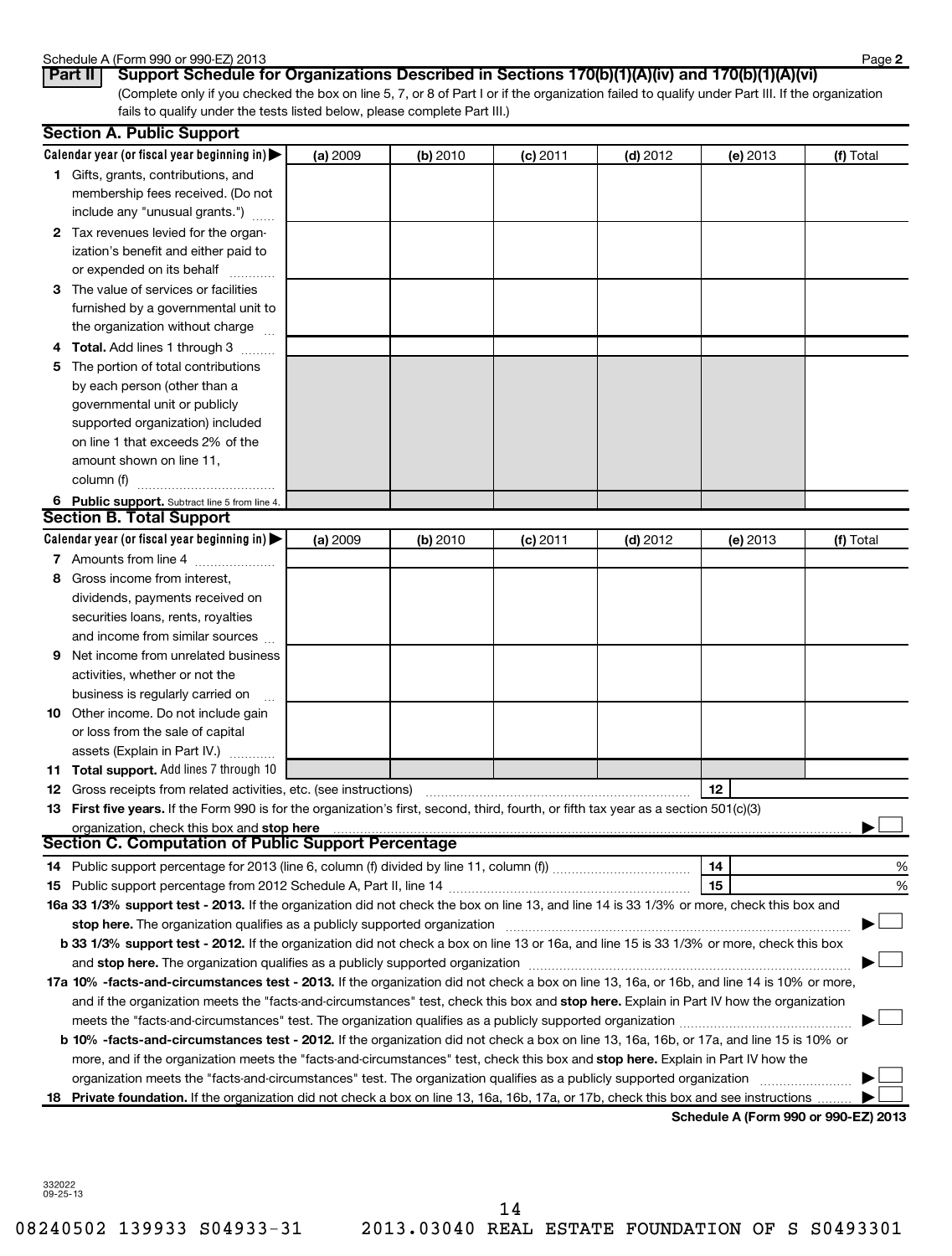# **Part III** Support Schedule for Organizations Described in Section 509(a)(2)

(Complete only if you checked the box on line 9 of Part I or if the organization failed to qualify under Part II. If the organization fails to qualify under the tests listed below, please complete Part II.)

| <b>Section A. Public Support</b>                                                                                                                                                                                               |          |          |            |            |            |                                      |
|--------------------------------------------------------------------------------------------------------------------------------------------------------------------------------------------------------------------------------|----------|----------|------------|------------|------------|--------------------------------------|
| Calendar year (or fiscal year beginning in)                                                                                                                                                                                    | (a) 2009 | (b) 2010 | (c) 2011   | $(d)$ 2012 | (e) 2013   | (f) Total                            |
| 1 Gifts, grants, contributions, and                                                                                                                                                                                            |          |          |            |            |            |                                      |
| membership fees received. (Do not                                                                                                                                                                                              |          |          |            |            |            |                                      |
| include any "unusual grants.")                                                                                                                                                                                                 |          |          |            |            |            |                                      |
| <b>2</b> Gross receipts from admissions,<br>merchandise sold or services per-<br>formed, or facilities furnished in<br>any activity that is related to the<br>organization's tax-exempt purpose                                |          |          |            |            |            |                                      |
| 3 Gross receipts from activities that<br>are not an unrelated trade or bus-                                                                                                                                                    |          |          |            |            |            |                                      |
| iness under section 513                                                                                                                                                                                                        |          |          |            |            |            |                                      |
| Tax revenues levied for the organ-<br>4<br>ization's benefit and either paid to<br>or expended on its behalf                                                                                                                   |          |          |            |            |            |                                      |
|                                                                                                                                                                                                                                |          |          |            |            |            |                                      |
| 5 The value of services or facilities<br>furnished by a governmental unit to<br>the organization without charge                                                                                                                |          |          |            |            |            |                                      |
| <b>6 Total.</b> Add lines 1 through 5                                                                                                                                                                                          |          |          |            |            |            |                                      |
| 7a Amounts included on lines 1, 2, and<br>3 received from disqualified persons                                                                                                                                                 |          |          |            |            |            |                                      |
| <b>b</b> Amounts included on lines 2 and 3 received<br>from other than disqualified persons that<br>exceed the greater of \$5,000 or 1% of the<br>amount on line 13 for the year                                               |          |          |            |            |            |                                      |
| c Add lines 7a and 7b                                                                                                                                                                                                          |          |          |            |            |            |                                      |
| 8 Public support (Subtract line 7c from line 6.)                                                                                                                                                                               |          |          |            |            |            |                                      |
| <b>Section B. Total Support</b>                                                                                                                                                                                                |          |          |            |            |            |                                      |
| Calendar year (or fiscal year beginning in)                                                                                                                                                                                    | (a) 2009 | (b) 2010 | $(c)$ 2011 | $(d)$ 2012 | $(e)$ 2013 | (f) Total                            |
| <b>9</b> Amounts from line 6                                                                                                                                                                                                   |          |          |            |            |            |                                      |
| <b>10a</b> Gross income from interest,<br>dividends, payments received on<br>securities loans, rents, royalties<br>and income from similar sources                                                                             |          |          |            |            |            |                                      |
| <b>b</b> Unrelated business taxable income                                                                                                                                                                                     |          |          |            |            |            |                                      |
| (less section 511 taxes) from businesses<br>acquired after June 30, 1975<br>$\overline{\phantom{a}}$                                                                                                                           |          |          |            |            |            |                                      |
| c Add lines 10a and 10b                                                                                                                                                                                                        |          |          |            |            |            |                                      |
| <b>11</b> Net income from unrelated business<br>activities not included in line 10b,<br>whether or not the business is<br>regularly carried on                                                                                 |          |          |            |            |            |                                      |
| 12 Other income. Do not include gain<br>or loss from the sale of capital<br>assets (Explain in Part IV.)                                                                                                                       |          |          |            |            |            |                                      |
| <b>13</b> Total support. (Add lines 9, 10c, 11, and 12.)                                                                                                                                                                       |          |          |            |            |            |                                      |
| 14 First five years. If the Form 990 is for the organization's first, second, third, fourth, or fifth tax year as a section 501(c)(3) organization,                                                                            |          |          |            |            |            |                                      |
| check this box and stop here manufactured and content to the state of the state of the state of the state of the state of the state of the state of the state of the state of the state of the state of the state of the state |          |          |            |            |            |                                      |
| Section C. Computation of Public Support Percentage                                                                                                                                                                            |          |          |            |            |            |                                      |
|                                                                                                                                                                                                                                |          |          |            |            | 15         | %                                    |
|                                                                                                                                                                                                                                |          |          |            |            | 16         | %                                    |
| Section D. Computation of Investment Income Percentage                                                                                                                                                                         |          |          |            |            |            |                                      |
|                                                                                                                                                                                                                                |          |          |            |            | 17         | %                                    |
| 18 Investment income percentage from 2012 Schedule A, Part III, line 17                                                                                                                                                        |          |          |            |            | 18         | %                                    |
| 19a 33 1/3% support tests - 2013. If the organization did not check the box on line 14, and line 15 is more than 33 1/3%, and line 17 is not                                                                                   |          |          |            |            |            |                                      |
| more than 33 1/3%, check this box and stop here. The organization qualifies as a publicly supported organization                                                                                                               |          |          |            |            |            |                                      |
| b 33 1/3% support tests - 2012. If the organization did not check a box on line 14 or line 19a, and line 16 is more than 33 1/3%, and                                                                                          |          |          |            |            |            |                                      |
| line 18 is not more than 33 1/3%, check this box and stop here. The organization qualifies as a publicly supported organization                                                                                                |          |          |            |            |            |                                      |
| 20                                                                                                                                                                                                                             |          |          |            |            |            | Schedule A (Form 990 or 990-EZ) 2013 |
| 332023 09-25-13                                                                                                                                                                                                                |          |          | 15         |            |            |                                      |

08240502 139933 S04933-31 2013.03040 REAL ESTATE FOUNDATION OF S S0493301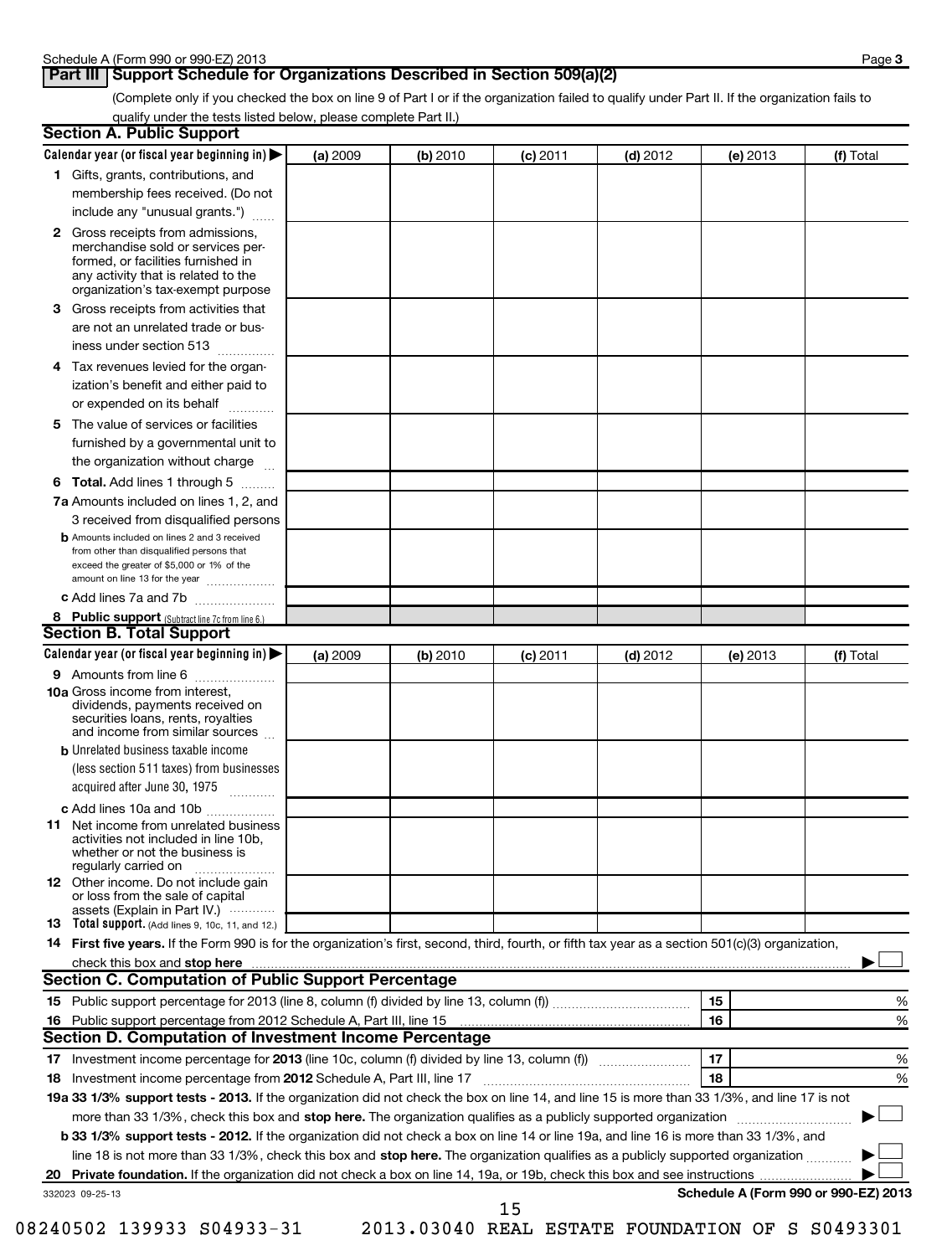Part IV | Supplemental Information. Provide the explanations required by Part II, line 10; Part II, line 17a or 17b; and Part III, line 12. Also complete this part for any additional information. (See instructions).

| 332024 09-25-13<br>16<br>18240502 139933 S04933-31 2013.03040 REAL ESTATE FOUNDATION OF S S0493301 |  | Schedule A (Form 990 or 990-EZ) 2013 |
|----------------------------------------------------------------------------------------------------|--|--------------------------------------|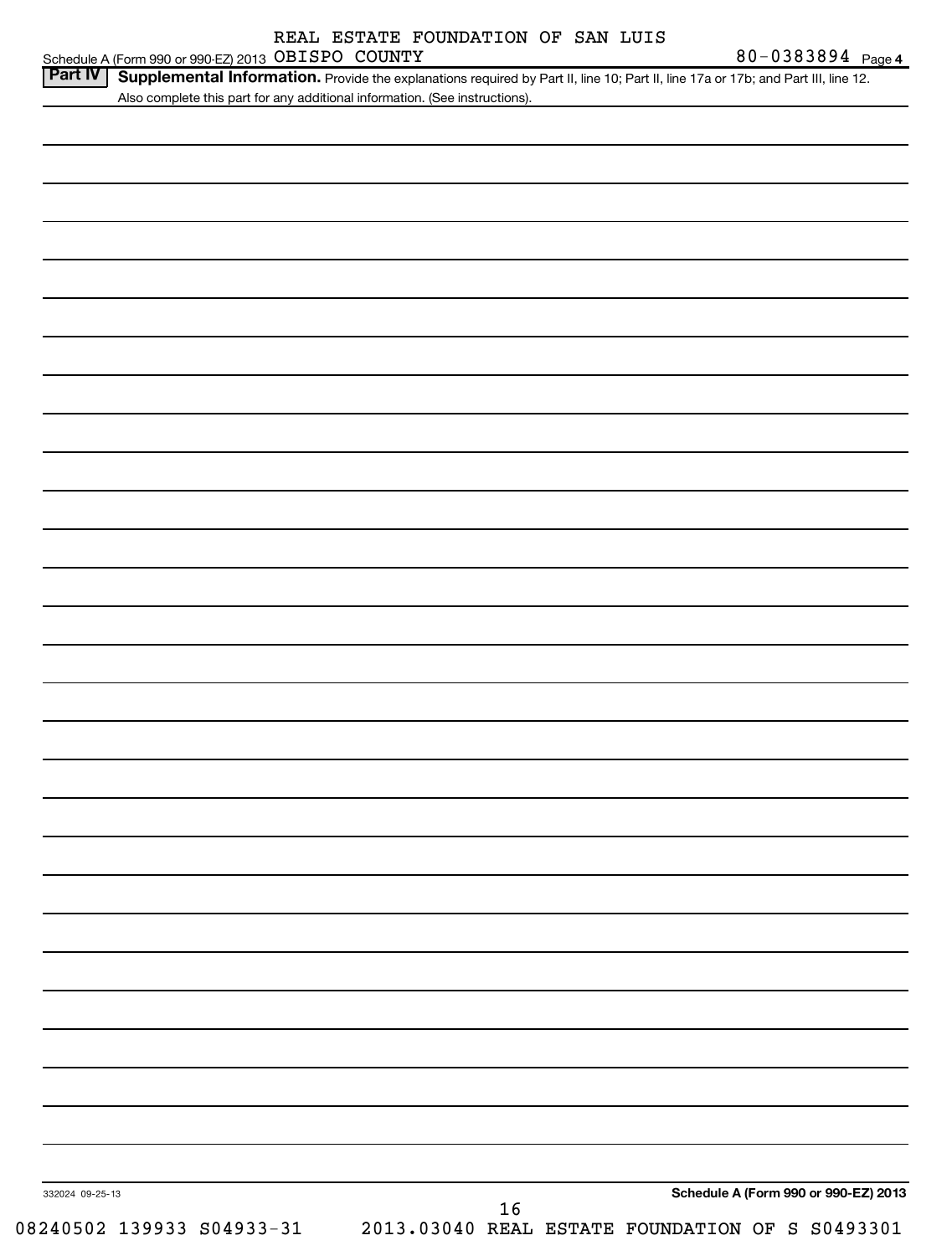|                    | <b>SCHEDULE D</b><br>(Form 990)                        |                                                                                                                                                                                                                                                                                                                                                                   |                                                                  | <b>Supplemental Financial Statements</b><br>Complete if the organization answered "Yes," to Form 990, |                | OMB No. 1545-0047                     |
|--------------------|--------------------------------------------------------|-------------------------------------------------------------------------------------------------------------------------------------------------------------------------------------------------------------------------------------------------------------------------------------------------------------------------------------------------------------------|------------------------------------------------------------------|-------------------------------------------------------------------------------------------------------|----------------|---------------------------------------|
|                    |                                                        |                                                                                                                                                                                                                                                                                                                                                                   |                                                                  | Part IV, line 6, 7, 8, 9, 10, 11a, 11b, 11c, 11d, 11e, 11f, 12a, or 12b.                              |                | <b>Open to Public</b>                 |
|                    | Department of the Treasury<br>Internal Revenue Service | Information about Schedule D (Form 990) and its instructions is at www irs gov/form990                                                                                                                                                                                                                                                                            | Attach to Form 990.                                              |                                                                                                       |                | Inspection                            |
|                    | Name of the organization                               | REAL ESTATE FOUNDATION OF SAN LUIS                                                                                                                                                                                                                                                                                                                                |                                                                  |                                                                                                       |                | <b>Employer identification number</b> |
|                    |                                                        | OBISPO COUNTY                                                                                                                                                                                                                                                                                                                                                     |                                                                  |                                                                                                       |                | 80-0383894                            |
|                    | Part I                                                 | Organizations Maintaining Donor Advised Funds or Other Similar Funds or Accounts. Complete if the                                                                                                                                                                                                                                                                 |                                                                  |                                                                                                       |                |                                       |
|                    |                                                        | organization answered "Yes" to Form 990, Part IV, line 6.                                                                                                                                                                                                                                                                                                         |                                                                  | (a) Donor advised funds                                                                               |                |                                       |
|                    |                                                        |                                                                                                                                                                                                                                                                                                                                                                   |                                                                  |                                                                                                       |                | (b) Funds and other accounts          |
| 1                  |                                                        | Aggregate contributions to (during year) [10] [10] Mggregate contributions to (during year)                                                                                                                                                                                                                                                                       |                                                                  |                                                                                                       |                |                                       |
| 2<br>з             |                                                        |                                                                                                                                                                                                                                                                                                                                                                   | <u> 1989 - Johann Stein, mars an t-Amerikaansk kommunister (</u> |                                                                                                       |                |                                       |
| 4                  |                                                        |                                                                                                                                                                                                                                                                                                                                                                   |                                                                  | the control of the control of the control of the control of the control of                            |                |                                       |
| 5                  |                                                        | Did the organization inform all donors and donor advisors in writing that the assets held in donor advised funds                                                                                                                                                                                                                                                  |                                                                  |                                                                                                       |                |                                       |
|                    |                                                        |                                                                                                                                                                                                                                                                                                                                                                   |                                                                  |                                                                                                       |                | Yes<br><b>No</b>                      |
| 6                  |                                                        | Did the organization inform all grantees, donors, and donor advisors in writing that grant funds can be used only                                                                                                                                                                                                                                                 |                                                                  |                                                                                                       |                |                                       |
|                    |                                                        | for charitable purposes and not for the benefit of the donor or donor advisor, or for any other purpose conferring                                                                                                                                                                                                                                                |                                                                  |                                                                                                       |                |                                       |
|                    |                                                        |                                                                                                                                                                                                                                                                                                                                                                   |                                                                  |                                                                                                       |                | Yes<br>No                             |
| Part II            |                                                        | Conservation Easements. Complete if the organization answered "Yes" to Form 990, Part IV, line 7.                                                                                                                                                                                                                                                                 |                                                                  |                                                                                                       |                |                                       |
| 1                  |                                                        | Purpose(s) of conservation easements held by the organization (check all that apply).                                                                                                                                                                                                                                                                             |                                                                  |                                                                                                       |                |                                       |
|                    |                                                        | Preservation of land for public use (e.g., recreation or education)                                                                                                                                                                                                                                                                                               |                                                                  | Preservation of an historically important land area                                                   |                |                                       |
|                    |                                                        | Protection of natural habitat                                                                                                                                                                                                                                                                                                                                     |                                                                  | Preservation of a certified historic structure                                                        |                |                                       |
|                    |                                                        | Preservation of open space                                                                                                                                                                                                                                                                                                                                        |                                                                  |                                                                                                       |                |                                       |
| 2                  |                                                        | Complete lines 2a through 2d if the organization held a qualified conservation contribution in the form of a conservation easement on the last                                                                                                                                                                                                                    |                                                                  |                                                                                                       |                |                                       |
|                    | day of the tax year.                                   |                                                                                                                                                                                                                                                                                                                                                                   |                                                                  |                                                                                                       |                |                                       |
|                    |                                                        |                                                                                                                                                                                                                                                                                                                                                                   |                                                                  |                                                                                                       |                | Held at the End of the Tax Year       |
| а                  |                                                        |                                                                                                                                                                                                                                                                                                                                                                   |                                                                  |                                                                                                       | 2a             |                                       |
| b                  |                                                        | Total acreage restricted by conservation easements                                                                                                                                                                                                                                                                                                                |                                                                  |                                                                                                       | 2 <sub>b</sub> |                                       |
| с                  |                                                        |                                                                                                                                                                                                                                                                                                                                                                   |                                                                  |                                                                                                       | 2c             |                                       |
|                    |                                                        | d Number of conservation easements included in (c) acquired after 8/17/06, and not on a historic structure                                                                                                                                                                                                                                                        |                                                                  |                                                                                                       |                |                                       |
| 3                  |                                                        | listed in the National Register [111] Marshall Register [11] Marshall Register [11] Marshall Register [11] Marshall Register [11] Marshall Register [11] Marshall Register [11] Marshall Register [11] Marshall Register [11]<br>Number of conservation easements modified, transferred, released, extinguished, or terminated by the organization during the tax |                                                                  |                                                                                                       | 2d             |                                       |
|                    | $year \blacktriangleright$                             |                                                                                                                                                                                                                                                                                                                                                                   |                                                                  |                                                                                                       |                |                                       |
| 4                  |                                                        | Number of states where property subject to conservation easement is located $\blacktriangleright$                                                                                                                                                                                                                                                                 |                                                                  |                                                                                                       |                |                                       |
| 5                  |                                                        | Does the organization have a written policy regarding the periodic monitoring, inspection, handling of                                                                                                                                                                                                                                                            |                                                                  |                                                                                                       |                |                                       |
|                    |                                                        | violations, and enforcement of the conservation easements it holds?                                                                                                                                                                                                                                                                                               |                                                                  |                                                                                                       |                | Yes<br><b>No</b>                      |
| 6                  |                                                        | Staff and volunteer hours devoted to monitoring, inspecting, and enforcing conservation easements during the year                                                                                                                                                                                                                                                 |                                                                  |                                                                                                       |                |                                       |
| 7                  |                                                        | Amount of expenses incurred in monitoring, inspecting, and enforcing conservation easements during the year $\triangleright$ \$                                                                                                                                                                                                                                   |                                                                  |                                                                                                       |                |                                       |
| 8                  |                                                        | Does each conservation easement reported on line 2(d) above satisfy the requirements of section 170(h)(4)(B)(i)                                                                                                                                                                                                                                                   |                                                                  |                                                                                                       |                |                                       |
|                    |                                                        |                                                                                                                                                                                                                                                                                                                                                                   |                                                                  |                                                                                                       |                | Yes<br><b>No</b>                      |
| 9                  |                                                        | In Part XIII, describe how the organization reports conservation easements in its revenue and expense statement, and balance sheet, and                                                                                                                                                                                                                           |                                                                  |                                                                                                       |                |                                       |
|                    |                                                        | include, if applicable, the text of the footnote to the organization's financial statements that describes the organization's accounting for                                                                                                                                                                                                                      |                                                                  |                                                                                                       |                |                                       |
|                    | conservation easements.                                |                                                                                                                                                                                                                                                                                                                                                                   |                                                                  |                                                                                                       |                |                                       |
|                    | Part III                                               | Organizations Maintaining Collections of Art, Historical Treasures, or Other Similar Assets.                                                                                                                                                                                                                                                                      |                                                                  |                                                                                                       |                |                                       |
|                    |                                                        | Complete if the organization answered "Yes" to Form 990, Part IV, line 8.                                                                                                                                                                                                                                                                                         |                                                                  |                                                                                                       |                |                                       |
|                    |                                                        | 1a If the organization elected, as permitted under SFAS 116 (ASC 958), not to report in its revenue statement and balance sheet works of art,                                                                                                                                                                                                                     |                                                                  |                                                                                                       |                |                                       |
|                    |                                                        | historical treasures, or other similar assets held for public exhibition, education, or research in furtherance of public service, provide, in Part XIII,                                                                                                                                                                                                         |                                                                  |                                                                                                       |                |                                       |
|                    |                                                        | the text of the footnote to its financial statements that describes these items.<br>b If the organization elected, as permitted under SFAS 116 (ASC 958), to report in its revenue statement and balance sheet works of art, historical                                                                                                                           |                                                                  |                                                                                                       |                |                                       |
|                    |                                                        | treasures, or other similar assets held for public exhibition, education, or research in furtherance of public service, provide the following amounts                                                                                                                                                                                                             |                                                                  |                                                                                                       |                |                                       |
|                    | relating to these items:                               |                                                                                                                                                                                                                                                                                                                                                                   |                                                                  |                                                                                                       |                |                                       |
|                    |                                                        |                                                                                                                                                                                                                                                                                                                                                                   |                                                                  |                                                                                                       |                |                                       |
|                    |                                                        | (ii) Assets included in Form 990, Part X [11] [12] Assets included in Form 990, Part X                                                                                                                                                                                                                                                                            |                                                                  |                                                                                                       |                | $\triangleright$ \$                   |
| 2                  |                                                        | If the organization received or held works of art, historical treasures, or other similar assets for financial gain, provide                                                                                                                                                                                                                                      |                                                                  |                                                                                                       |                |                                       |
|                    |                                                        | the following amounts required to be reported under SFAS 116 (ASC 958) relating to these items:                                                                                                                                                                                                                                                                   |                                                                  |                                                                                                       |                |                                       |
| а                  |                                                        |                                                                                                                                                                                                                                                                                                                                                                   |                                                                  |                                                                                                       |                |                                       |
|                    |                                                        |                                                                                                                                                                                                                                                                                                                                                                   |                                                                  |                                                                                                       |                | $\blacktriangleright$ \$              |
|                    |                                                        |                                                                                                                                                                                                                                                                                                                                                                   |                                                                  |                                                                                                       |                |                                       |
|                    |                                                        | LHA For Paperwork Reduction Act Notice, see the Instructions for Form 990.                                                                                                                                                                                                                                                                                        |                                                                  |                                                                                                       |                | Schedule D (Form 990) 2013            |
| 332051<br>09-25-13 |                                                        |                                                                                                                                                                                                                                                                                                                                                                   |                                                                  |                                                                                                       |                |                                       |
|                    |                                                        |                                                                                                                                                                                                                                                                                                                                                                   | 17                                                               |                                                                                                       |                |                                       |

08240502 139933 S04933-31 2013.03040 REAL ESTATE FOUNDATION OF S S0493301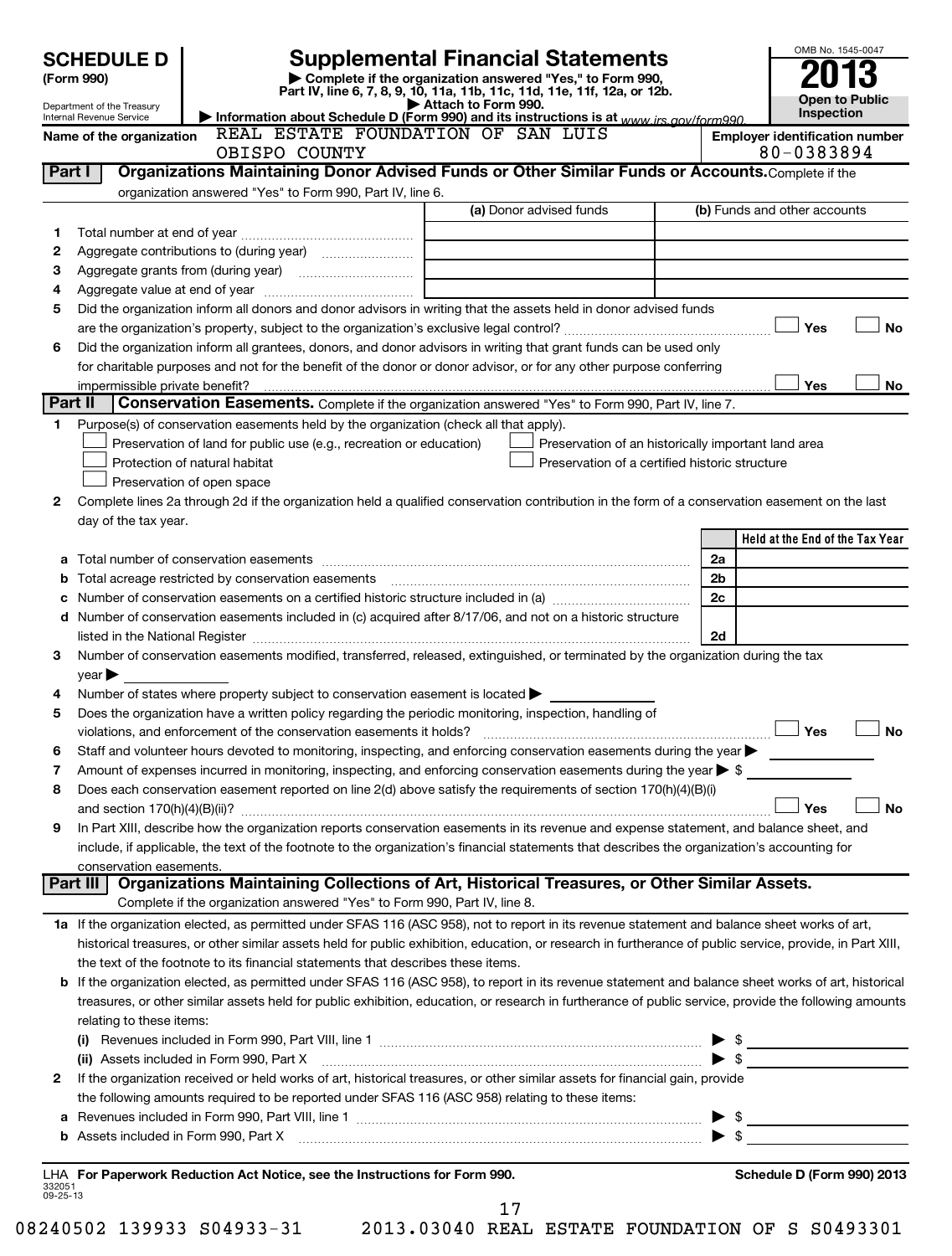|   |                                                                                                                                                                                                                                                                                                                           | REAL ESTATE FOUNDATION OF SAN LUIS      |                |                                                                                                                                                                                                                               |                                 |                            |                |     |    |
|---|---------------------------------------------------------------------------------------------------------------------------------------------------------------------------------------------------------------------------------------------------------------------------------------------------------------------------|-----------------------------------------|----------------|-------------------------------------------------------------------------------------------------------------------------------------------------------------------------------------------------------------------------------|---------------------------------|----------------------------|----------------|-----|----|
|   | OBISPO COUNTY<br>Schedule D (Form 990) 2013                                                                                                                                                                                                                                                                               |                                         |                |                                                                                                                                                                                                                               |                                 | 80-0383894 Page 2          |                |     |    |
|   | Part III<br>Organizations Maintaining Collections of Art, Historical Treasures, or Other Similar Assets (continued)                                                                                                                                                                                                       |                                         |                |                                                                                                                                                                                                                               |                                 |                            |                |     |    |
| 3 | Using the organization's acquisition, accession, and other records, check any of the following that are a significant use of its collection items                                                                                                                                                                         |                                         |                |                                                                                                                                                                                                                               |                                 |                            |                |     |    |
|   | (check all that apply):                                                                                                                                                                                                                                                                                                   |                                         |                |                                                                                                                                                                                                                               |                                 |                            |                |     |    |
| a | Public exhibition                                                                                                                                                                                                                                                                                                         | d                                       |                | Loan or exchange programs                                                                                                                                                                                                     |                                 |                            |                |     |    |
| b | Scholarly research                                                                                                                                                                                                                                                                                                        | e                                       |                | Other and the contract of the contract of the contract of the contract of the contract of the contract of the contract of the contract of the contract of the contract of the contract of the contract of the contract of the |                                 |                            |                |     |    |
| c | Preservation for future generations                                                                                                                                                                                                                                                                                       |                                         |                |                                                                                                                                                                                                                               |                                 |                            |                |     |    |
| 4 | Provide a description of the organization's collections and explain how they further the organization's exempt purpose in Part XIII.                                                                                                                                                                                      |                                         |                |                                                                                                                                                                                                                               |                                 |                            |                |     |    |
| 5 | During the year, did the organization solicit or receive donations of art, historical treasures, or other similar assets                                                                                                                                                                                                  |                                         |                |                                                                                                                                                                                                                               |                                 |                            |                |     |    |
|   | Part IV<br>Escrow and Custodial Arrangements. Complete if the organization answered "Yes" to Form 990, Part IV, line 9, or                                                                                                                                                                                                |                                         |                |                                                                                                                                                                                                                               |                                 |                            | Yes            |     | No |
|   | reported an amount on Form 990, Part X, line 21.                                                                                                                                                                                                                                                                          |                                         |                |                                                                                                                                                                                                                               |                                 |                            |                |     |    |
|   | 1a Is the organization an agent, trustee, custodian or other intermediary for contributions or other assets not included                                                                                                                                                                                                  |                                         |                |                                                                                                                                                                                                                               |                                 |                            |                |     |    |
|   |                                                                                                                                                                                                                                                                                                                           |                                         |                |                                                                                                                                                                                                                               |                                 |                            | Yes            |     | No |
|   | on Form 990, Part X? <b>Constitution and Constitution Constitution</b> and Constitution and Constitution and Constitution and Constitution and Constitution and Constitution and Constitution and Constitution and Constitution and<br>b If "Yes," explain the arrangement in Part XIII and complete the following table: |                                         |                |                                                                                                                                                                                                                               |                                 |                            |                |     |    |
|   |                                                                                                                                                                                                                                                                                                                           |                                         |                |                                                                                                                                                                                                                               |                                 |                            |                |     |    |
|   |                                                                                                                                                                                                                                                                                                                           |                                         |                |                                                                                                                                                                                                                               |                                 |                            | Amount         |     |    |
|   | c Beginning balance <b>communications</b> and a construction of the construction of the construction of the construction of the construction of the construction of the construction of the construction of the construction of the                                                                                       |                                         |                |                                                                                                                                                                                                                               | 1c                              |                            |                |     |    |
|   |                                                                                                                                                                                                                                                                                                                           |                                         |                |                                                                                                                                                                                                                               | 1d                              |                            |                |     |    |
|   | e Distributions during the year measurement contained and all the year measurement of the year measurement of                                                                                                                                                                                                             |                                         |                |                                                                                                                                                                                                                               | 1e                              |                            |                |     |    |
| f |                                                                                                                                                                                                                                                                                                                           |                                         |                |                                                                                                                                                                                                                               | 1f                              |                            | Yes            |     | No |
|   |                                                                                                                                                                                                                                                                                                                           |                                         |                |                                                                                                                                                                                                                               |                                 |                            |                |     |    |
|   | Part V<br><b>Endowment Funds.</b> Complete if the organization answered "Yes" to Form 990, Part IV, line 10.                                                                                                                                                                                                              |                                         |                |                                                                                                                                                                                                                               |                                 |                            |                |     |    |
|   |                                                                                                                                                                                                                                                                                                                           | (a) Current year                        | (b) Prior year | (c) Two years back $\vert$ (d) Three years back $\vert$ (e) Four years back                                                                                                                                                   |                                 |                            |                |     |    |
|   | 1a Beginning of year balance                                                                                                                                                                                                                                                                                              |                                         |                |                                                                                                                                                                                                                               |                                 |                            |                |     |    |
|   |                                                                                                                                                                                                                                                                                                                           |                                         |                |                                                                                                                                                                                                                               |                                 |                            |                |     |    |
|   |                                                                                                                                                                                                                                                                                                                           |                                         |                |                                                                                                                                                                                                                               |                                 |                            |                |     |    |
|   | Net investment earnings, gains, and losses                                                                                                                                                                                                                                                                                |                                         |                |                                                                                                                                                                                                                               |                                 |                            |                |     |    |
|   |                                                                                                                                                                                                                                                                                                                           |                                         |                |                                                                                                                                                                                                                               |                                 |                            |                |     |    |
|   | e Other expenditures for facilities                                                                                                                                                                                                                                                                                       |                                         |                |                                                                                                                                                                                                                               |                                 |                            |                |     |    |
|   | and programs                                                                                                                                                                                                                                                                                                              |                                         |                |                                                                                                                                                                                                                               |                                 |                            |                |     |    |
|   |                                                                                                                                                                                                                                                                                                                           |                                         |                |                                                                                                                                                                                                                               |                                 |                            |                |     |    |
| g |                                                                                                                                                                                                                                                                                                                           |                                         |                |                                                                                                                                                                                                                               |                                 |                            |                |     |    |
| 2 | Provide the estimated percentage of the current year end balance (line 1g, column (a)) held as:                                                                                                                                                                                                                           |                                         |                |                                                                                                                                                                                                                               |                                 |                            |                |     |    |
| a | Board designated or quasi-endowment                                                                                                                                                                                                                                                                                       | %                                       |                |                                                                                                                                                                                                                               |                                 |                            |                |     |    |
| b | Permanent endowment                                                                                                                                                                                                                                                                                                       | %                                       |                |                                                                                                                                                                                                                               |                                 |                            |                |     |    |
|   | c Temporarily restricted endowment $\blacktriangleright$                                                                                                                                                                                                                                                                  | ℅                                       |                |                                                                                                                                                                                                                               |                                 |                            |                |     |    |
|   | The percentages in lines 2a, 2b, and 2c should equal 100%.                                                                                                                                                                                                                                                                |                                         |                |                                                                                                                                                                                                                               |                                 |                            |                |     |    |
|   | 3a Are there endowment funds not in the possession of the organization that are held and administered for the organization                                                                                                                                                                                                |                                         |                |                                                                                                                                                                                                                               |                                 |                            |                |     |    |
|   | by:                                                                                                                                                                                                                                                                                                                       |                                         |                |                                                                                                                                                                                                                               |                                 |                            |                | Yes | No |
|   | (i)                                                                                                                                                                                                                                                                                                                       |                                         |                |                                                                                                                                                                                                                               |                                 |                            | 3a(i)          |     |    |
|   |                                                                                                                                                                                                                                                                                                                           |                                         |                |                                                                                                                                                                                                                               |                                 |                            | 3a(ii)         |     |    |
|   |                                                                                                                                                                                                                                                                                                                           |                                         |                |                                                                                                                                                                                                                               |                                 |                            | 3b             |     |    |
| 4 | Describe in Part XIII the intended uses of the organization's endowment funds.<br>Land, Buildings, and Equipment.<br><b>Part VI</b>                                                                                                                                                                                       |                                         |                |                                                                                                                                                                                                                               |                                 |                            |                |     |    |
|   |                                                                                                                                                                                                                                                                                                                           |                                         |                |                                                                                                                                                                                                                               |                                 |                            |                |     |    |
|   | Complete if the organization answered "Yes" to Form 990, Part IV, line 11a. See Form 990, Part X, line 10.                                                                                                                                                                                                                |                                         |                |                                                                                                                                                                                                                               |                                 |                            |                |     |    |
|   | Description of property                                                                                                                                                                                                                                                                                                   | (a) Cost or other<br>basis (investment) |                | (b) Cost or other<br>basis (other)                                                                                                                                                                                            | (c) Accumulated<br>depreciation |                            | (d) Book value |     |    |
|   |                                                                                                                                                                                                                                                                                                                           |                                         |                |                                                                                                                                                                                                                               |                                 |                            |                |     |    |
|   |                                                                                                                                                                                                                                                                                                                           |                                         |                |                                                                                                                                                                                                                               |                                 |                            |                |     |    |
|   |                                                                                                                                                                                                                                                                                                                           |                                         |                |                                                                                                                                                                                                                               |                                 |                            |                |     |    |
|   |                                                                                                                                                                                                                                                                                                                           |                                         |                |                                                                                                                                                                                                                               |                                 |                            |                |     |    |
|   |                                                                                                                                                                                                                                                                                                                           |                                         |                |                                                                                                                                                                                                                               |                                 |                            |                |     |    |
|   |                                                                                                                                                                                                                                                                                                                           |                                         |                |                                                                                                                                                                                                                               |                                 |                            |                |     | 0. |
|   | Total. Add lines 1a through 1e. (Column (d) must equal Form 990, Part X, column (B), line 10(c).)                                                                                                                                                                                                                         |                                         |                |                                                                                                                                                                                                                               |                                 |                            |                |     |    |
|   |                                                                                                                                                                                                                                                                                                                           |                                         |                |                                                                                                                                                                                                                               |                                 | Schedule D (Form 990) 2013 |                |     |    |

332052 09-25-13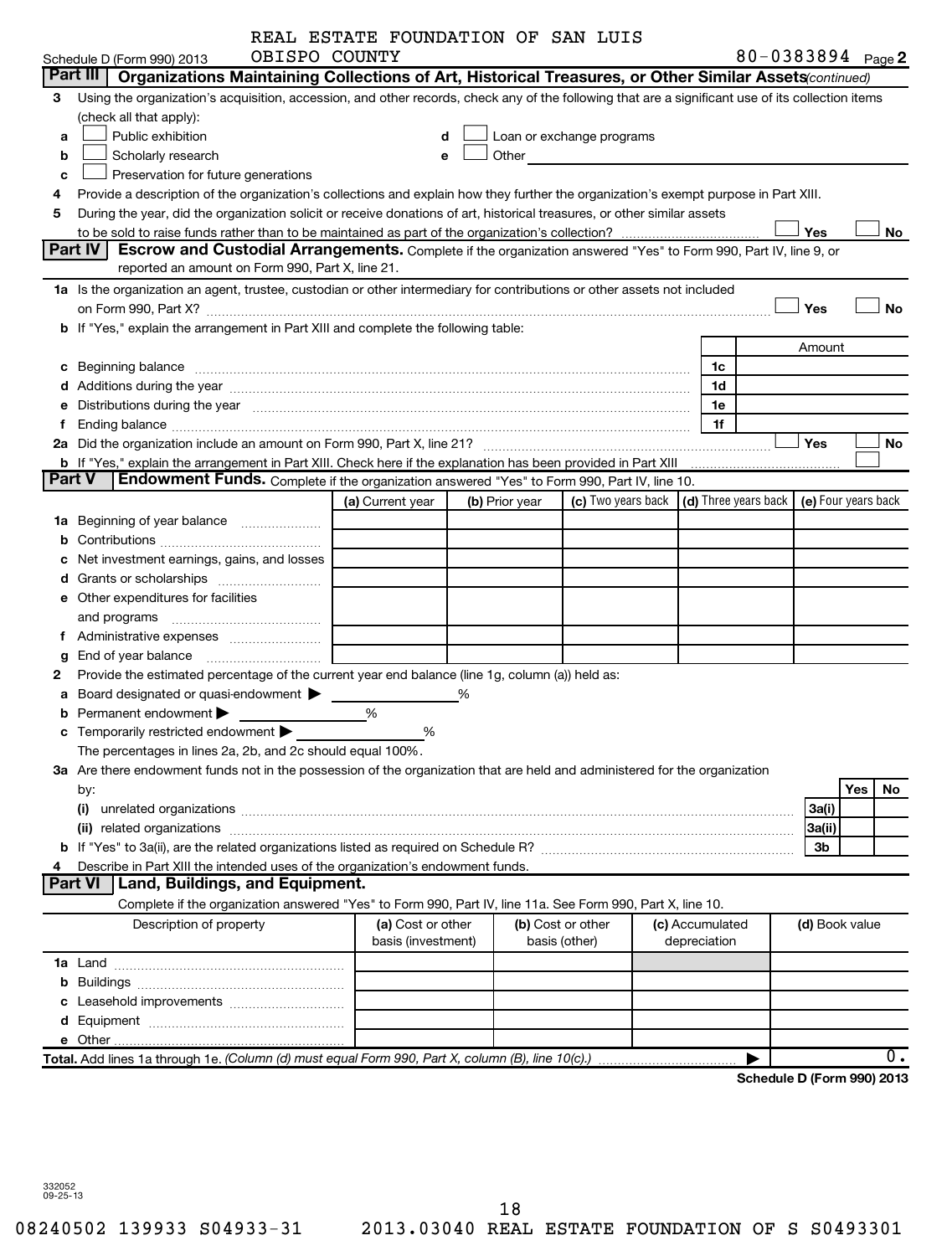|  | REAL ESTATE FOUNDATION OF SAN LUIS |  |  |
|--|------------------------------------|--|--|
|  |                                    |  |  |

| Schedule D (Form 990) 2013 |                               | OBISPO COUNTY                                                                                                                                                           |                 |                | 80-0383894 Page 3                                         |  |
|----------------------------|-------------------------------|-------------------------------------------------------------------------------------------------------------------------------------------------------------------------|-----------------|----------------|-----------------------------------------------------------|--|
| <b>Part VIII</b>           |                               | <b>Investments - Other Securities.</b>                                                                                                                                  |                 |                |                                                           |  |
|                            |                               | Complete if the organization answered "Yes" to Form 990, Part IV, line 11b. See Form 990, Part X, line 12.                                                              |                 |                |                                                           |  |
|                            |                               | (a) Description of security or category (including name of security)                                                                                                    | (b) Book value  |                | (c) Method of valuation: Cost or end-of-year market value |  |
| (1) Financial derivatives  |                               |                                                                                                                                                                         |                 |                |                                                           |  |
|                            |                               |                                                                                                                                                                         |                 |                |                                                           |  |
| (3) Other                  |                               |                                                                                                                                                                         |                 |                |                                                           |  |
| (A)                        |                               |                                                                                                                                                                         |                 |                |                                                           |  |
| (B)                        |                               |                                                                                                                                                                         |                 |                |                                                           |  |
| (C)                        |                               |                                                                                                                                                                         |                 |                |                                                           |  |
| (D)                        |                               |                                                                                                                                                                         |                 |                |                                                           |  |
| (E)                        |                               |                                                                                                                                                                         |                 |                |                                                           |  |
| (F)                        |                               |                                                                                                                                                                         |                 |                |                                                           |  |
| (G)                        |                               |                                                                                                                                                                         |                 |                |                                                           |  |
| (H)                        |                               |                                                                                                                                                                         |                 |                |                                                           |  |
|                            |                               | Total. (Col. (b) must equal Form 990, Part X, col. (B) line 12.) $\blacktriangleright$                                                                                  |                 |                |                                                           |  |
|                            |                               | Part VIII Investments - Program Related.                                                                                                                                |                 |                |                                                           |  |
|                            |                               | Complete if the organization answered "Yes" to Form 990, Part IV, line 11c. See Form 990, Part X, line 13.                                                              |                 |                |                                                           |  |
|                            | (a) Description of investment |                                                                                                                                                                         | (b) Book value  |                | (c) Method of valuation: Cost or end-of-year market value |  |
| (1)                        |                               |                                                                                                                                                                         |                 |                |                                                           |  |
| (2)                        |                               |                                                                                                                                                                         |                 |                |                                                           |  |
| (3)                        |                               |                                                                                                                                                                         |                 |                |                                                           |  |
| (4)                        |                               |                                                                                                                                                                         |                 |                |                                                           |  |
| (5)                        |                               |                                                                                                                                                                         |                 |                |                                                           |  |
| (6)                        |                               |                                                                                                                                                                         |                 |                |                                                           |  |
| (7)                        |                               |                                                                                                                                                                         |                 |                |                                                           |  |
| (8)                        |                               |                                                                                                                                                                         |                 |                |                                                           |  |
| (9)                        |                               |                                                                                                                                                                         |                 |                |                                                           |  |
|                            |                               | Total. (Col. (b) must equal Form 990, Part X, col. (B) line 13.) $\blacktriangleright$                                                                                  |                 |                |                                                           |  |
| Part $ X $                 | <b>Other Assets.</b>          |                                                                                                                                                                         |                 |                |                                                           |  |
|                            |                               | Complete if the organization answered "Yes" to Form 990, Part IV, line 11d. See Form 990, Part X, line 15.                                                              |                 |                |                                                           |  |
|                            |                               |                                                                                                                                                                         | (a) Description |                | (b) Book value                                            |  |
| (1)                        |                               |                                                                                                                                                                         |                 |                |                                                           |  |
| (2)                        |                               |                                                                                                                                                                         |                 |                |                                                           |  |
| (3)                        |                               |                                                                                                                                                                         |                 |                |                                                           |  |
| (4)                        |                               |                                                                                                                                                                         |                 |                |                                                           |  |
| (5)                        |                               |                                                                                                                                                                         |                 |                |                                                           |  |
| (6)                        |                               |                                                                                                                                                                         |                 |                |                                                           |  |
| (7)                        |                               |                                                                                                                                                                         |                 |                |                                                           |  |
| (8)                        |                               |                                                                                                                                                                         |                 |                |                                                           |  |
| (9)                        |                               |                                                                                                                                                                         |                 |                |                                                           |  |
|                            |                               |                                                                                                                                                                         |                 |                |                                                           |  |
| Part X                     | <b>Other Liabilities.</b>     |                                                                                                                                                                         |                 |                |                                                           |  |
|                            |                               | Complete if the organization answered "Yes" to Form 990, Part IV, line 11e or 11f. See Form 990, Part X, line 25.                                                       |                 |                |                                                           |  |
| 1.                         |                               | (a) Description of liability                                                                                                                                            |                 | (b) Book value |                                                           |  |
| (1)                        | Federal income taxes          |                                                                                                                                                                         |                 |                |                                                           |  |
| (2)                        |                               |                                                                                                                                                                         |                 |                |                                                           |  |
| (3)                        |                               |                                                                                                                                                                         |                 |                |                                                           |  |
| (4)                        |                               |                                                                                                                                                                         |                 |                |                                                           |  |
| (5)                        |                               |                                                                                                                                                                         |                 |                |                                                           |  |
| (6)                        |                               |                                                                                                                                                                         |                 |                |                                                           |  |
| (7)                        |                               |                                                                                                                                                                         |                 |                |                                                           |  |
| (8)                        |                               |                                                                                                                                                                         |                 |                |                                                           |  |
| (9)                        |                               |                                                                                                                                                                         |                 |                |                                                           |  |
|                            |                               | Total. (Column (b) must equal Form 990, Part X, col. (B) line 25.)                                                                                                      |                 |                |                                                           |  |
|                            |                               | 2. Liability for uncertain tax positions. In Part XIII, provide the text of the footnote to the organization's financial statements that reports the                    |                 |                |                                                           |  |
|                            |                               | organization's liability for uncertain tax positions under FIN 48 (ASC 740). Check here if the text of the footnote has been provided in Part XIII $\boxed{\mathrm{X}}$ |                 |                |                                                           |  |
|                            |                               |                                                                                                                                                                         |                 |                |                                                           |  |
|                            |                               |                                                                                                                                                                         |                 |                | Schedule D (Form 990) 2013                                |  |

332053 09-25-13

19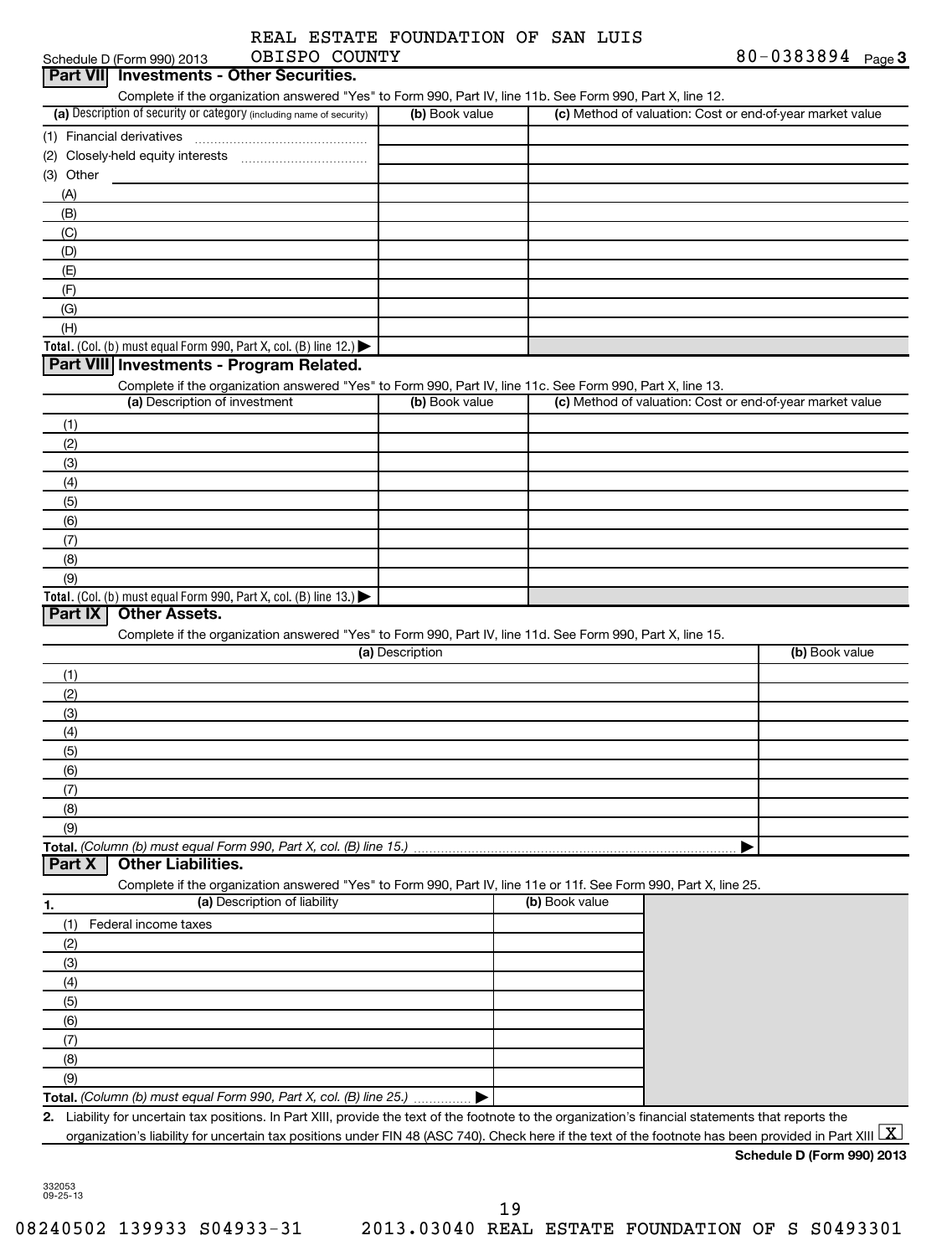| REAL ESTATE FOUNDATION OF SAN LUIS |  |  |  |  |
|------------------------------------|--|--|--|--|
|------------------------------------|--|--|--|--|

|   | REAL ESTATE FOUNDATION OF SAN LUIS                                                                                     |                |                   |  |
|---|------------------------------------------------------------------------------------------------------------------------|----------------|-------------------|--|
|   | OBISPO COUNTY<br>Schedule D (Form 990) 2013                                                                            |                | 80-0383894 Page 4 |  |
|   | Reconciliation of Revenue per Audited Financial Statements With Revenue per Return.<br>Part XI                         |                |                   |  |
|   | Complete if the organization answered "Yes" to Form 990, Part IV, line 12a.                                            |                |                   |  |
| 1 | Total revenue, gains, and other support per audited financial statements                                               |                | 1                 |  |
| 2 | Amounts included on line 1 but not on Form 990, Part VIII, line 12:                                                    |                |                   |  |
| a | Net unrealized gains on investments [11] Net unrealized gains on investments [11] Net unrealized gains on investments  | 2a             |                   |  |
| b |                                                                                                                        | 2 <sub>b</sub> |                   |  |
|   |                                                                                                                        | 2 <sub>c</sub> |                   |  |
| d |                                                                                                                        |                |                   |  |
| e | Add lines 2a through 2d                                                                                                |                | <b>2e</b>         |  |
| 3 |                                                                                                                        |                | 3                 |  |
| 4 | Amounts included on Form 990, Part VIII, line 12, but not on line 1:                                                   |                |                   |  |
| a | Investment expenses not included on Form 990, Part VIII, line 7b [11, 11, 11, 11, 11]                                  | 4a             |                   |  |
| b |                                                                                                                        | 4b             |                   |  |
|   | Add lines 4a and 4b                                                                                                    |                | 4c                |  |
| 5 |                                                                                                                        |                | 5                 |  |
|   | Part XII   Reconciliation of Expenses per Audited Financial Statements With Expenses per Return.                       |                |                   |  |
|   | Complete if the organization answered "Yes" to Form 990, Part IV, line 12a.                                            |                |                   |  |
| 1 |                                                                                                                        |                | $\mathbf{1}$      |  |
| 2 | Amounts included on line 1 but not on Form 990, Part IX, line 25:                                                      |                |                   |  |
| a |                                                                                                                        | 2a             |                   |  |
|   |                                                                                                                        | 2 <sub>b</sub> |                   |  |
|   |                                                                                                                        | 2c             |                   |  |
| d |                                                                                                                        |                |                   |  |
| е | Add lines 2a through 2d <b>contained a contained a contained a contained a</b> contained a contained a contact the set |                | <b>2e</b>         |  |
| 3 |                                                                                                                        |                | 3                 |  |
| 4 | Amounts included on Form 990, Part IX, line 25, but not on line 1:                                                     |                |                   |  |
|   |                                                                                                                        | 4a             |                   |  |
|   |                                                                                                                        | 4 <sub>b</sub> |                   |  |
|   | c Add lines 4a and 4b                                                                                                  |                | 4c                |  |
|   |                                                                                                                        |                | 5                 |  |
|   | Part XIII Supplemental Information.                                                                                    |                |                   |  |

Provide the descriptions required for Part II, lines 3, 5, and 9; Part III, lines 1a and 4; Part IV, lines 1b and 2b; Part V, line 4; Part X, line 2; Part XI, lines 2d and 4b; and Part XII, lines 2d and 4b. Also complete this part to provide any additional information.

PART X, LINE 2:

EXPLANATION: FROM AUDITED FINANCIAL STATEMENTS FOOTNOTE:

THE FOUNDATION'S ACTIVITIES ARE GENERALLY EXEMPT FROM FEDERAL AND STATE

INCOME TAXES UNDER SECTION 501(C)(3) OF THE INTERNAL REVENUE CODE AND

SECTION 23701(D) OF THE CALIFORNIA FRANCHISE TAX CODE. SINCE THE

FOUNDATION IS EXEMPT FROM FEDERAL AND STATE INCOME TAX LIABILITY, NO

PROVISION IS MADE FOR CURRENT OR DEFERRED INCOME TAX EXPENSE.

FOR THE YEARS ENDED DECEMBER 31, 2013 AND 2012, MANAGEMENT OF THE

FOUNDATION IS NOT AWARE OF ANY MATERIAL UNCERTAIN TAX POSITIONS TO BE

ACCOUNTED FOR IN THE CONSOLIDATED FINANCIAL STATEMENTS UNDER THE

332054 09-25-13 **Schedule D (Form 990) 2013** PRINCIPLES OF THE INCOME TAXES TOPIC OF THE FINANCIAL ACCOUNTING STANDARDS 20

08240502 139933 S04933-31 2013.03040 REAL ESTATE FOUNDATION OF S S0493301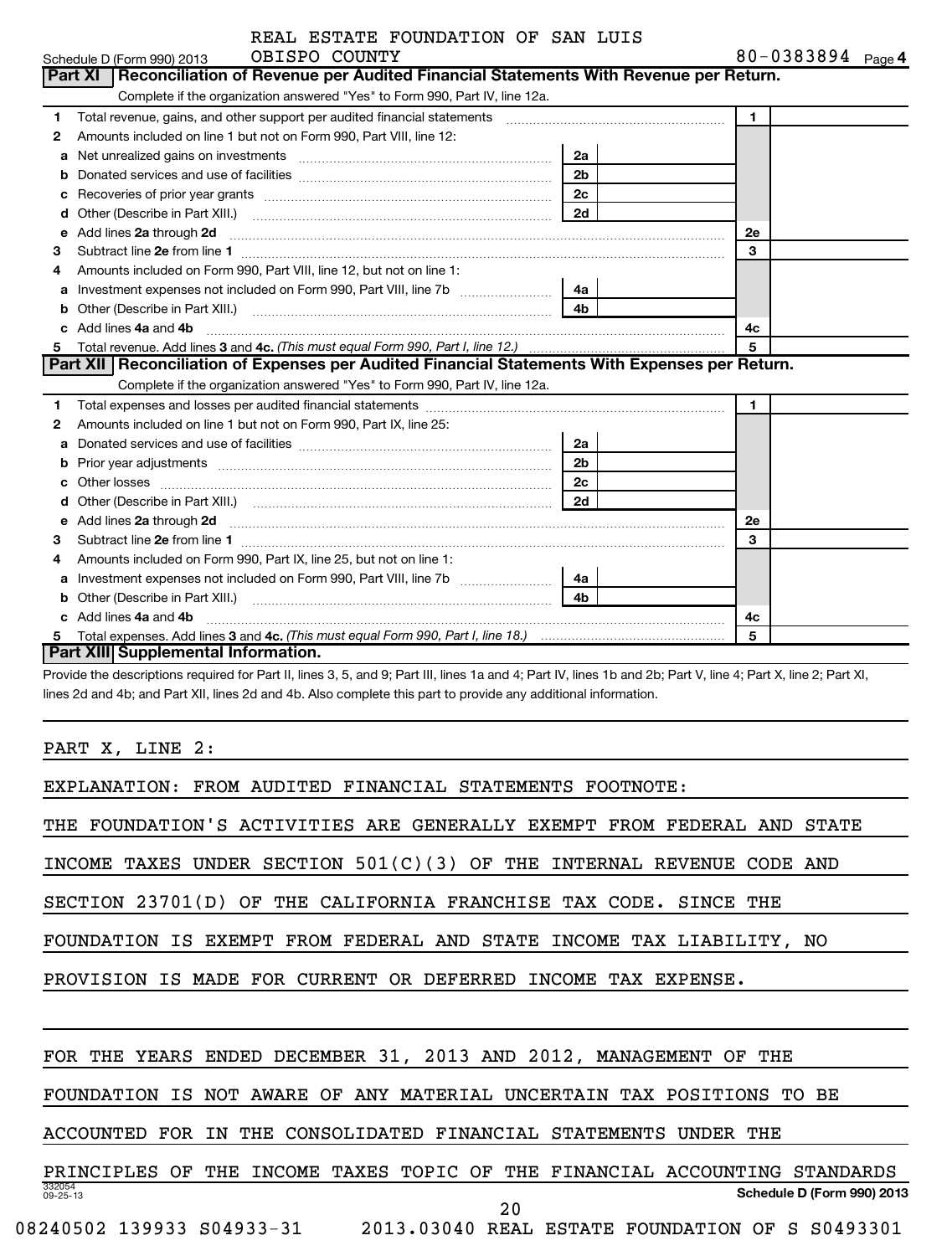80-0383894 <sub>Page 5</sub> **Part XIII | Supplemental Information** (continued) Schedule D (Form 990) 2013 OBISPO COUNTY BOARD (FASB) ACCOUNTING STANDARDS CODIFICATION (ASC). THE FOUNDATION RECOGNIZES INTEREST AND PENALTIES, IF ANY, RELATED TO UNRECOGNIZED TAX BENEFITS IN INTEREST EXPENSE.

REAL ESTATE FOUNDATION OF SAN LUIS

ALL TAX EXEMPT ENTITIES ARE SUBJECT TO REVIEW AND AUDIT BY FEDERAL, STATE AND OTHER APPLICABLE AGENCIES. SUCH AGENCIES MAY REVIEW THE TAXABILITY OF UNRELATED BUSINESS INCOME, OR THE QUALIFICATION OF THE TAX-EXEMPT ENTITY UNDER THE INTERNAL REVENUE CODE AND APPLICABLE STATE STATUTES. WITH FEW EXCEPTIONS, THE FOUNDATION IS NO LONGER SUBJECT TO U.S. FEDERAL INCOME TAX EXAMINATIONS FOR YEARS BEFORE 2010 OR STATE INCOME TAX EXAMINATIONS FOR YEARS BEFORE 2009.

332055 09-25-13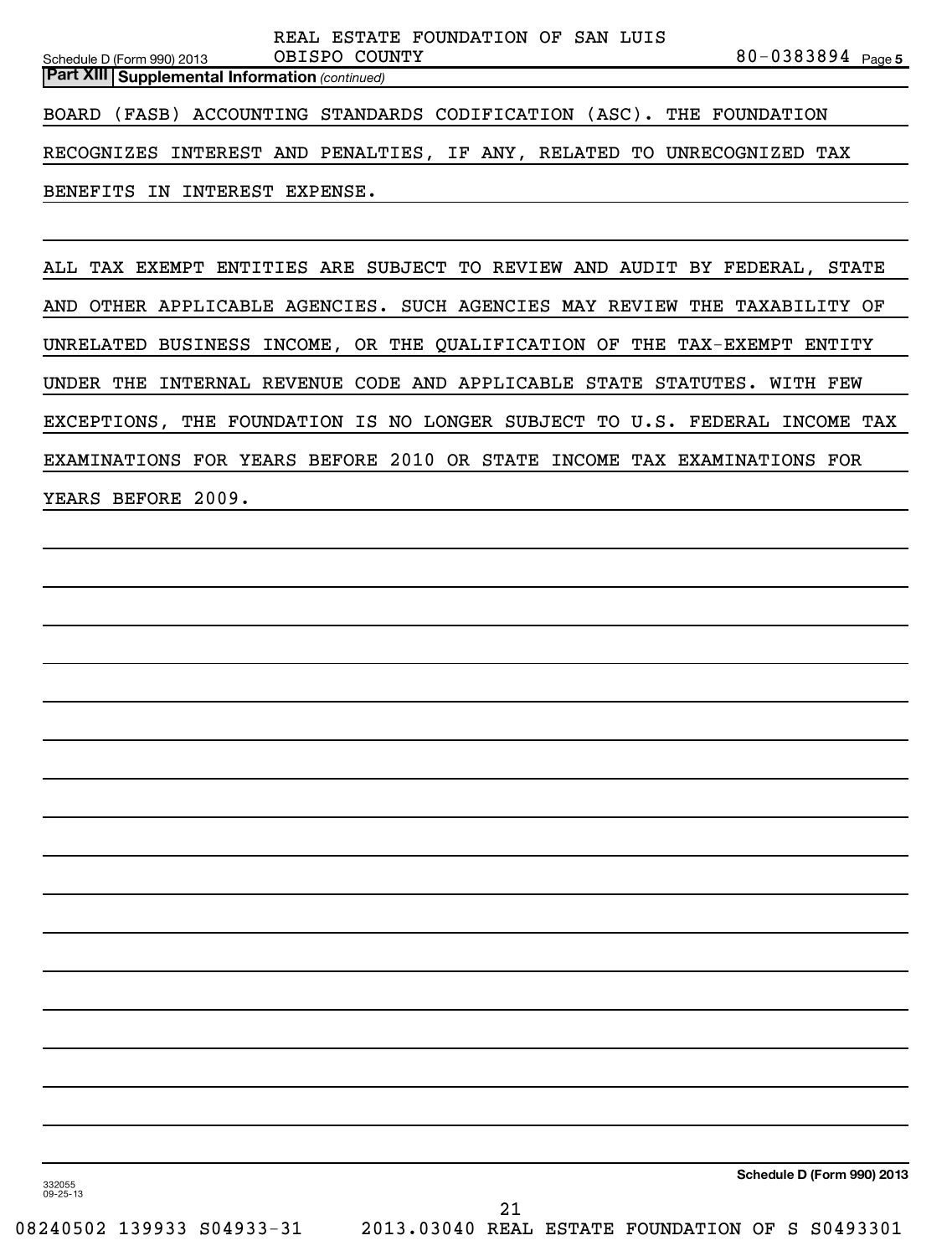**(Form 990 or 990-EZ)**

#### **Complete to provide information for responses to specific questions on Form 990 or 990-EZ or to provide any additional information. SCHEDULE O Supplemental Information to Form 990 or 990-EZ 2013**

**| Attach to Form 990 or 990-EZ.**

OMB No. 1545-0047 **Open to Public Inspection**

Department of the Treasury Internal Revenue Service **Information about Schedule O (Form 990 or 990-EZ) and its instructions is at www.irs.gov/form990.** Name of the organization REAL ESTATE FOUNDATION OF SAN LUIS

**Employer identification number** OBISPO COUNTY and a set of the set of the set of the set of the set of the set of the set of the set of the set o

FORM 990, PART VI, SECTION B, LINE 11:

# EXPLANATION: FORM 990 REVIEW PROCESS

FOUNDATION'S DIRECTOR OF FINANCE AND BOARD OF DIRECTORS REVIEW TAX RETURN

PRIOR TO FILING.

FORM 990, PART VI, SECTION B, LINE 12C:

EXPLANATION: EXPLANATION OF MONITORING AND ENFORCEMENT OF CONFLICT OF

INTEREST POLICY.

APPLICABLE INDIVIDUALS COMPLETE AND SIGN A WRITTEN CONFLICT OF INTEREST

DISCLOSURE DOCUMENT ANNUALLY.

FORM 990, PART VI, SECTION C, LINE 19:

EXPLANATION: A PUBLIC DISCLOSURE COPY OF THE ORGANIZATION'S BYLAWS AND

POLICIES ARE AVAILABLE UPON REQUEST. AUDITED FINANCIAL STATEMENTS ARE

CONSOLIDATED WITH A RELATED ORGANIZATION. THOSE CONSOLIDATED AUDITED

FINANCIAL STATEMENTS ARE AVAILABLE ON THE RELATED ORGANIZATION'S WEBSITE

AND UPON REQUEST.

FORM 990, PART XI, LINE 9, CHANGES IN NET ASSETS:

DISTRIBUTION TO THE COMMUNITY FOUNDATION SAN LUIS OBISPO

 $\sim$  -158,497.

FORM 990, PART XI, LINE 2C, FINANCIAL STATEMENTS AND REPORTING:

EXPLANATION: THE OVERSIGHT PROCESS BY THE BOARD OF DIRECTORS DID NOT

CHANGE THIS YEAR.

332211 09-04-13 LHA For Paperwork Reduction Act Notice, see the Instructions for Form 990 or 990-EZ. Schedule O (Form 990 or 990-EZ) (2013) 22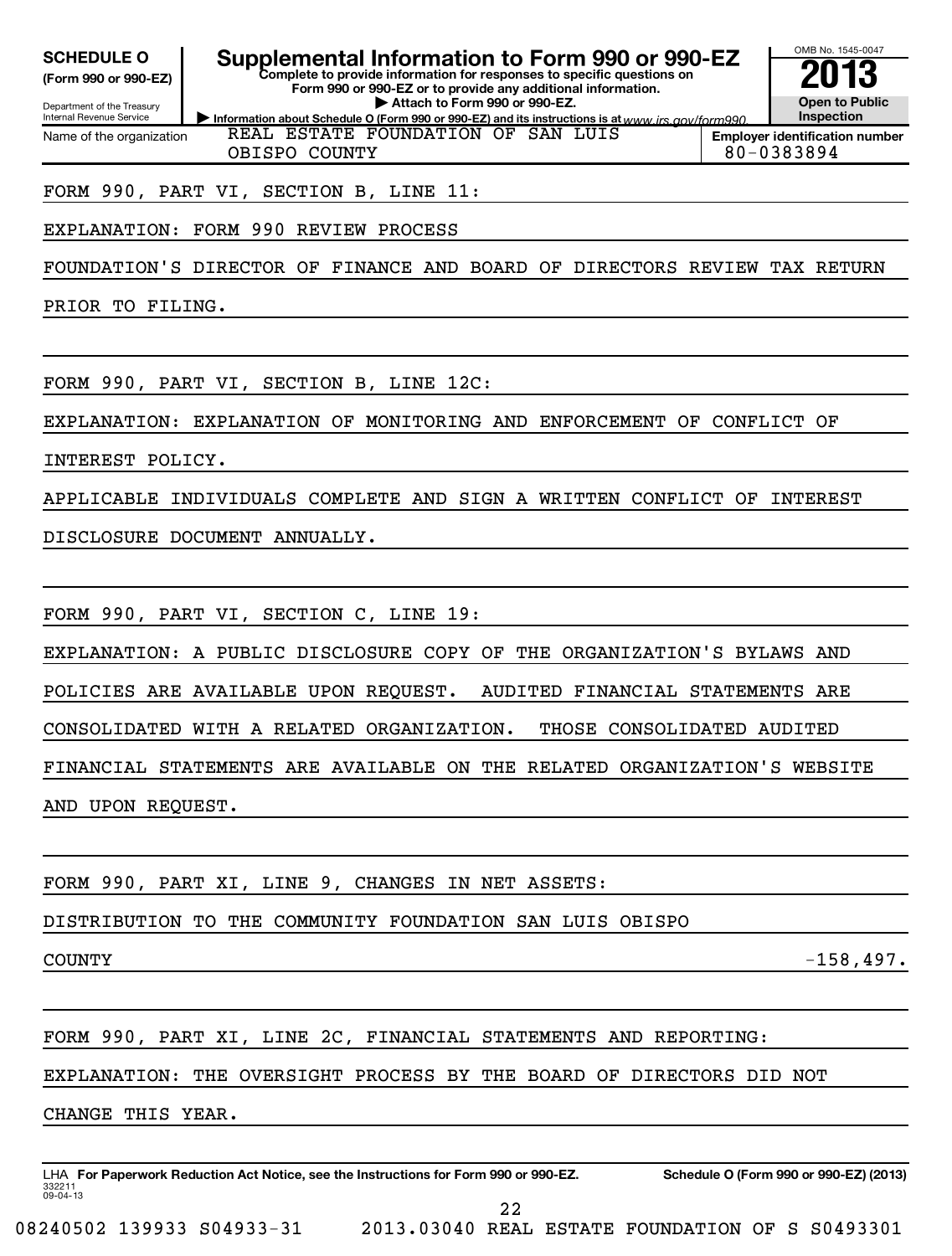| <b>SCHEDULE R</b><br>(Form 990)<br>Department of the Treasury<br>Internal Revenue Service<br>Name of the organization | <b>Related Organizations and Unrelated Partnerships</b><br>>Complete if the organization answered "Yes" on Form 990, Part IV, line 33, 34, 35b, 36, or 37.<br>Attach to Form 990.<br>See separate instructions.<br>Information about Schedule R (Form 990) and its instructions is at www irs gov/form990<br>REAL ESTATE FOUNDATION OF SAN LUIS<br><b>Employer identification number</b> |                                                                                                                                                                                                       |                                                     |                                      |                                             |                                     |                                     |                                                      |  |  |  |
|-----------------------------------------------------------------------------------------------------------------------|------------------------------------------------------------------------------------------------------------------------------------------------------------------------------------------------------------------------------------------------------------------------------------------------------------------------------------------------------------------------------------------|-------------------------------------------------------------------------------------------------------------------------------------------------------------------------------------------------------|-----------------------------------------------------|--------------------------------------|---------------------------------------------|-------------------------------------|-------------------------------------|------------------------------------------------------|--|--|--|
| Part I                                                                                                                | OBISPO COUNTY                                                                                                                                                                                                                                                                                                                                                                            | Identification of Disregarded Entities Complete if the organization answered "Yes" on Form 990, Part IV, line 33.                                                                                     |                                                     |                                      |                                             |                                     | 80-0383894                          |                                                      |  |  |  |
| (a)<br>Name, address, and EIN (if applicable)<br>of disregarded entity                                                |                                                                                                                                                                                                                                                                                                                                                                                          | (b)<br>Primary activity                                                                                                                                                                               | (c)<br>Legal domicile (state or<br>foreign country) | (d)<br>Total income                  | (e)<br>End-of-year assets                   |                                     | (f)<br>Direct controlling<br>entity |                                                      |  |  |  |
|                                                                                                                       |                                                                                                                                                                                                                                                                                                                                                                                          |                                                                                                                                                                                                       |                                                     |                                      |                                             |                                     |                                     |                                                      |  |  |  |
|                                                                                                                       |                                                                                                                                                                                                                                                                                                                                                                                          |                                                                                                                                                                                                       |                                                     |                                      |                                             |                                     |                                     |                                                      |  |  |  |
|                                                                                                                       |                                                                                                                                                                                                                                                                                                                                                                                          |                                                                                                                                                                                                       |                                                     |                                      |                                             |                                     |                                     |                                                      |  |  |  |
| Part II                                                                                                               | organizations during the tax year.<br>(a)<br>Name, address, and EIN<br>of related organization                                                                                                                                                                                                                                                                                           | Identification of Related Tax-Exempt Organizations Complete if the organization answered "Yes" on Form 990, Part IV, line 34 because it had one or more related tax-exempt<br>(b)<br>Primary activity | (c)<br>Legal domicile (state or                     | (d)<br><b>Exempt Code</b><br>section | (e)<br>Public charity<br>status (if section | (f)<br>Direct controlling<br>entity |                                     | $(g)$<br>Section 512(b)(13)<br>controlled<br>entity? |  |  |  |
|                                                                                                                       | THE COMMUNITY FOUNDATION SAN LUIS OBISPO                                                                                                                                                                                                                                                                                                                                                 | TO BUILD AN ENDOWMENT &                                                                                                                                                                               | foreign country)                                    |                                      | 501(c)(3)                                   | THE COMMUNITY                       | Yes                                 | No                                                   |  |  |  |
| LUIS OBISPO, CA 93401                                                                                                 | COUNTY - 77-0496500, 550 DANA STREET, SAN                                                                                                                                                                                                                                                                                                                                                | USE EARNINGS TO MAKE<br>GRANTS TO NON-PROFITS                                                                                                                                                         | CALIFORNIA                                          | 501(C)(3)                            | LINE 7                                      | FOUNDATION SAN<br>LUIS OBISPO       |                                     | $\mathbf X$                                          |  |  |  |
|                                                                                                                       |                                                                                                                                                                                                                                                                                                                                                                                          |                                                                                                                                                                                                       |                                                     |                                      |                                             |                                     |                                     |                                                      |  |  |  |
|                                                                                                                       |                                                                                                                                                                                                                                                                                                                                                                                          |                                                                                                                                                                                                       |                                                     |                                      |                                             |                                     |                                     |                                                      |  |  |  |
|                                                                                                                       |                                                                                                                                                                                                                                                                                                                                                                                          |                                                                                                                                                                                                       |                                                     |                                      |                                             |                                     |                                     |                                                      |  |  |  |

**For Paperwork Reduction Act Notice, see the Instructions for Form 990. Schedule R (Form 990) 2013**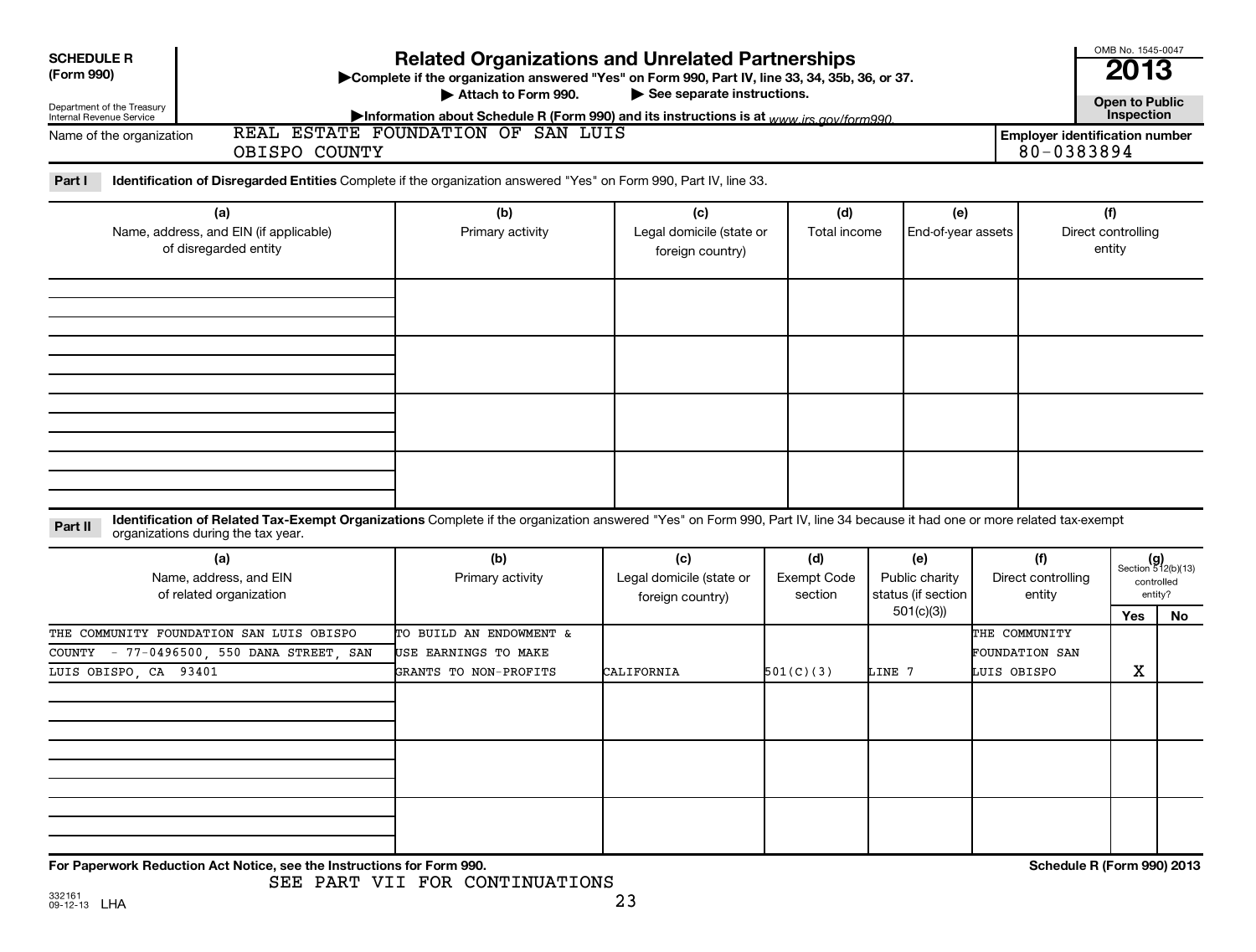Schedule R (Form 990) 2013 OBISPO COUNTY Names and Schedule R (Form 990) 2013 OBISPO COUNTY

Part III Identification of Related Organizations Taxable as a Partnership Complete if the organization answered "Yes" on Form 990, Part IV, line 34 because it had one or more related<br>Read to consistions tracted as a partne organizations treated as a partnership during the tax year.

|         | organizations treated as a partnership during the tax year.                                                                                                                                                                                                    |                  |                                           |                              |                      |                                                                       |                               |                                   |              |                  |                                               |                                               |                          |  |
|---------|----------------------------------------------------------------------------------------------------------------------------------------------------------------------------------------------------------------------------------------------------------------|------------------|-------------------------------------------|------------------------------|----------------------|-----------------------------------------------------------------------|-------------------------------|-----------------------------------|--------------|------------------|-----------------------------------------------|-----------------------------------------------|--------------------------|--|
|         | (a)                                                                                                                                                                                                                                                            | (b)              | (c)                                       | (d)                          |                      | (e)                                                                   | (f)                           | (g)                               |              | (h)              | (i)                                           | (i)                                           | (k)                      |  |
|         | Name, address, and EIN<br>of related organization                                                                                                                                                                                                              | Primary activity | Legal<br>domicile<br>(state or<br>foreign | Direct controlling<br>entity |                      | Predominant income<br>(related, unrelated,<br>excluded from tax under | Share of total<br>income      | Share of<br>end-of-year<br>assets | allocations? | Disproportionate | Code V-UBI<br>amount in box<br>20 of Schedule | General or Percentage<br>managing<br>partner? | ownership                |  |
|         |                                                                                                                                                                                                                                                                |                  | country)                                  |                              |                      | sections $512-514$ )                                                  |                               |                                   | Yes          | <b>No</b>        | K-1 (Form 1065) Yes No                        |                                               |                          |  |
|         |                                                                                                                                                                                                                                                                |                  |                                           |                              |                      |                                                                       |                               |                                   |              |                  |                                               |                                               |                          |  |
|         |                                                                                                                                                                                                                                                                |                  |                                           |                              |                      |                                                                       |                               |                                   |              |                  |                                               |                                               |                          |  |
|         |                                                                                                                                                                                                                                                                |                  |                                           |                              |                      |                                                                       |                               |                                   |              |                  |                                               |                                               |                          |  |
|         |                                                                                                                                                                                                                                                                |                  |                                           |                              |                      |                                                                       |                               |                                   |              |                  |                                               |                                               |                          |  |
|         |                                                                                                                                                                                                                                                                |                  |                                           |                              |                      |                                                                       |                               |                                   |              |                  |                                               |                                               |                          |  |
|         |                                                                                                                                                                                                                                                                |                  |                                           |                              |                      |                                                                       |                               |                                   |              |                  |                                               |                                               |                          |  |
|         |                                                                                                                                                                                                                                                                |                  |                                           |                              |                      |                                                                       |                               |                                   |              |                  |                                               |                                               |                          |  |
|         |                                                                                                                                                                                                                                                                |                  |                                           |                              |                      |                                                                       |                               |                                   |              |                  |                                               |                                               |                          |  |
|         |                                                                                                                                                                                                                                                                |                  |                                           |                              |                      |                                                                       |                               |                                   |              |                  |                                               |                                               |                          |  |
|         |                                                                                                                                                                                                                                                                |                  |                                           |                              |                      |                                                                       |                               |                                   |              |                  |                                               |                                               |                          |  |
|         |                                                                                                                                                                                                                                                                |                  |                                           |                              |                      |                                                                       |                               |                                   |              |                  |                                               |                                               |                          |  |
|         |                                                                                                                                                                                                                                                                |                  |                                           |                              |                      |                                                                       |                               |                                   |              |                  |                                               |                                               |                          |  |
|         |                                                                                                                                                                                                                                                                |                  |                                           |                              |                      |                                                                       |                               |                                   |              |                  |                                               |                                               |                          |  |
|         |                                                                                                                                                                                                                                                                |                  |                                           |                              |                      |                                                                       |                               |                                   |              |                  |                                               |                                               |                          |  |
|         |                                                                                                                                                                                                                                                                |                  |                                           |                              |                      |                                                                       |                               |                                   |              |                  |                                               |                                               |                          |  |
| Part IV | Identification of Related Organizations Taxable as a Corporation or Trust Complete if the organization answered "Yes" on Form 990, Part IV, line 34 because it had one or more related<br>organizations treated as a corporation or trust during the tax year. |                  |                                           |                              |                      |                                                                       |                               |                                   |              |                  |                                               |                                               |                          |  |
|         | (a)                                                                                                                                                                                                                                                            |                  |                                           | (b)                          | (c)                  | (d)                                                                   | (e)                           | (f)                               |              |                  | (g)                                           | (h)                                           | (i)<br>Section           |  |
|         | Name, address, and EIN                                                                                                                                                                                                                                         |                  |                                           | Primary activity             | Legal domicile       | Direct controlling                                                    | Type of entity                | Share of total                    |              |                  | Share of                                      | Percentage                                    | 512(b)(13)<br>controlled |  |
|         | of related organization                                                                                                                                                                                                                                        |                  |                                           |                              | (state or<br>foreign | entity                                                                | (C corp, S corp,<br>or trust) | income                            |              |                  | end-of-year<br>assets                         | ownership                                     | entity?                  |  |
|         |                                                                                                                                                                                                                                                                |                  |                                           |                              | country)             |                                                                       |                               |                                   |              |                  |                                               |                                               | Yes   No                 |  |
|         |                                                                                                                                                                                                                                                                |                  |                                           |                              |                      |                                                                       |                               |                                   |              |                  |                                               |                                               |                          |  |
|         |                                                                                                                                                                                                                                                                |                  |                                           |                              |                      |                                                                       |                               |                                   |              |                  |                                               |                                               |                          |  |
|         |                                                                                                                                                                                                                                                                |                  |                                           |                              |                      |                                                                       |                               |                                   |              |                  |                                               |                                               |                          |  |
|         |                                                                                                                                                                                                                                                                |                  |                                           |                              |                      |                                                                       |                               |                                   |              |                  |                                               |                                               |                          |  |
|         |                                                                                                                                                                                                                                                                |                  |                                           |                              |                      |                                                                       |                               |                                   |              |                  |                                               |                                               |                          |  |
|         |                                                                                                                                                                                                                                                                |                  |                                           |                              |                      |                                                                       |                               |                                   |              |                  |                                               |                                               |                          |  |
|         |                                                                                                                                                                                                                                                                |                  |                                           |                              |                      |                                                                       |                               |                                   |              |                  |                                               |                                               |                          |  |
|         |                                                                                                                                                                                                                                                                |                  |                                           |                              |                      |                                                                       |                               |                                   |              |                  |                                               |                                               |                          |  |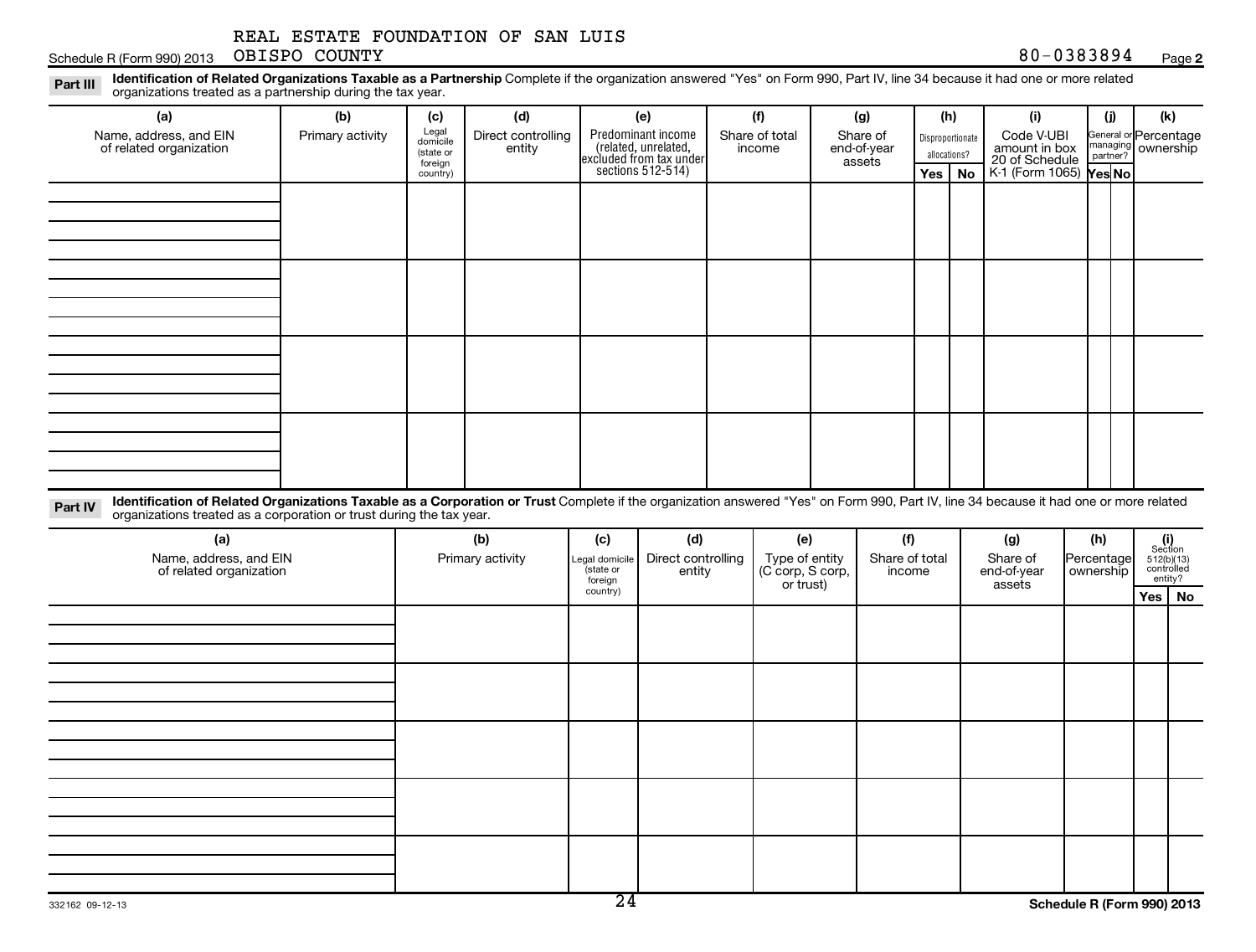Part V Transactions With Related Organizations Complete if the organization answered "Yes" on Form 990, Part IV, line 34, 35b, or 36.

#### Schedule R (Form 990) 2013 OBISPO COUNTY 600 COUNTY OBISPO COUNTY

|     | Note. Complete line 1 if any entity is listed in Parts II, III, or IV of this schedule.                                                                                                                                        |             |                 |                                       |                | Yes                     | No                      |
|-----|--------------------------------------------------------------------------------------------------------------------------------------------------------------------------------------------------------------------------------|-------------|-----------------|---------------------------------------|----------------|-------------------------|-------------------------|
|     | 1 During the tax year, did the organization engage in any of the following transactions with one or more related organizations listed in Parts II-IV?                                                                          |             |                 |                                       |                |                         |                         |
|     |                                                                                                                                                                                                                                |             |                 |                                       | 1a             |                         | $\overline{\mathbf{X}}$ |
|     | b Gift, grant, or capital contribution to related organization(s) manufactured content to content and contribution to related organization(s) manufactured content and content of the content of the content of the content of |             |                 |                                       | 1 <sub>b</sub> | $\overline{\mathbf{x}}$ |                         |
|     |                                                                                                                                                                                                                                |             |                 |                                       | 1c             |                         | $\overline{\mathbf{X}}$ |
|     | d Loans or loan guarantees to or for related organization(s) www.communities.com/www.communities.com/www.communities.com/www.communities.com/www.communities.com/www.communities.com/www.communities.com/www.communities.com/w |             |                 |                                       | 1d             |                         | $\overline{\textbf{x}}$ |
|     | e Loans or loan guarantees by related organization(s) www.assession.com/www.assession.com/www.assession.com/www.assession.com/www.assession.com/www.assession.com/www.assession.com/www.assession.com/www.assession.com/www.as |             |                 |                                       | 1e             |                         | $\overline{\textbf{x}}$ |
|     |                                                                                                                                                                                                                                |             |                 |                                       |                |                         |                         |
|     |                                                                                                                                                                                                                                |             |                 |                                       | 1f             |                         | X                       |
|     |                                                                                                                                                                                                                                |             |                 |                                       | 1g             |                         | $\overline{\textbf{x}}$ |
|     |                                                                                                                                                                                                                                |             |                 |                                       | 1h             |                         | $\overline{\mathbf{x}}$ |
|     | i Exchange of assets with related organization(s) manufactured and content and content and content and content and content and content and content and content and content and content and content and content and content and |             |                 |                                       | 1i             |                         | $\overline{\textbf{x}}$ |
|     | Lease of facilities, equipment, or other assets to related organization(s) encontant content to consume the content of facilities, equipment, or other assets to related organization(s)                                       |             |                 |                                       | 1i.            |                         | $\overline{\textbf{x}}$ |
|     |                                                                                                                                                                                                                                |             |                 |                                       |                |                         |                         |
|     |                                                                                                                                                                                                                                |             |                 |                                       | 1k             |                         | X                       |
|     |                                                                                                                                                                                                                                |             |                 |                                       | 11             |                         | $\overline{\mathbf{x}}$ |
|     |                                                                                                                                                                                                                                |             |                 |                                       | 1 <sub>m</sub> | X                       |                         |
|     | n Sharing of facilities, equipment, mailing lists, or other assets with related organization(s) marror manufactured manufactured manufactured manufactured manufactured manufactured manufactured manufactured manufactured ma |             |                 |                                       | 1n             | $\overline{\mathbf{X}}$ |                         |
|     | o Sharing of paid employees with related organization(s) manufaction(s) and all contracts are seen as a set of the state or starting of paid employees with related organization(s) manufactured and contracts are set of the  |             |                 |                                       | 1o             | х                       |                         |
|     |                                                                                                                                                                                                                                |             |                 |                                       |                |                         |                         |
|     |                                                                                                                                                                                                                                |             |                 |                                       | 1 <sub>p</sub> | X                       |                         |
|     |                                                                                                                                                                                                                                |             |                 |                                       | 1q             |                         | X                       |
|     |                                                                                                                                                                                                                                |             |                 |                                       |                |                         |                         |
|     |                                                                                                                                                                                                                                |             |                 |                                       | 1r             |                         | х                       |
|     |                                                                                                                                                                                                                                |             |                 |                                       | 1s             |                         | $\overline{\texttt{x}}$ |
|     | 2 If the answer to any of the above is "Yes," see the instructions for information on who must complete this line, including covered relationships and transaction thresholds.                                                 |             |                 |                                       |                |                         |                         |
|     | (a)                                                                                                                                                                                                                            | (b)         | (c)             | (d)                                   |                |                         |                         |
|     | Name of related organization                                                                                                                                                                                                   | Transaction | Amount involved | Method of determining amount involved |                |                         |                         |
|     |                                                                                                                                                                                                                                | type (a-s)  |                 |                                       |                |                         |                         |
|     |                                                                                                                                                                                                                                |             |                 |                                       |                |                         |                         |
|     |                                                                                                                                                                                                                                |             |                 |                                       |                |                         |                         |
|     |                                                                                                                                                                                                                                |             |                 |                                       |                |                         |                         |
| (2) |                                                                                                                                                                                                                                |             |                 |                                       |                |                         |                         |
|     |                                                                                                                                                                                                                                |             |                 |                                       |                |                         |                         |
| (3) |                                                                                                                                                                                                                                |             |                 |                                       |                |                         |                         |
|     |                                                                                                                                                                                                                                |             |                 |                                       |                |                         |                         |
| (4) |                                                                                                                                                                                                                                |             |                 |                                       |                |                         |                         |
|     |                                                                                                                                                                                                                                |             |                 |                                       |                |                         |                         |
| (5) |                                                                                                                                                                                                                                |             |                 |                                       |                |                         |                         |
|     |                                                                                                                                                                                                                                |             |                 |                                       |                |                         |                         |
| (6) |                                                                                                                                                                                                                                |             |                 |                                       |                |                         |                         |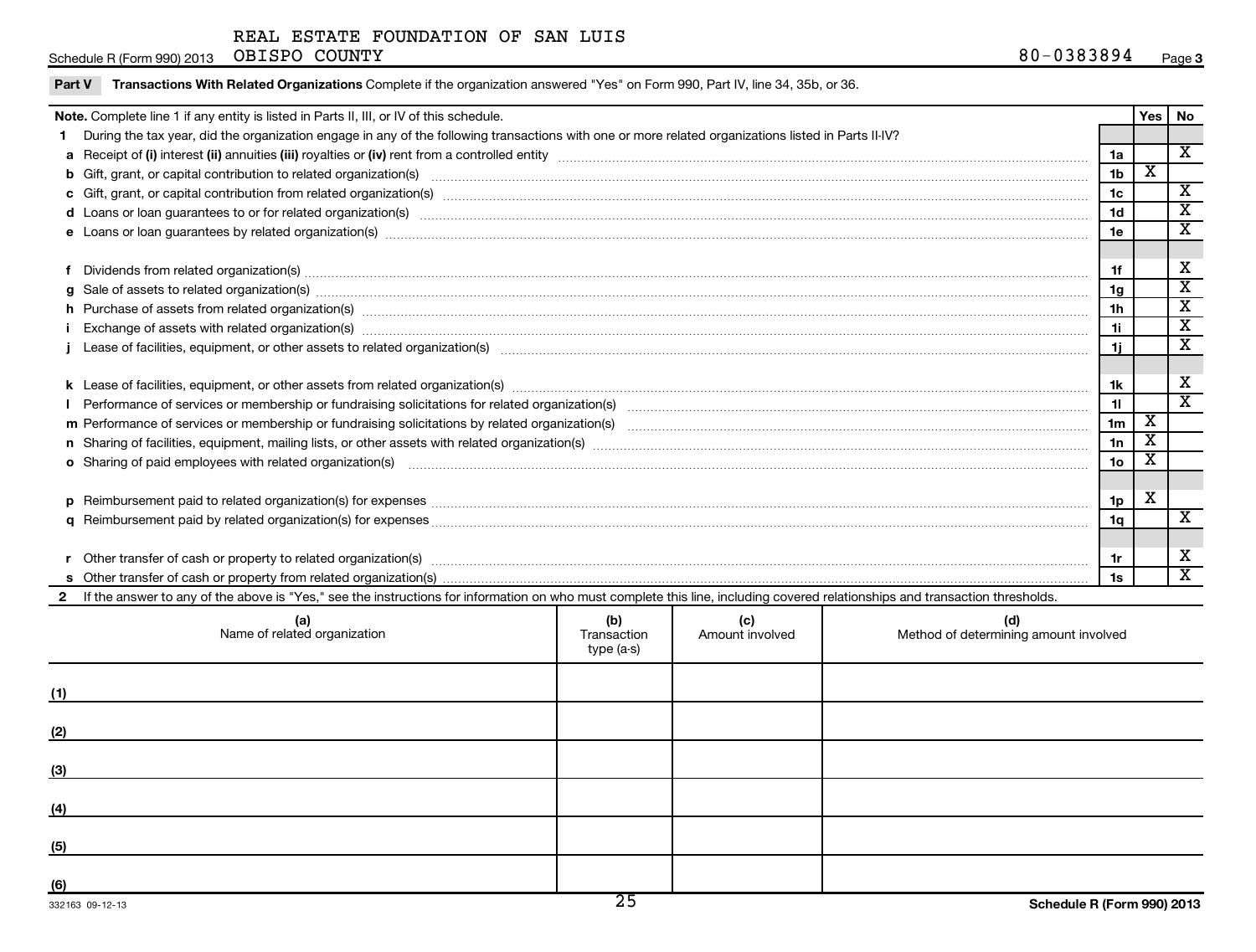Schedule R (Form 990) 2013 OBISPO COUNTY 38 and 2013 08 a general control of the SCHEDULE R (Form 990) 2013 08 38 94 OBISPO COUNTY

#### Part VI Unrelated Organizations Taxable as a Partnership Complete if the organization answered "Yes" on Form 990, Part IV, line 37.

Provide the following information for each entity taxed as a partnership through which the organization conducted more than five percent of its activities (measured by total assets or gross revenue) that was not a related organization. See instructions regarding exclusion for certain investment partnerships.

| (a)<br>Name, address, and EIN<br>of entity | ັ<br>ັ<br>(b)<br>Primary activity | (c)<br>Legal domicile<br>(state or foreign<br>country) | . .<br>(d)<br>Predominant income<br>(related, unrelated, $\frac{\text{Area}}{\text{501(c)(3)}}$<br>excluded from tax<br>under section 512-514)<br>Ves No | $(e)$<br>Are all | (f)<br>Share of<br>total<br>income | (g)<br>Share of<br>end-of-year<br>assets | (h)<br>Dispropor-<br>tionate<br>Yes No | allocations? | (i)<br>Code V-UBI<br>amount in box 20<br>of Schedule K-1<br>(Form 1065)<br>$\frac{1}{\sqrt{1+\frac{1}{2}}}\sqrt{\frac{1}{2}}$<br>(Form 1065)<br>These No | (j)<br>Yes NO | (k) |
|--------------------------------------------|-----------------------------------|--------------------------------------------------------|----------------------------------------------------------------------------------------------------------------------------------------------------------|------------------|------------------------------------|------------------------------------------|----------------------------------------|--------------|----------------------------------------------------------------------------------------------------------------------------------------------------------|---------------|-----|
|                                            |                                   |                                                        |                                                                                                                                                          |                  |                                    |                                          |                                        |              |                                                                                                                                                          |               |     |
|                                            |                                   |                                                        |                                                                                                                                                          |                  |                                    |                                          |                                        |              |                                                                                                                                                          |               |     |
|                                            |                                   |                                                        |                                                                                                                                                          |                  |                                    |                                          |                                        |              |                                                                                                                                                          |               |     |
|                                            |                                   |                                                        |                                                                                                                                                          |                  |                                    |                                          |                                        |              |                                                                                                                                                          |               |     |
|                                            |                                   |                                                        |                                                                                                                                                          |                  |                                    |                                          |                                        |              |                                                                                                                                                          |               |     |
|                                            |                                   |                                                        |                                                                                                                                                          |                  |                                    |                                          |                                        |              |                                                                                                                                                          |               |     |
|                                            |                                   |                                                        |                                                                                                                                                          |                  |                                    |                                          |                                        |              |                                                                                                                                                          |               |     |
|                                            |                                   |                                                        |                                                                                                                                                          |                  |                                    |                                          |                                        |              |                                                                                                                                                          |               |     |

**Schedule R (Form 990) 2013**